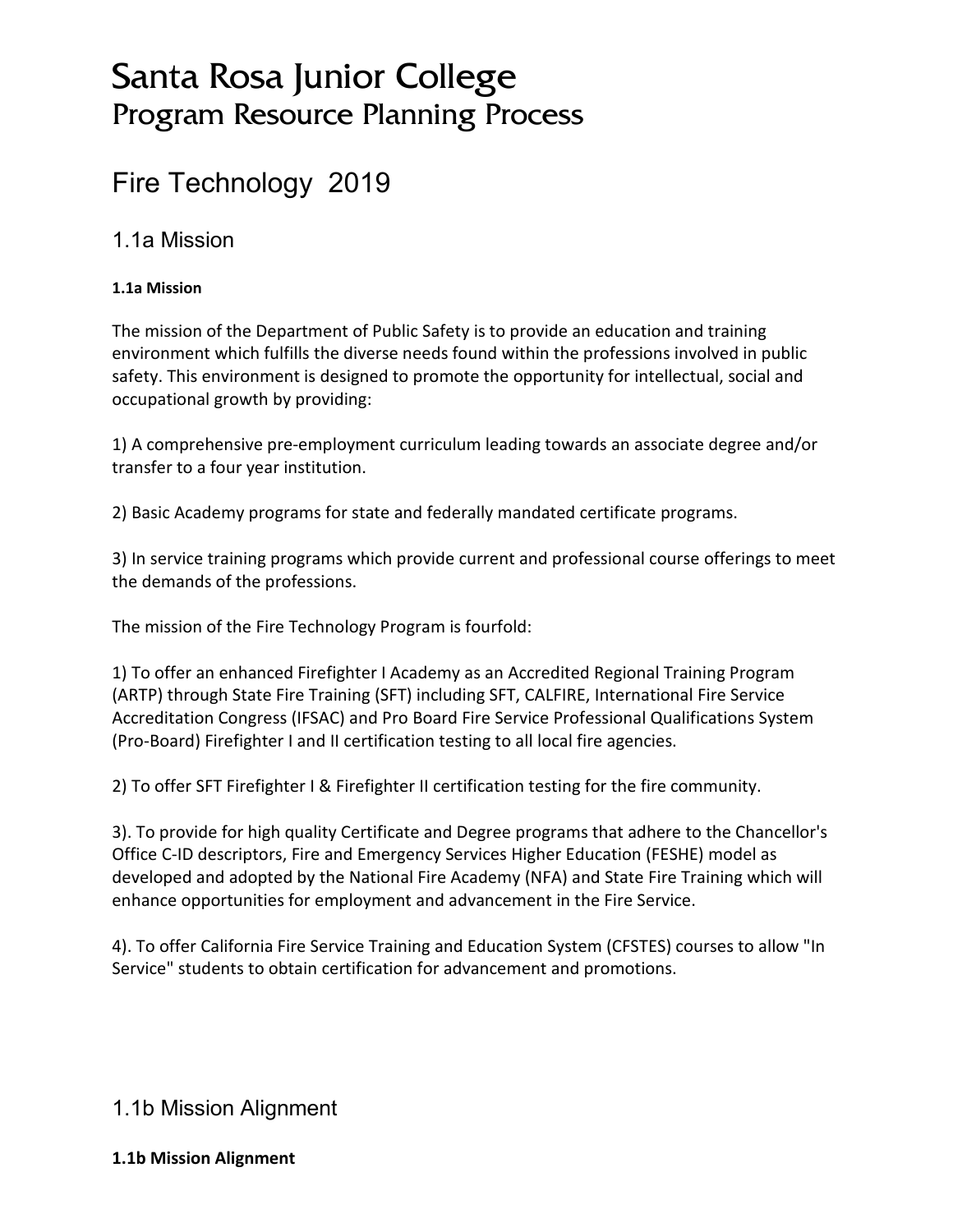The Board of Trustees current Mission and Values Statement was adopted into Policy 1.1 on October 8, 2013 established the following:

*SRJC passionately cultivates learning through the creative, intellectual, physical, social, emotional, aesthetic and ethical development of our diverse community.*

*• We focus on student learning by preparing students for transfer; by providing responsive career and technical education; and by improving students' foundational skills.* 

*• We provide a comprehensive range of student development programs and services that support student success and enrich student lives.* 

*• We support the economic vitality, social equity and environmental stewardship of our region.* 

*• We promote personal and professional growth and cultivate joy at work and in lifelong learning.* 

*• We foster critical and reflective civic engagement and thoughtful participation in diverse local and global communities.* 

*• We regularly assess, self-reflect, adapt, and continuously improve.* 

Some examples that demonstrate the consistency of the Fire Program with this Mission and Values Statement are as follows.

• By providing the opportunity to achieve an Associate's Degree in Fire Technology with a transfer General Ed option, students meet the curriculum requirements necessary to transfer to four year "2 + 2" Fire Program as offered by CSU San Marcos, Humboldt State, Cal State Los Angeles, Brandman University and University of Alaska. In addition, through delivery of a fire academy that meets State Fire Training (SFT), the International Fire Service Accreditation Congress (IFSAC), and Fire Service Professional Qualifications (Pro-Board) requirements, students are provided foundational skills that meet national standards, enhancing employment opportunities throughout the country.

• By providing "In-Service" coursework that focuses on allowing students to obtain certificates necessary to promote in the field, we provide a development path that allows them the opportunity to succeed in their chosen field.

• The ethnicity of our programs has grown to mirror the District with our diversity increased almost 50% over the last few years.

• That over 30% of our graduates being hired within 6 months of graduating from our academies demonstrates the vitality of our program. In 2018, this was reinforced by the Chancellor's Office who awarded our program "Silver Star" recognition for 91% of our students being employed in the profession and 73% earning a "living wage".

• To help meet the District's Sustainability Initiative, we have ceased running our academies offsite avoiding travel (and carbon emissions) and are working with the Sustainability Committee to develop a training area that will reclaim water used during hose evolutions. This included participating in the District's 2018 Sustainability Summit and having this system identified as a priority in the committee's *Green Print* action plan (please also refer to the comments below and in section 2.5b).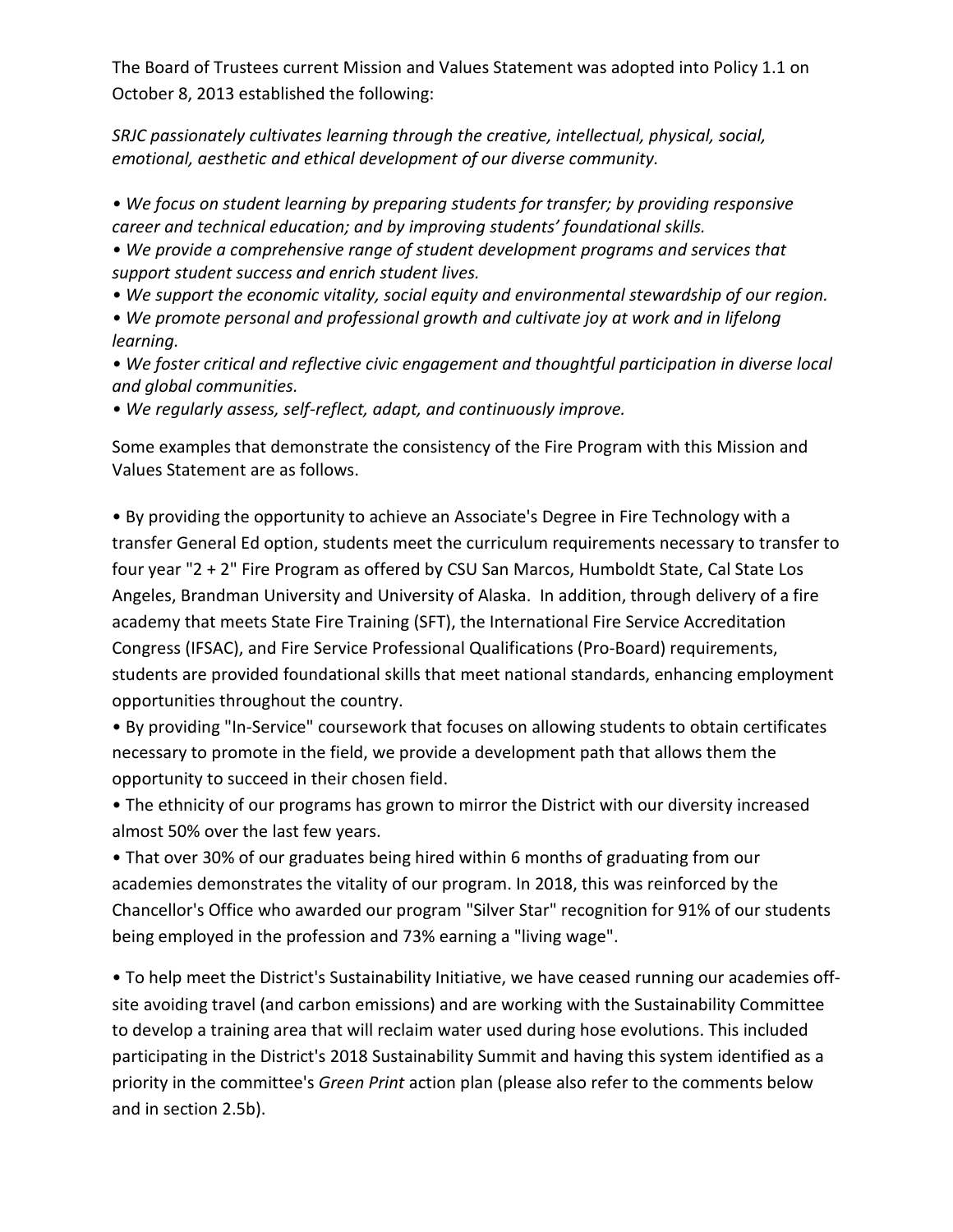• We strongly support continuous learning. As an example, our Admin. Assistant is involved in projects that enhance her knowledge of fire training including working on an index of those resources, policies, agreements and procedures used to implement Firefighter I curriculum and testing throughout the State. The Director also serves on the SFT's Statewide Education Advisory Committee (STEAC) and is Past President of the California Fire Technology Director's Association (CFTDA). He is also involved in a Statewide effort to develop a model curriculum for a Company Officer Associate's Degree which is going through the final steps of the review process with the State's Academic Senate C-ID Review Committee.

• As a CTE program that requires the participation of local fire agencies to be successful, civic involvement is critical to this goal. To that end, the Director serves as the Secretary (and Past President) of the Sonoma County Fire Chief's Association (SCFCA), is also the current Secretary for the Sonoma Fire Training & Operations (TO's) group and is a member of the Sonoma *and*  Marin counties California Incident Command Certification System (CICCS) committees. The program also has a standing report item on the agendas of the SCFCA as well as TO's meetings. The Director also regularly conducts presentations on the program to public groups and is a member and past president of the Healdsburg Kiwanis club.

• All offered coursework has been assessed and where noted, self-improvements implemented. We have also initiated our second round of assessments. Through a feedback process we conduct every semester in the fire academy, we are able to conduct a continuous improvement process in that setting that has led to consistently high remarks from our recruits and students. This was also reinforced in our SFT reaccreditation report in 2015.

### 1.1c Description

### 1.1c Description

The Fire Technology program is taught by one full-time faculty, 38 adjunct faculty, 8 Recruit Training Officers (RTO's), 49 State Fire Training Certified Skills Evaluators, 64 Professional Experts and over 50 volunteers. These staff are coordinated by a full-time Director and supported by a part-time Administrative Assistant and Fire Academy Coordinator. Assistance with logistical needs are provided by a Professional Expert who works as a Materials Handler on an "as-needed" basis. Courses are offered at Petaluma, Santa Rosa, and the Windsor campuses. The Firefighter I (FFI) academy is offered at the Public Safety Training Center (PSTC) in Windsor.

The Fire Program is divided into three areas; the Fire Certificate/Degree program, the Firefighter I Academies and "In-service" courses for those seeking enhanced skills and training already employed. The certificate and degree programs are centered around 6 "Core" courses which follow the Fire and Emergency Services Higher Education (FESHE) model developed by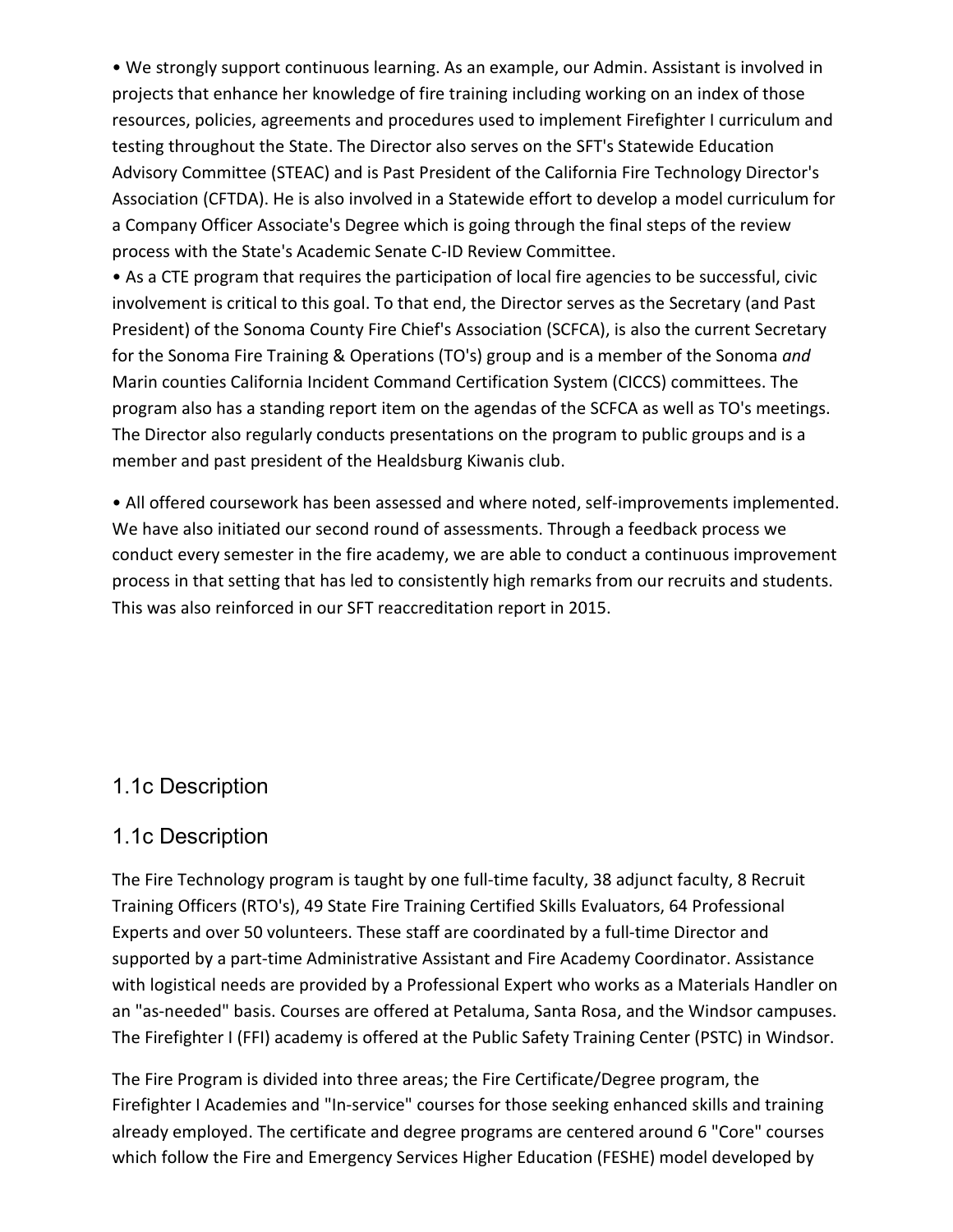the National Fire Academy and adopted by the State Board of Fire Services. These courses are offered mainly at the Petaluma campus but also in Santa Rosa and Windsor. "In-service" courses (which also serve as electives) are offered mostly at the PSTC. The Firefighter I Academies are offered in the extended format (Tuesdays and Thursdays 6PM-10PM and Saturdays and Sundays 8-5) in the fall semester and an "Intensive" academy conducted Monday through Friday, 8-5 in the spring semester over a 12 week period.

To assist students meet the experience component necessary to obtain a FFI Certificate, an Internship program has been established with the Work Experience (WE) Program. Through a cooperative working relationship with WE, Fire Adjunct Instructors who have an interest in supervising interns work as Adjuncts in that program as well. This provides an opportunity for Academy graduates who are not affiliated with a fire agency to be placed in a local fire department and complete the 1 year experience component required to obtain their Firefighter I Certificate. The WE program has also recently been expanded to allow non-FFI academy students with an interest in Fire Prevention to be placed in fire dept. prevention bureaus to learn how to become Fire Inspectors.

The program also works with the Sonoma County Fire Department to deliver a Volunteer Fire Skills Academy and with the California Department of Forestry and Fire Protection (CALFIRE) to deliver a Wildland Firefighter Academy.

For those Fire Technology students who meet specific scholastic and economic criteria, a number of scholarships are available. Those include the Victor Pozzi, the Chief Carl O. Heynen, the Chief Win Smith, the Brian Fletcher, and Women at Ground Zero scholarships. In addition, after the passing of respected Adjunct Instructor in 2016, the Michael Haberski scholarship was established for FFI academy students, with the first being awarded in Fall of 2018.

## 1.1d Hours of Office Operation and Service by Location

### 1.1d Hours of Office Operation and Service by Location

The Fire Technology Program operates from 0800-2200 hours Monday through Friday and Saturday and Sunday 0800-1700. In-service courses are offered during the weekday and on Friday evenings and weekends. Firefighter I Academies are offered in two formats (M-F 0800- 1700 hours and Tues, Thurs, 1800-2200 hours and Saturdays and Sundays from 0800-1700. All Fire Academies also include one 48 hour "shift" conducted during the wildland component of the academy to replicate the work schedule used by fire departments throughout the state.

Semester length "Core" courses are offered both during business hours (0900-1200) and in the evening (1900-2200) to accommodate both full time students and those who work during the day.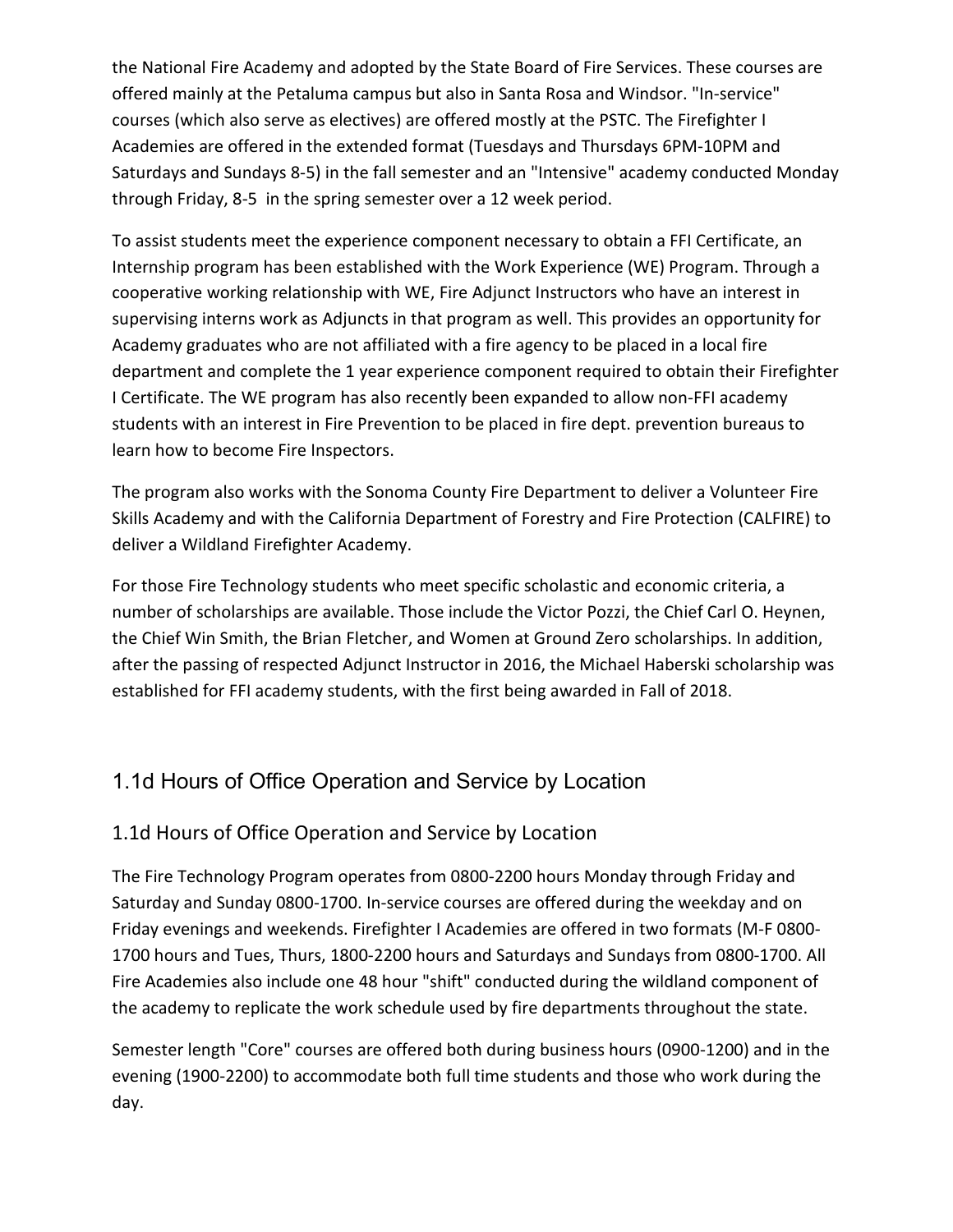Department office/administrative support are available at the PSTC from 0800-1630 hours Monday through Friday. The Director, Administrative Assistant for Fire Technology and Academy Coordinator have their offices at the PSTC. The Program full-time faculty at Petaluma has designated office hours Monday and Tuesdays 6-7 PM and Adjunct Faculty have designated office hours before their assigned classes at Petaluma, Santa Rosa and the PSTC.

## 1.2 Program/Unit Context and Environmental Scan

## 1.2 Program/Unit Context and Environmental Scan

From a Program Context and Environmental Scan perspective, our program spans both the Degree/Certificate and CTE spectrum. For reasons of simplicity, I will speak to each separately.

In our Certificate/Degree side of our programs, we have seen two trends emerge. One involves the development of a partnership with local fire agencies to expand the Work Experience program to allow students who have completed the Fire Prevention (Fire 73) and Protection System (Fire 74) courses to perform internships in their fire prevention bureaus. The second is the continued growth of interest in our on-line degree/Certificate courses. Much of this interest can be attributed to the efforts we have made to offer the six "core" course on-line which I am pleased to report began in the spring 2018 semester.

In contrast to the Certificate/Degree, the CTE part of our program has become more dynamic and transcends all of the categories covered under this section including our labor market, accreditation (with State Fire Training - SFT), as well as anticipated changes in the regulatory, social and business environments.

In the labor market, over the last few years we have seen a steady increase in the demand for firefighters which can be attributed to several factors. First, as drought and climate change has become more pronounced, fire seasons have increased by an average of 84 days longer than they were 40 years ago, contributing to the terrible conflagrations that have devastated Sonoma, Butte and many other Counties. as a result, CALFIRE has increased their staffing and hiring of seasonal firefighters which includes 30 to 40% of our Fire Academy graduates.

Another impact to the labor market has been an increase in fire service retirements that has resulted in a significant increase in hiring (for example, over the next two years, San Francisco Fire alone will be hiring 300 Firefighters). This has created a corresponding increase in promotional opportunities and since most agencies require candidates to possess applicable SFT certifications to be eligible for promotional tests (i.e. Company Officer Certification for Fire Captain), the demand for these classes has increased. It is for these reasons that we have scheduled most of the courses required for the SFT Company Officer certification to be available to students within a single calendar year. However, with a recent mandate to reduce course offerings to address the District's structural deficit, our ability to continue this practice has been jeopardized and may result in our student's becoming disenfranchised and seeking these courses elsewhere. This has the potential to create a "snowball" effect and if history is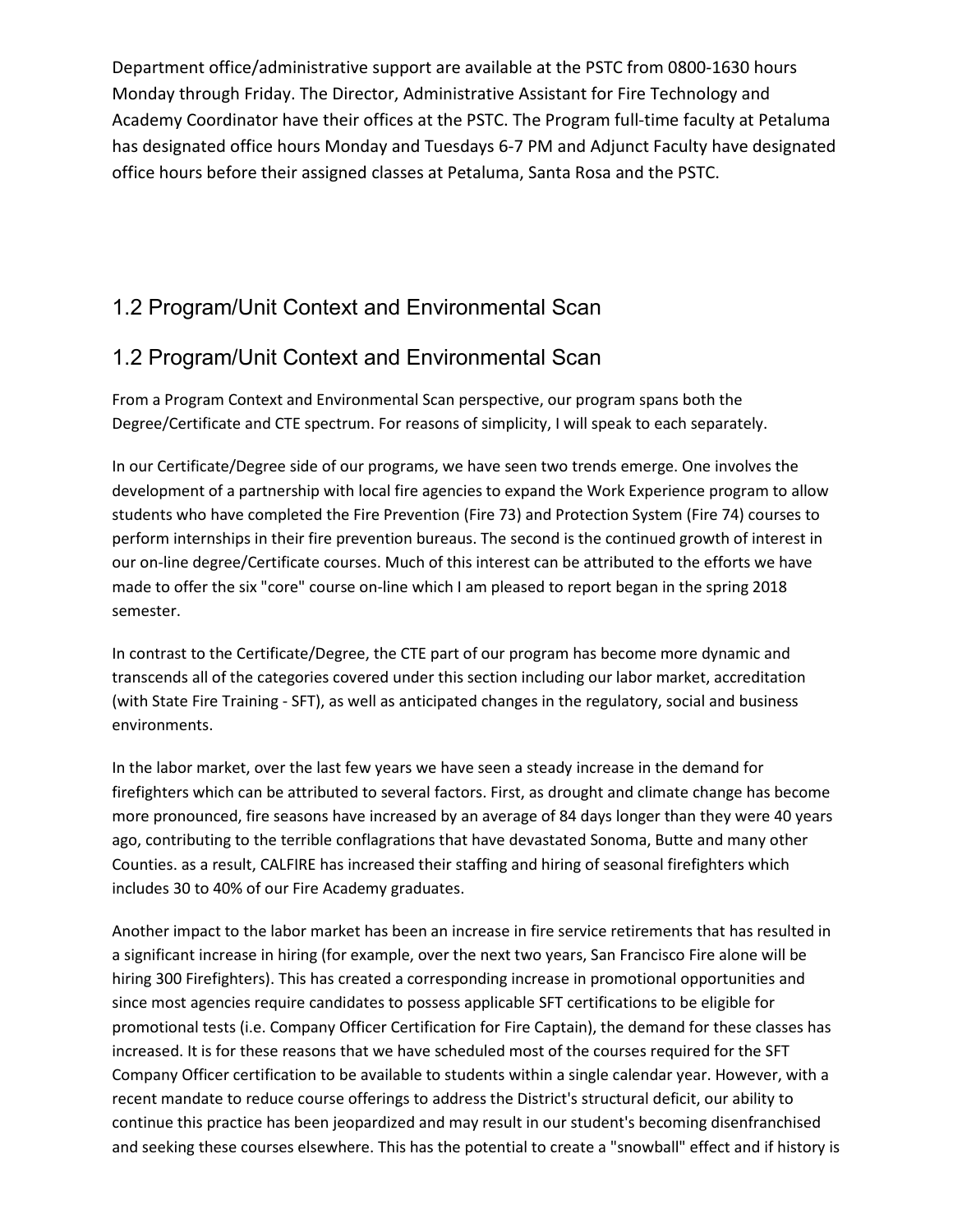any indicator, will lead to a loss of enrollment for other courses and have a very adverse effect on the program.

Although not directly related to the labor market, another trend we have begun to experience is the growth in interest of Fire 107.1 and 107.2 (our Volunteer Fire Skills academy). This can be attributed to two factors. First, as most small departments continue to be fiscally challenged, they are finding it increasingly difficult to train their staff and are using the program as a cost effective alternative. The second is due to a surge of interest in the general public to become a firefighter following the devastating fires of October 2017. To accommodate these individuals and at the request of our Fire Advisory committee, we have made the curriculum more flexible allowing students to complete them in whatever order best suits their schedule. The program has been so well received that it is now used as the recruit training academy for the fire agencies in Sonoma Valley (Sonoma Valley Fire Rescue, Kenwood and Glen Ellen Fire Districts) as well as Two Rock Coast Guard Fire Dept., Geyserville.

Directly related to this trend and one of the outcomes of the October 2017 fires is the potential for an enormous increase in the demand this academy as well as the fire program as a whole. This is based on the actions of the Sonoma County Board of Supervisors (BOS) on January 29, 2019 to approve placing of a half-cent sales tax measure on the November 2019 ballot to fund enhanced fire protection services in the county. *If approved by the voters, the BOS estimates up to 177 firefighter positions would be funded creating a huge demand for training that would place enormous demands on all aspects of the fire program (Volunteer Fire Skills and Firefighter I academies as well as our SFT "in-Service" courses). Without the support of the District to expand our facilities and increase staffing, our ability to meet these needs will be jeopardized, leading to an enormous shortage of firefighters who meet the minimum qualifications (MQ's) necessary to perform the job.* 

From a licensing/accreditation perspective, we are beginning to experience a trend where as an Accredited Regional Training Program (ARTP) through SFT, we are finding ourselves being subject to more scrutiny. This is not a reflection on our program, but rather on the accreditation SFT themselves have recently obtained from the International Fire Service Accreditation Congress (IFSAC) and the Pro Board Professional Qualification System (Pro Board). While in the past, SFT would usually only visit an agency every six years when their reaccreditation was due, under the terms of their agreements with IFSAC and Pro Board, they are required to conduct annual audits of ARTP's and whereas we were one of the first institutions to implement the new curriculum, we were also one of the first to be audited which occurred in December 2017. They have also contacted us to communicate their intent to conduct another site visit in spring of 2019.

On a more global level, the biggest trend (and threat) we face is climate change and the increased frequency of drought. In order to deliver our program, a variety of hose evolutions and pumping operations must be conducted which use enormous quantities of water (between 250,000 and 750,000 gallons a semester) depending upon the size and frequency of classes. Not only does this use have an associated monetary cost, but it is contrary to the mission of the College to support environmental stewardship and our goal of *Establishing a Strong Culture of Sustainability.* The biggest concern lies in the fact that as the drought persists, it will only be a matter of time before we will have to curtail our water use which will make it impossible to meet the curriculum requirements of the Fire Academy (and other related courses) and subsequently the terms of our SFT accreditation. Under a worst case scenario, this would result in the revocation of our accreditation and the end of our program. A solution to this problem would be to fund the construction of a hose evolution area which reclaims any water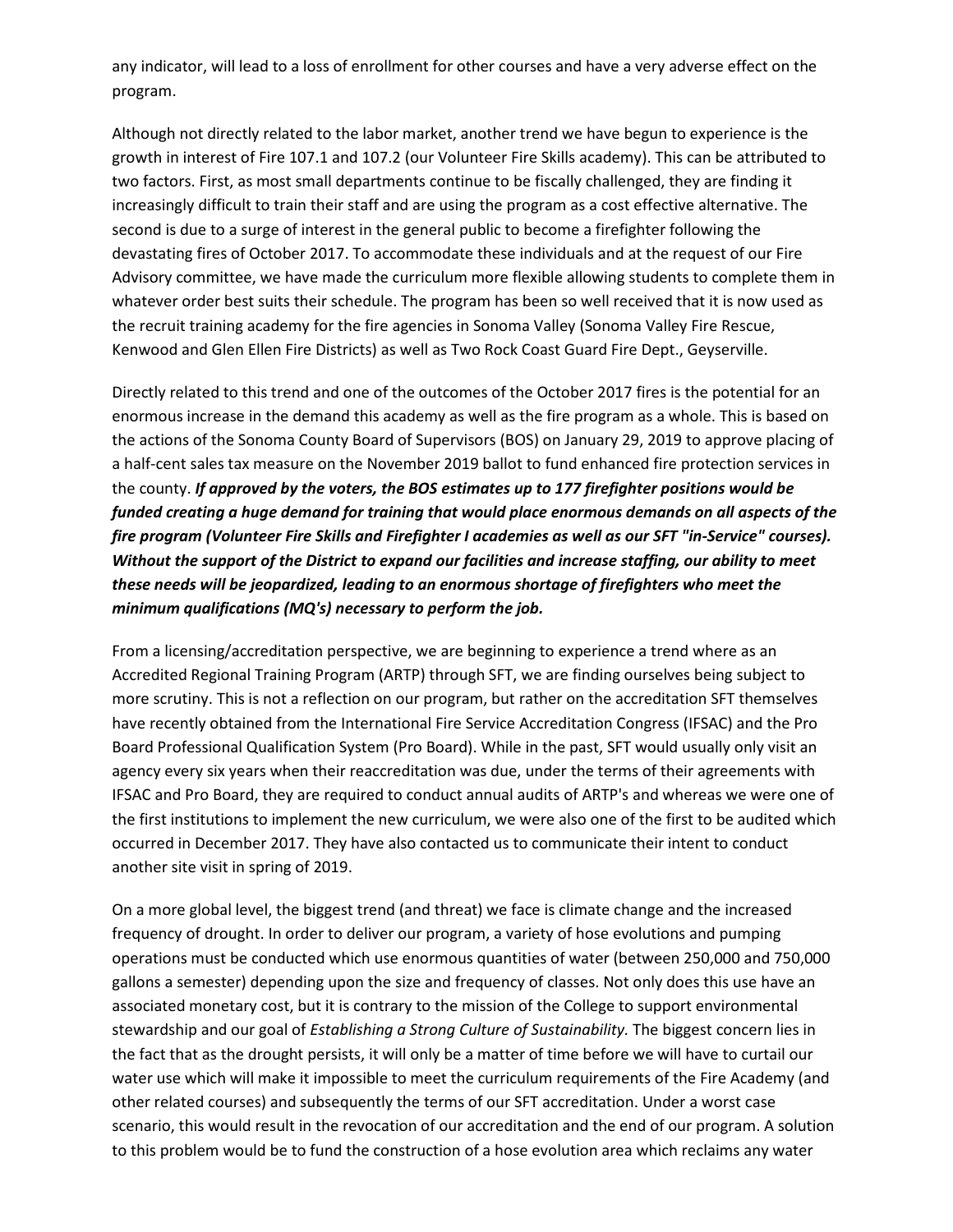use (not unlike the greywater system proposed for the Santa Rosa campus). Such systems have also been installed at a number of Colleges around the State and have even amortized themselves creating financial benefits. Combined with the increase of firefighters that would accompany the approval of half cent tax measure, it will be essential to the long term viability of our program to find additional property on which to expand our program. More will be addressed on this topic in section 2.5b.

## 2.1a Budget Needs

## 2.1a Budget Needs

The budget of the Fire Technology program is broken down into the three Categories; the 2000, 4000 and 5000. For the purposes of this section, only the 4000 and 5000 categories will be discussed here.

#### **Budget Category 4000**

The 4000 accounts covers the costs of instructional supplies and is broken down into the following accounts: 4110-textbooks, 4111-textbooks (fee based), 4390-other supplies, 4391 instructional supplies (fee based), 4510-graphic arts, 4511-graphic arts (fee based).

Of the 4000 accounts the one most central to the operation of the academy is the 4390. Uses for this account include propane to operate our car fire and exterior gas cylinder prop and wood products used for the ventilation, forcible entry units as well as the live fire exercise. Examples of these materials include (partial list) oriented strand board (OSB) for ventilation, safety/survival and live fire, smoke fluid for the safety/survival and haz-mat units, propane for vehicle fires, fire extinguishers and exterior fires, sheetrock for safety/survival and live fire as well as vehicles for vehicle extrication. In 2016 we experienced an increase in these costs as we transitioned to the new props and materials required by the 2013 Firefighter I (FFI) curriculum. Now that we have the experience of running over half a dozen academies, we have found it to roughly double the quantity of materials. To that end, we would ask \$17,800 be budgeted for 2019-20 FY.

#### **Budget Category 5000**

The 5000 category covers the costs of guest lectures, consultants, equipment maintenance, leases and rentals and is broken into the following accounts: 5110-lecturers/speakers/etc., 5190-other consultant services, 5191-consultant services (fee based), 5630-equipment rental/leases, 5640-facilities rental/leases and 5659-other equipment repair. In this category, the accounts that are central to the operation of the academy are the 5190 and the 5659

The 5190 account addresses costs associated with services including contracts, permits and consultants. Historically \$4,650 was budgeted but several years ago it became apparent this was insufficient primarily because of the contract costs with the County of Sonoma for the two Volunteer Fire Skills classes (107.1 & 107.2 for \$3491 & \$6381 respectively for a total of \$9,872) and \$9,258.81 for the two CALFIRE Wildland units delivered in the FFI Academy (which includes two Fire 206 courses run concurrently in the academies) for a total of \$19,130. To address increases in these costs it is recommended another \$2000 be included for a total 2019-20 request of \$22,537. It should be noted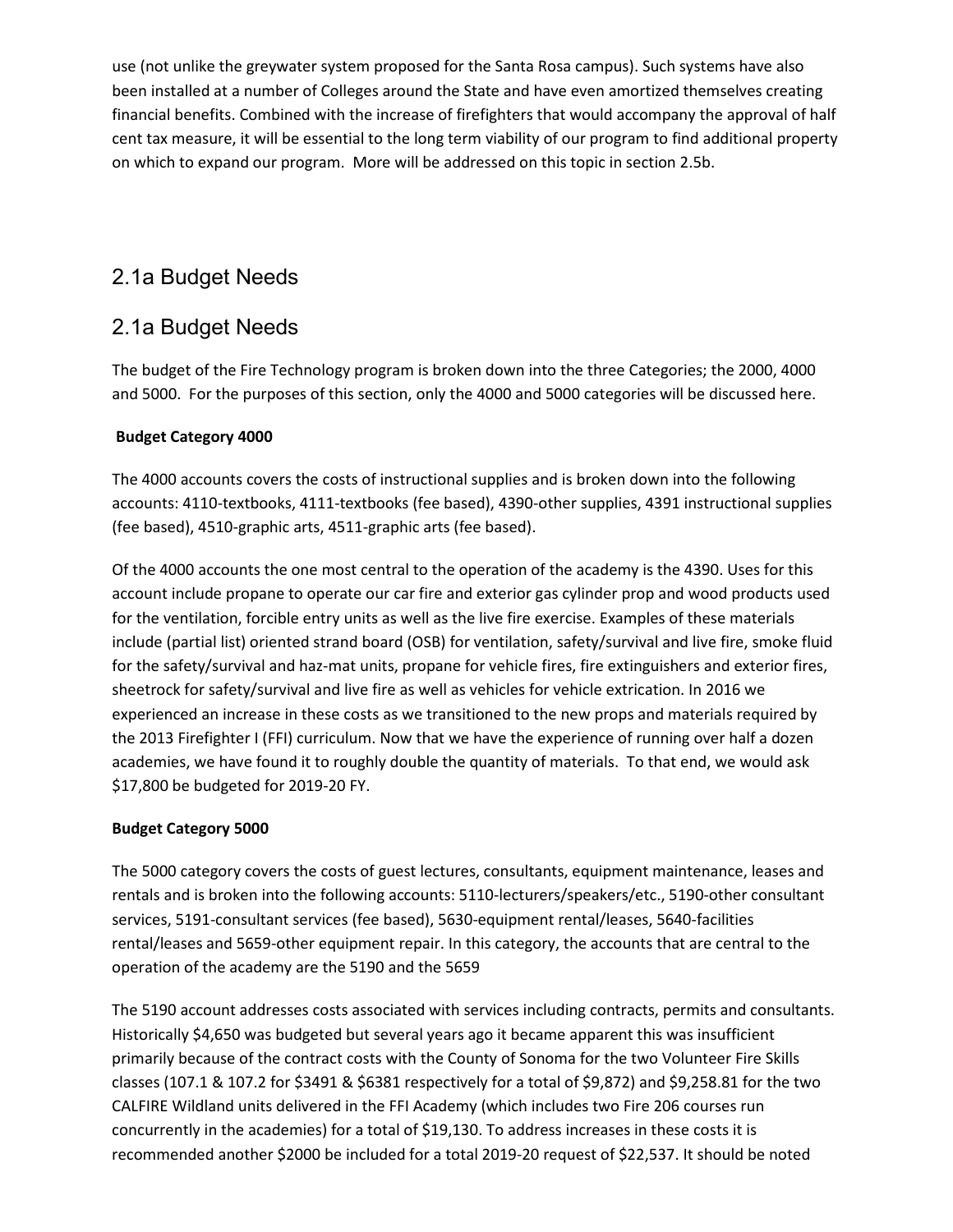that in an era when the costs of all programs are being scrutinized, both contracts represent an exceptional bargain for the District in that they are equal to the costs of one Adjunct Instructor being paid at the lab rate for the number of hours the course runs. Given both are lab heavy in nature and require at least two Professional Experts to assist with skills instruction and maintain student/instructor ratios, the savings to the District can be as much as \$80 an hour.

The 5659 covers the costs associated with maintenance of our equipment. Examples of these (partial list) includes; our air compressor (including the OSHA mandated quarterly air tests), testing and maintenance of our ground ladders, repairs to our power tools, hydrostatic testing of our SCBA bottles as required by the DOT and air pollution permits. As with the 4390 account, expenditures increased as we implemented the new FFI curriculum which doubled the skill hours, subsequently increasing wear on our equipment and ultimately repair costs. While \$6,600 previously was sufficient to fund this category, since our budget has consistently exceeded this by over 100%, I would request \$13,200 for 2019/20.

As a fee based service, for the 5191 account, the only identifiable cost is for the "Fit Tests" provided for our students by the County. While funding for this account is generated exclusively from student fees, we continuously search for the least cost alternatives to ensure the student the most "bang for their buck".

From a savings perspective, we continue to benefit in the 5640 category by avoiding the cost of having to lease the Santa Rosa Fire Department training facility for the FFI Academies which was ceased in 2013. Thanks to the improvements made at the PSTC, we are in our sixth year of operating here which has resulted in a cumulative savings of over \$150,000.

It should be noted that the program continues to aggressively seek donations and grants to offset the extensive equipment needs of the Fire I Academies and we have a long history of obtaining equipment for no cost. For example, over the last two years we have received a fire engine from Central Marin Fire District, a second from Kentfield Fire District, a number of ladders from Rincon valley Fire District and a number of SCBA's from Occidental Fire District. Had we been required to purchase these items independently, the costs would be in excess of \$90,000. The Program Director was also able to negotiate the repairs of over two dozen SCBA's at no cost to the District by physically driving them to the repair facility in Utah illustrating that it often requires "out of the box" solutions to keep the program running.

I would end by speaking to the new FFI & II certification testing process and its financial implications for the program. We have been extremely fortunate to be the recipient of several CETA grants that have moved us much closer to a position to have those props necessary to operate the academy and meet the new curriculum. This included a \$182,000 grant for a Draeger live fire prop and \$38,000 for a series of forcible entry props and tools that will allow us to conduct the skills testing necessary for the FFII certification test.

### 2.1b Budget Requests

| Rank | Location | SP  | M  | Amount      | <b>Brief Rationale</b>                                                   |
|------|----------|-----|----|-------------|--------------------------------------------------------------------------|
| 0001 | Windsor  | 07  | 07 | \$71.192.00 | Professional Experts/Instructional Assistants. Fire Academy Coordinator. |
|      |          |     |    |             | Materials Handlers                                                       |
| 0001 | Windsor  | -07 | 07 | \$84,935.00 | Textbooks and other instructional supplies.                              |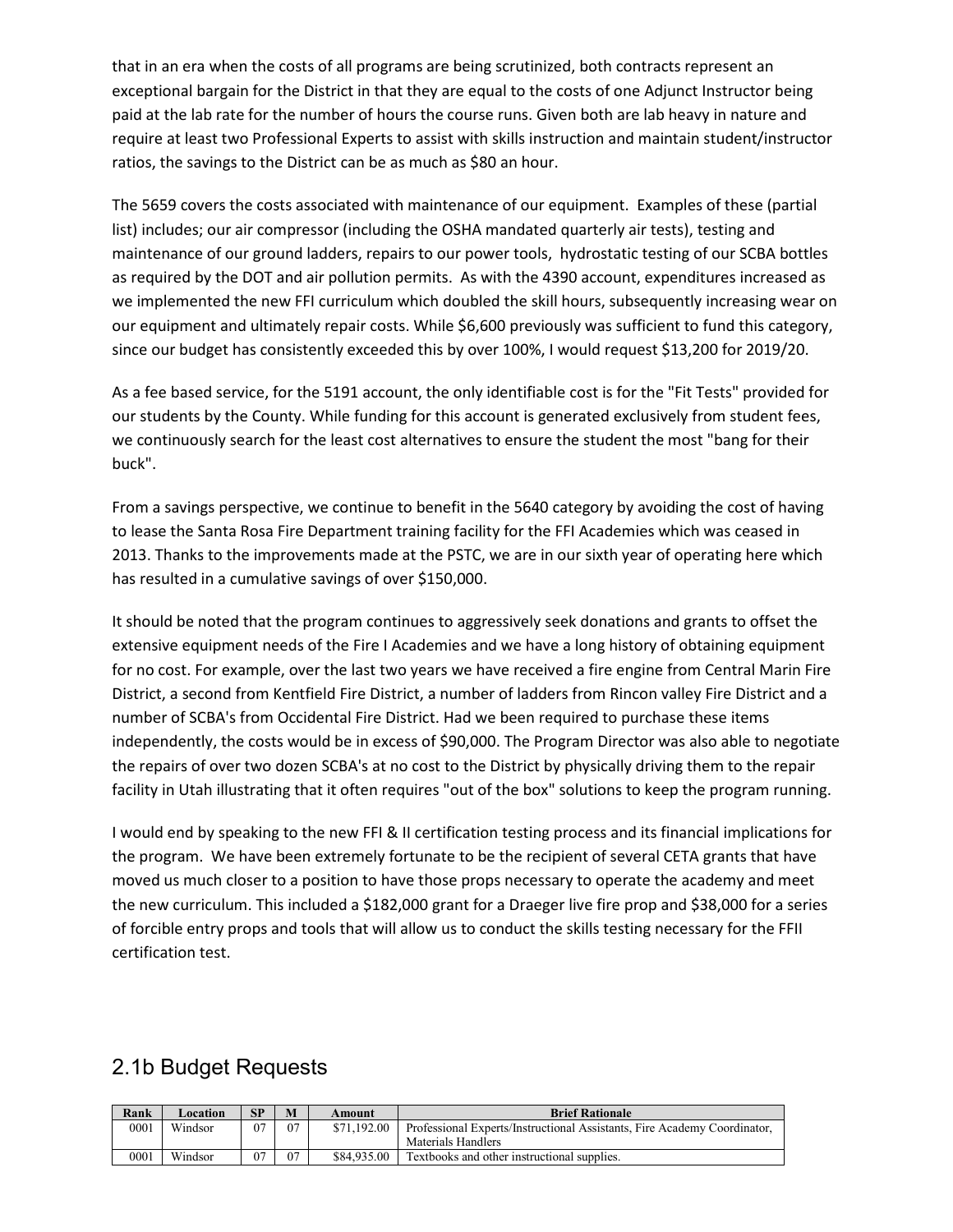| 0001 | Windsor | 07 | 07 | \$17,800.00 | 4390 Account: Supplies to operate academies including: propane, burn $\&$ |
|------|---------|----|----|-------------|---------------------------------------------------------------------------|
|      |         |    |    |             | ventilation materials, sheetrock, smoke fluid, fire exting, agent, etc.   |
| 0001 | Windsor | 07 | 07 | \$13,200.00 | 5659 Account: Services including: fire exting service/hydro, compressor   |
|      |         |    |    |             | maint. Ladder testing & repairs, air permit, etc.                         |
| 0001 | Windsor | 07 | 07 | \$22,537.00 | 5190 Account to include: contracts with County & Calfire                  |
| 0001 | Windsor | 07 | 07 | \$3,000,00  | 5191 Account to include: Fit tests costs with County (fee based)          |

## 2.2a Current Classified Positions

| <b>Position</b>              | Hr/Wk | Mo/Yr | <b>Job Duties</b>                                       |
|------------------------------|-------|-------|---------------------------------------------------------|
| Administrative Assistant III | 16.00 | 12.00 | Provides detailed administrative and clerical support   |
|                              |       |       | for Director/Chair. Manages complex projects as         |
|                              |       |       | assigned such as handling all the registration $\&$     |
|                              |       |       | logistical needs for the fire academy, processing all   |
|                              |       |       | proofs, handling all administrative matters with        |
|                              |       |       | State Fire Training (our accrediting entity), serving   |
|                              |       |       | as secretary to our Advisory committee (patial list).   |
|                              |       |       | This list does not reflect her payroll activities which |
|                              |       |       | acount for 60% of duties.                               |

## 2.2b Current Management/Confidential Positions

| <b>Position</b>                   | Hr/Wk | Mo/Yr | <b>Job Duties</b>                                                                                            |
|-----------------------------------|-------|-------|--------------------------------------------------------------------------------------------------------------|
| Associate Dean of Fire Technology | 40.00 | 12.00 | Under the direction of the Dean of the Public Safety<br>Training Center, is responsible for coordinating the |
|                                   |       |       | Certificate/Degree course work at the Petaluma and                                                           |
|                                   |       |       | Santa Rosa campuses and entry level/in-service                                                               |
|                                   |       |       | programs at the PSTC Windsor. Additionally, the                                                              |
|                                   |       |       | Director manages and oversees the fire academies                                                             |
|                                   |       |       | and is responsible for curriculum development and                                                            |
|                                   |       |       | continued currency of courses in the Fire                                                                    |
|                                   |       |       | Technology program.                                                                                          |

## 2.2c Current STNC/Student Worker Positions

| <b>Position</b>                        | Hr/Wk | Mo/Yr | <b>Job Duties</b>                                    |
|----------------------------------------|-------|-------|------------------------------------------------------|
| 70 Evaluators (Professional Experts)   | 45.90 | 12.00 | Responsible for reviewing, supervising, evaluating   |
|                                        |       |       | and documentation of discipline specific subject     |
|                                        |       |       | matter and related skills during testing under the   |
|                                        |       |       | supervision of Lead Evaluator.                       |
| 7 Fire Recruit Training Officers       | 7.00  | 10.00 | Counsels recruits regarding professional matters;    |
|                                        |       |       | supervises and monitors recruit discipline;          |
|                                        |       |       | supervises other Professional Experts as needed.     |
| 1 RTO (Fire Academy Coordinator)       | 18.00 | 9.00  | Provide the scheduling, oversight, discipline and    |
|                                        |       |       | physical resources necessary to operate the Fire     |
|                                        |       |       | Academy.                                             |
| 1 P/T Materials Handler (Prof. Expert) | 20.00 | 12.00 | Maintain academy equipment, exercise apparatus       |
|                                        |       |       | and power tools. refill air bottles. deliver         |
|                                        |       |       | instructional supplies, build/re-build instructional |
|                                        |       |       | props, repair hose and SCBA's, and other equipment   |

## 2.2d Adequacy and Effectiveness of Staffing

## 2.2d Adequacy and Effectiveness of Staffing

Currently, the Fire Technology Program consists of an Associate Dean of Fire Technology, a Part Time Administrative Assistant (.40FTE), a Full-time Instructor, a STNC who serves as the Fire Academy Coordinator, 40 Adjunct Faculty, 6 Recruit Training Officers and approximately 70 Professional Experts ( 1 of whom also serves as a Materials Handler). With this staffing, we operate 2 Fire Academies annually, a separate FFI Academy Skills Test course and on the average, 22 other course sections each semester.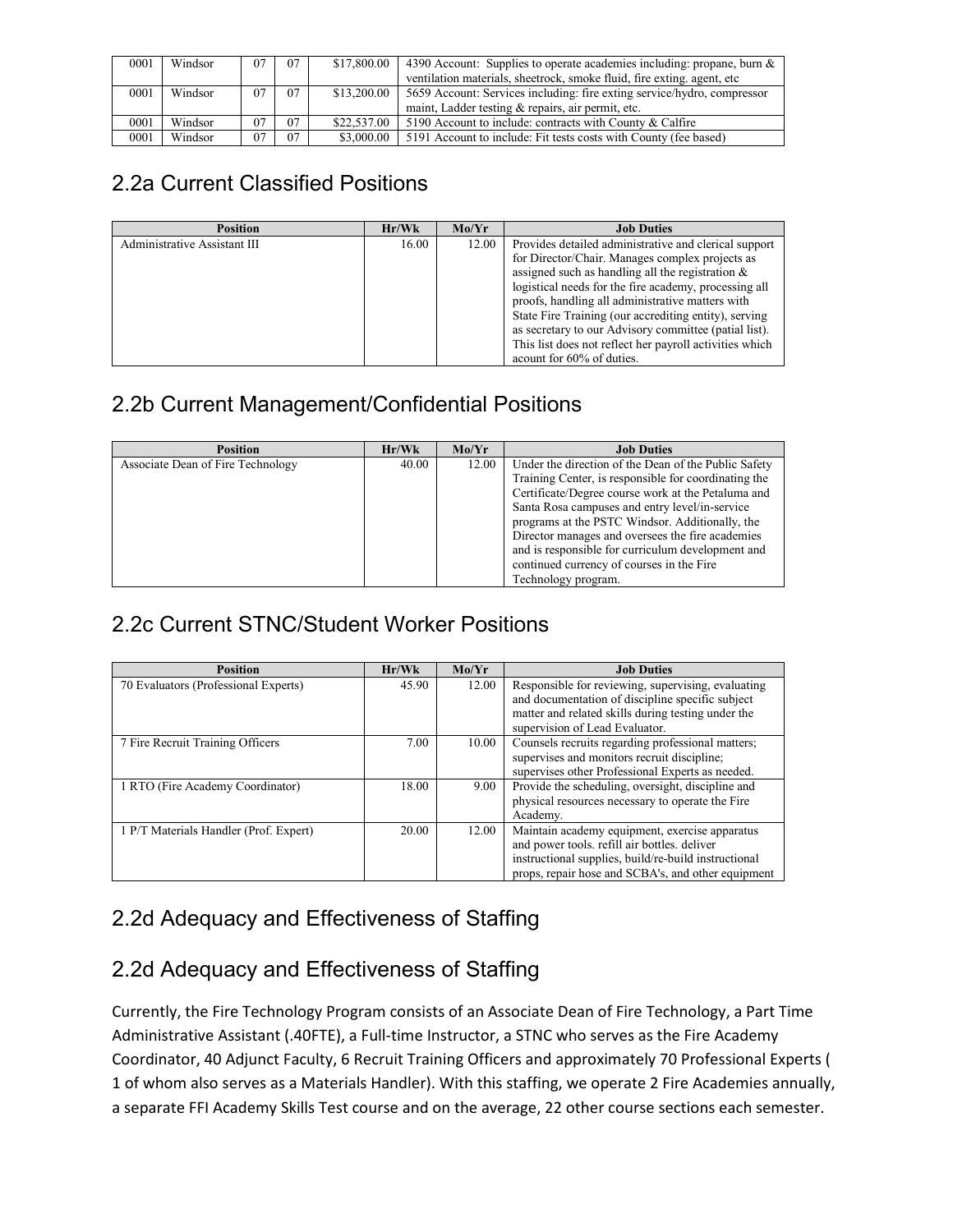The key to staffing for our program (specifically the Firefighter I Academy) lies in our flexibility to use STNC's/PE's (Professional Experts). This is essential as their need varies throughout the semester depending upon the topic being delivered. For example, some (such as Cause and Origin, Strategy & Tactics, ICS, PTSD, etc.) require one lecturer, while others (such as ladders, hose, Safety & Survival and certification testing) require multiple PE's. While we have a dedicated staff of PE's who assist with these activities, because most are working firefighters on shift, their consistency varies greatly which creates a challenge maintaining the continuity of instruction. Under ideal circumstances, these would best be delivered through the use of permanent P/T Lab Assistants to provide dedicated pool of staff.

Another position that should also be (at a minimum) a P/T Lab Assistant, is the Fire Academy Coordinator which is warranted given this person is responsible for the coordination, scheduling and delivery of the entire FFI Academy. While this would result in higher labor costs, it would provide the continuity that is critical in an intensive instructional setting such as the fire academy. Currently, we are extremely fortunate to have a very capable individual in this position. However once they retire, it will be extremely difficult to recruit for a replacement given the existing level of compensation (the PE rate of \$20 an hour). To that end, for the long term success of the academy, the District should be prepared to approve at least two 50% Lab Assistant positions when this occurs. It is worth noting that because the most qualified personnel for these positions are usually retired from the fire service through PERS and all District Lab Assistants are classified as PERS employees, those who have expressed interest in such a position in the past have declined once they learned they would have to re-instate with PERS, resulting in a significant loss of income. Therefore, it would be in the District's best interest to classify it as non-PERS.

In the meantime, the District will continue to experience the delivery of an academy that is extremely cost effective which should be beneficial during these austere fiscal times.

## 2.2e Classified, STNC, Management Staffing Requests

| $\mathbf{r}$<br>Kank | ∟ocation | <b>SP</b>      | $\blacksquare$<br>11L | <b>Title</b><br>urren′ | Title<br>Pronosed | vpe     |
|----------------------|----------|----------------|-----------------------|------------------------|-------------------|---------|
| 0000                 | ℩ℶ       | 0 <sup>0</sup> | $00\,$                | N/A                    |                   | Unknown |

### 2.3a Current Contract Faculty Positions

| <b>Position</b> | <b>Description</b>                                                                  |
|-----------------|-------------------------------------------------------------------------------------|
| FT Fire Tech    | Contract Faculty - The program has one budgeted, full-time faculty member who has   |
|                 | just achieved tenure. However, at her request, her load has been reduced to 80% for |
|                 | the next two years.                                                                 |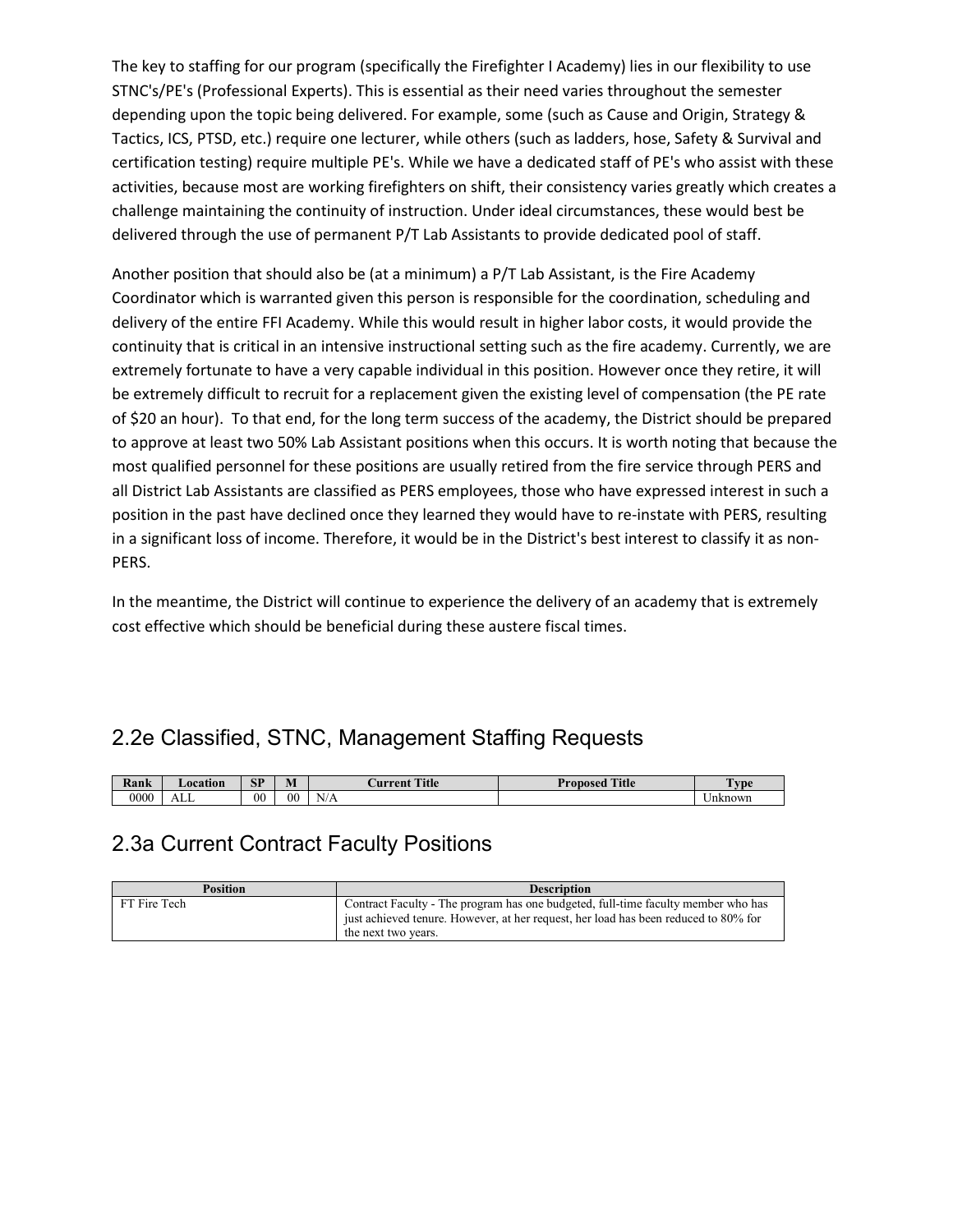## 2.3b Full-Time and Part-Time Ratios

| <b>Discipline</b> | FTEF   | $%$ Reg  | <b>FTEF</b> | $\mathbf{0}_{\alpha}$<br>% Adi | <b>Description</b> |
|-------------------|--------|----------|-------------|--------------------------------|--------------------|
|                   | Reg    | Load     | Adi         | Load                           |                    |
| Fire Technology   | 1.0000 | 100.0000 | 3.1300      | 313.0000                       |                    |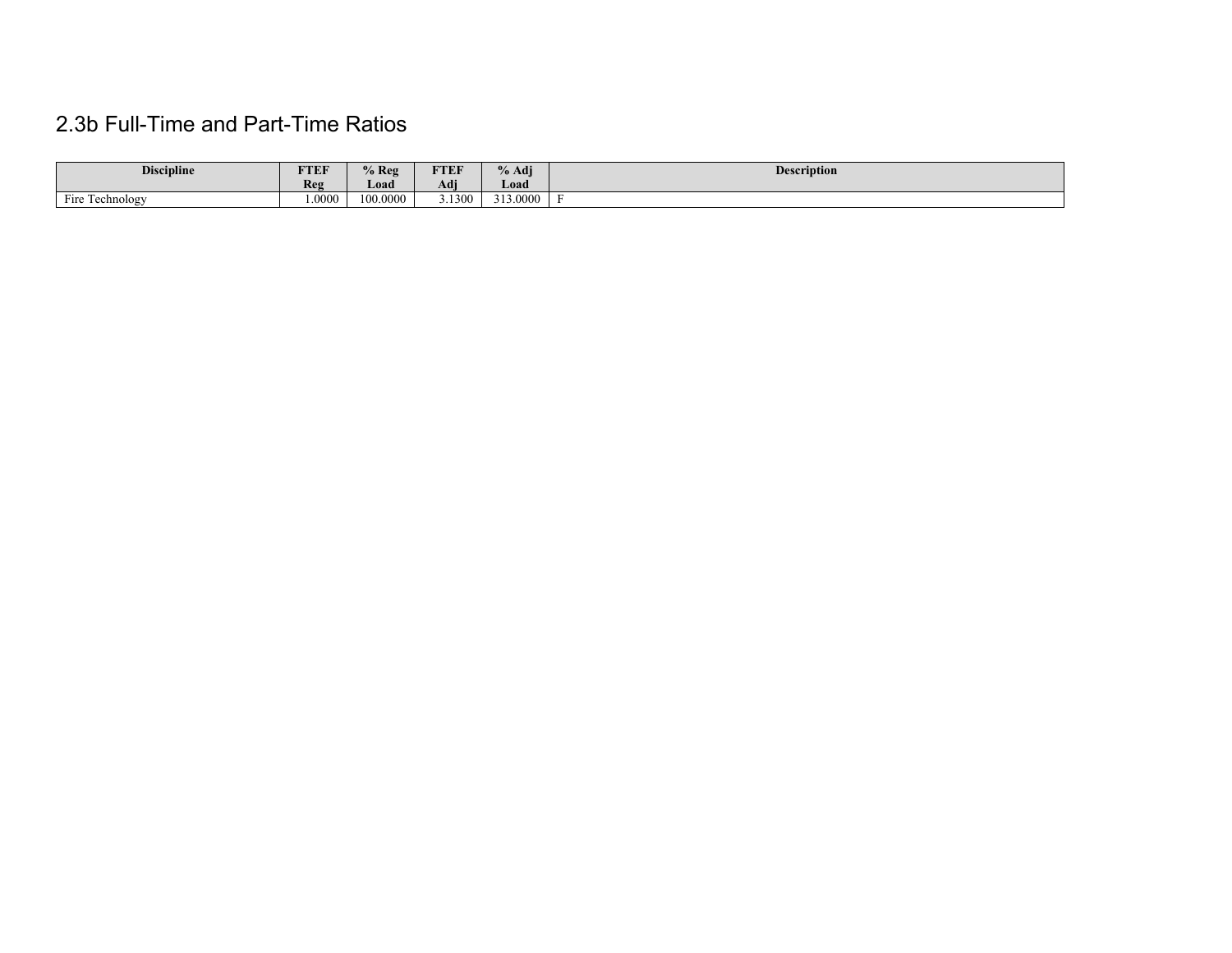## 2.3c Faculty Within Retirement Range

### 2.3c Faculty within Retirement Range

At this time, only the Associate Dean of Fire Technology is the only person in the program within retirement age.

## 2.3d Analysis of Faculty Staffing Needs and Rationale to Support Requests

## 2.3d Analysis of Faculty Staffing Needs

While there are an abundance of fire personnel in the county, it is becoming increasingly difficult to recruit qualified personnel for the program. This is a result of the new requirements being implemented by State Fire Training (SFT) for those staff who work in the Firefighter I Academies to be SFT trained *Skills Evaluators*. At a minimum, all *existing* staff need to complete four specialized SFT courses to meet this requirement. This makes it not only more difficult to keep existing personnel, but hire new ones. To address this challenge the program conducted special offerings of each of these courses for program staff over the last two years and will do so again in 2019-20.

The program interviews annually to maintain our adjunct faculty pool and did so most recently in Fall of 2018. In this regard, it should be noted that our greatest challenge continues to remain attracting qualified on-line instructors. With this segment of instruction representing the largest areas of growth, despite a concerted effort to hire on-line instructors, once they learn of the effort required to develop a class and the low level of compensation, many decline employment. However, I am pleased to report that due to our efforts to convince existing instructors to learn CANVAS, effective Fall 2018, all of the core courses required for a Fire Tech degree/Certificate became available on-line.

While we usually can provide an adequate pool of Adjuncts and Professional Experts, a growing challenge we face is the availability of staff during fire season. As drought conditions persist and fire season extends into late November and early December, the availability of instructors as well "In Service" students tends to diminish in the fall. This situation was particularly acute last November when a considerable number of our staff were committed to the Camp Fire in Butte County (the same situation occurred in October 2017 with staff committed to the Tubbs and Nun's fires here in Sonoma County). What saved us from canceling the academy was the comprehensive campus closure that occurred due to the smoke and unhealthy air conditions and have created a few "open" days in the academy schedule which allowed us to make up the hours mandated by SFT to meet the course curriculum. The same dilemma applied to the rest of our course offerings. For example, after having to cancel several fall "In-Service" classes in 2016 and 2017 due to the long fire season, we purposely scaled back our fall "In-Service" offerings in 2018. If this pattern persists, it may also become problematic to operate the fire academy in the fall which would be a "game changer" for the program and the way we operate.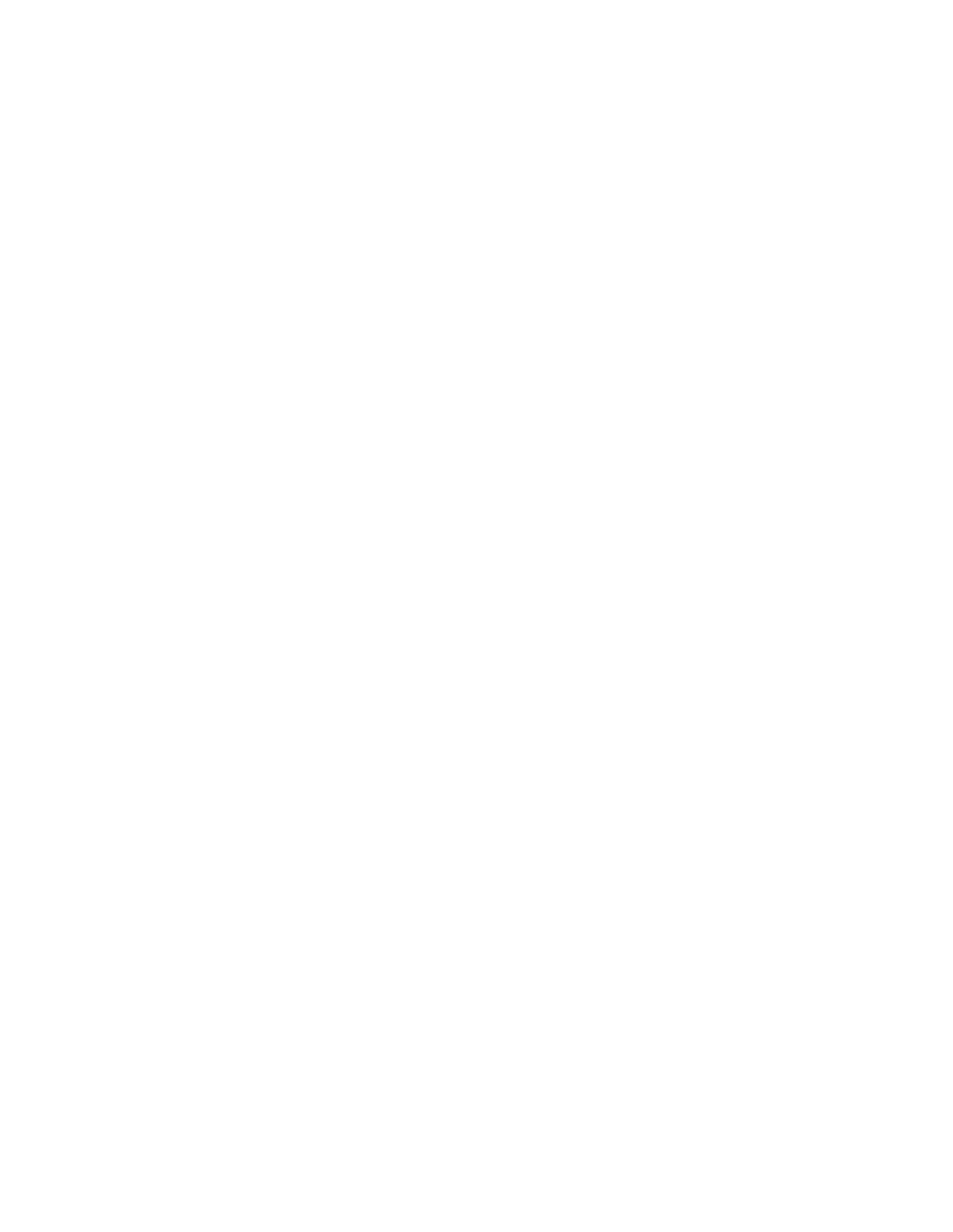### 2.3e Faculty Staffing Requests

**Rank Location SP M Discipline SLO Assessment Rationale**

## 2.4b Rationale for Instructional and Non-Instructional Equipment, Technology, and Software

## 2.4b Rational for Instructional Equipment

The majority of the instructional equipment used in the program is dedicated for use in the Firefighter I (FFI) academy. Since the adoption of IFSAC/Pro-Board/State Fire Training (SFT) certification testing process, the use of our instructional equipment has greatly intensified resulting in a shorter service life and the need to replace equipment more frequently. In addition, as an Accredited Regional Training Program (ARTP), we are required to deliver testing for the other certification paths offered through SFT. This includes Firefighter II (FFII) which we will be required to offer next year and uses the same equipment, furthering shortening its service life. With a new two week Truck Academy class (Fire 284) being offered for the first time in May of 2019, additional equipment will be required. This includes saws and specialized cutting blades. A list of that equipment necessary to continue the delivery of the FFI academy as well as the Truck Academy is listed below.

1. **Ventilation Panels:** As part of the Firefighter I & II training/testing and the Truck Academy, we are required to deliver over 16 hours of ventilation training and 20 hours of structural operations which includes skill demonstrations where students must physically cut holes in roof assemblies to demonstrate ventilation activities. This involves sawing through Oriented Strand Board (OSB) roof panels which uses enormous quantities of the product and takes considerable time to replace. In an effort to minimize our materials costs and maximize our instructional time, we propose incorporating a prefabricated vent panel that uses 3" strips of wood installed around its perimeter that serve as the material to be cut. This not only saves an entire sheet of OSB for each cut, but greatly speeds instruction by eliminating the need to remove and re-nail the entire sheet. Additional benefits are the cost savings by greatly reducing the amount of OSB that has to be purchased as well as helping to meet the goal of the District's Sustainability initiative of greatly reducing our waste stream.

**2. Wildland Fire PPE and Web gear:** As a component of our wildland fire training, it is essential to possess an adequate quantity of personal protective equipment (PPE) and web gear for each of our students. This is critical as the donning and doffing of their PPE and deploying a fire shelter from their web gear are required skills they must train and test to and wear throughout the entire wildland unit. Because of wear and tear to our PPE and the need to retire most of our web gear as they were not sized to accommodate the new OSHA fire shelter (purchased under a previous grant), the definitive need exists, leading to this request. The fact that the largest loss of firefighter's lives (19) since 9/11 occurred in a 2012 wildfire in Arizona attests to the importance of having current safety equipment to train on.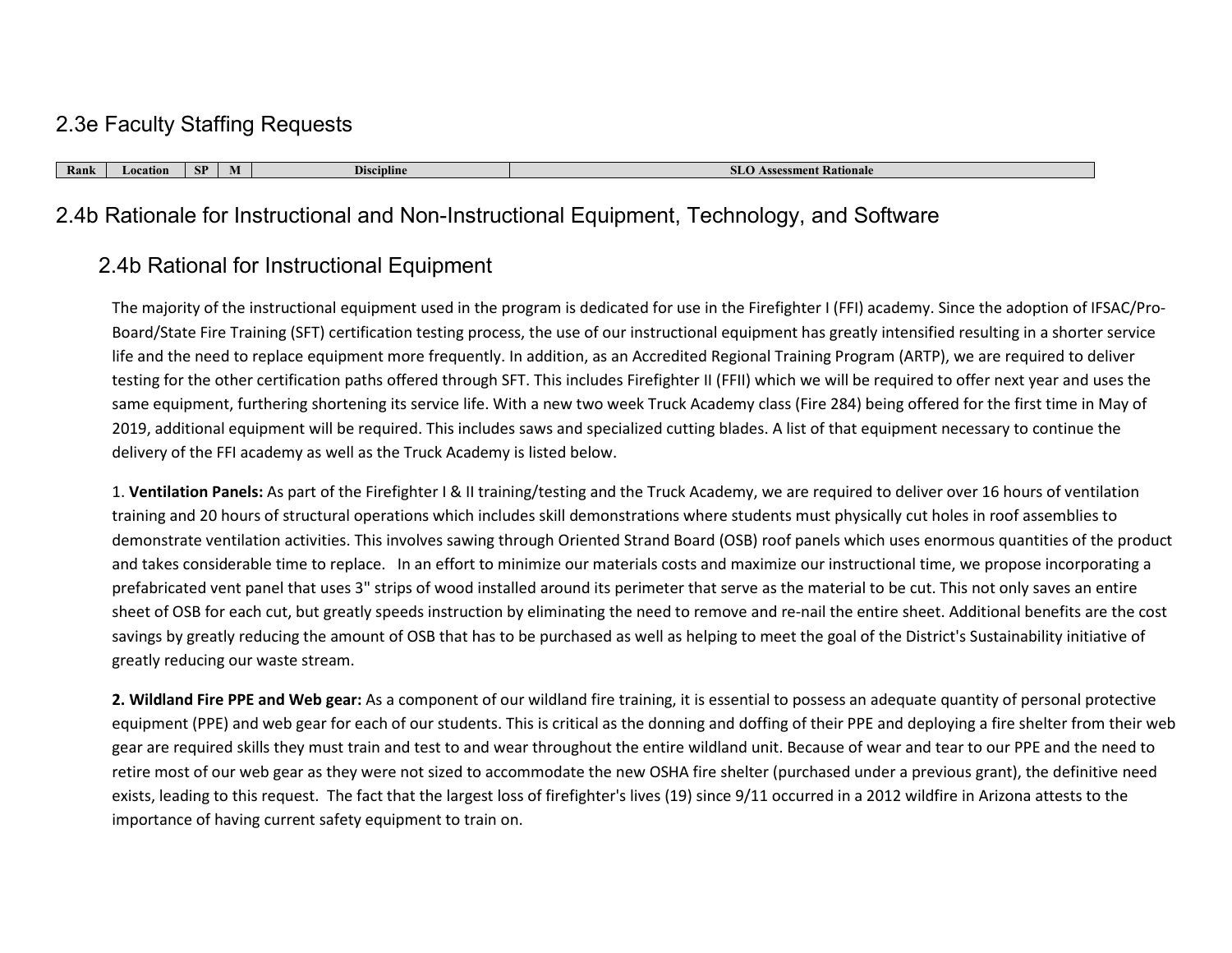**3. Misc. Tools and Equipment:** There are a variety of tools that are required for the delivery of the Fire Academy that we either currently do not possess or were donated with many years of previous use and have fallen into disrepair. These include:

- A Heavy Duty Smoke Machine: Necessary to meet the equipment needs for the FFII course plan
- A Set of Air Chisels and Appliances: Necessary to meet all the curriculum requirements of the SFT Auto Extrication course curriculum
- Portable Hydrant and appliances
- 2 chain saws
- Carbide & diamond cutting blades
- 2 Roof Hooks

 **4. Rope and Misc. Rescue Equipment :** As part of our Firefighter I & II training and testing activities, rope and the associated equipment such as harnesses, webbing and rope bags are essential to the delivery of the following units in the fire academy; Ropes and Knots, Hoisting Tools, Firefighter Safety and Survival and Rescue of a firefighter/victim from a structure. In addition, because the equipment will also allow us to incorporate State Fire Training's Low Angle Rope Rescue class, it would represent an enhancement to the academy which is important as our Advisory committee has asked us to include this class in our academy. It is also important for safety reasons due to the inordinate amount of wear our rope and other rescue equipment receive which shortens their life span. This is particularly critical for rope that is used as "life lines" or to suspend students. To that end, we make frequent inspections of our equipment and replace as warranted on a regular basis. Among the items being requested include: rope search bags, harnesses, webbing, ladder lines, load release hitch cords and rope "life lines".

At our Advisory meeting scheduled for May 3, 2019 a list of these items will be presented to the committee to approve in support of their purchase through the use of grant funds.

While these items represent a significant investment in our program, it should be added that historically, we have been very fortunate in obtaining equipment donations that have enhanced our program and greatly supplemented our equipment costs. For example, in the last year alone, we received a donated fire engine from Central Marin Fire District, another from Kentfield Fire District and are scheduled to receive a ladder truck from Fortuna Fire Department in March. We have also received over a 100 fire extinguishers (for fire extinguisher training) from Santa Rosa Fire Equipment which has saved the program several thousand dollars in re-filling costs.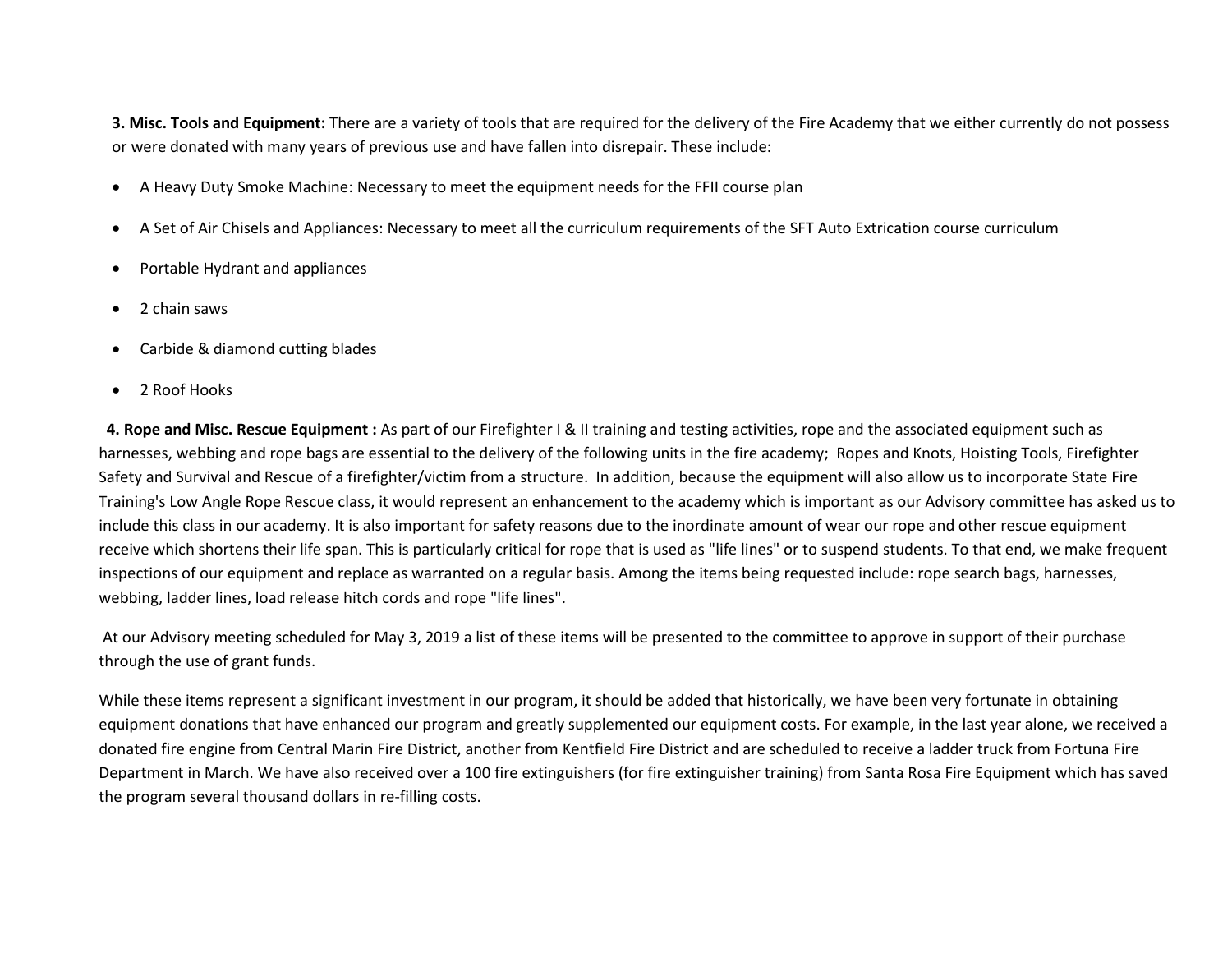### 2.4c Instructional Equipment Requests

| Rank     | Location | SP             | M  | <b>Item Description</b>            | <b>Qty</b> | <b>Cost Each</b> | <b>Total Cost</b> | <b>Requestor</b> | Room/Space  | Contact    |
|----------|----------|----------------|----|------------------------------------|------------|------------------|-------------------|------------------|-------------|------------|
| 0000     | Windsor  | 01             | 07 | Air Hammer-Chisels & Appliance Kit |            | \$908.00         | \$908.00          | R.Collins        | <b>PSTC</b> | R.Collins  |
| $0000\,$ | Windsor  | 01             | 07 | Vent Prop Panels                   |            | \$2,400.00       | \$9,600.00        | R Collins        | <b>PSTC</b> | R Collins  |
| 0000     | Windsor  | 0 <sub>1</sub> | 07 | Wildland PPE Ensemble              | 40         | \$304.00         | \$12,160.00       | R Collins        | <b>PSTC</b> | R Collins  |
| 0000     | Windsor  | 01             | 07 | Wildland webgear                   | 40         | \$275.00         | \$11,000.00       | R Collins        | <b>PSTC</b> | R Collins  |
| 0000     | Windsor  | 01             | 07 | Smoke Machine                      |            | \$3,080.00       | \$3,080.00        | R Collins        | <b>PSTC</b> | R Collins  |
| 0000     | Windsor  | 01             | 07 | Carbide 14" CBT Cutting Blades     |            | \$130.00         | \$650.00          | R Collins        | <b>PSTC</b> | R Collins  |
| 0000     | Windsor  | 01             | 07 | Portable Fire Hydrant Kit          |            | \$5,255.54       | \$5,255.54        | R Collins        | <b>PSTC</b> | R Collins  |
| 0000     | Windsor  | 01             | 07 | Group Rope Search Kits             |            | \$737.00         | \$2,948.00        | R Collins        | <b>PSTC</b> | R Collins  |
| 0001     | Windsor  | 01             | 07 | Rope Rescue Webbing                |            | \$575.00         | \$2,300.00        | R Collins        | <b>PSTC</b> | R Collins  |
| 0001     | Windsor  | 01             | 07 | <b>Rescue Harnesses</b>            |            | \$449.80         | \$4,048.00        | R Collins        | <b>PSTC</b> | R Collins  |
| 0001     | Windsor  | 01             | 07 | Load Release Hitch Cords           |            | \$197.50         | \$395.00          | R Collins        | <b>PSTC</b> | R Collins  |
| 0001     | Windsor  | 01             | 07 | Life Line Rope                     |            | \$490.00         | \$2,451.00        | R Collins        | <b>PSTC</b> | R Collins  |
| 0001     | Windsor  | 01             | 07 | Diamond Cutting Blades             |            | \$250.00         | \$750.00          | R. Collins       | <b>PSTC</b> | R. Collins |
| 0001     | Windsor  | 01             | 07 | Roof Hooks                         |            | \$150.00         | \$250.00          | R Collins        | <b>PSTC</b> | R Collins  |
| 0003     | Windsor  | 01             | 07 | Chain Saws                         |            | \$1,060.00       | \$2,120.00        | R Collins        | <b>PSTC</b> | R Collins  |

### 2.4d Non-Instructional Equipment and Technology Requests

| Rank       | Location           | <b>SP</b> | W | <b>Item Description</b> | Otv | Cost Each                        | $\mathbf{r}$<br><b>Cotal</b><br>Cost | <b>Requestor</b>                | $\mathbf{r}$<br><b>Room/Space</b> | $\sim$<br><b>Contact</b> |
|------------|--------------------|-----------|---|-------------------------|-----|----------------------------------|--------------------------------------|---------------------------------|-----------------------------------|--------------------------|
| ων.<br>JU. | <b>WI</b><br>ndsor | 04        |   | arport                  |     | $\sqrt{2}$<br>.30.<br>41<br>$-1$ |                                      | <br>$\sim$<br>$\epsilon$ ollins | DCT.<br>$\overline{ }$            | Collins<br>D<br>X.       |

### 2.5a Minor Facilities Requests

| <b>COLOR</b><br>CD<br>Building<br>Rank<br>K00<br>Lïmo<br>Aumber<br>rame<br>Locatior<br>Description<br><b>Cost</b><br>IVI<br>OГ<br><b>COLORED BANK</b> |  |  |  |  |  |  |  |
|-------------------------------------------------------------------------------------------------------------------------------------------------------|--|--|--|--|--|--|--|
|-------------------------------------------------------------------------------------------------------------------------------------------------------|--|--|--|--|--|--|--|

### 2.5b Analysis of Existing Facilities

### **2.5b Analysis of Existing Facilities**

The Fire program conducts all of its manipulative training at the Public Safety Training Center (PSTC) which it shares with a number of other safety programs including; the Basic Police Academy, Ranger Academy, Corrections Academy, EMT and Paramedic programs, Dispatch Academies and a variety of other "In-Service" programs. By the District's own admission, has created a saturated facility that has very little capacity to expand.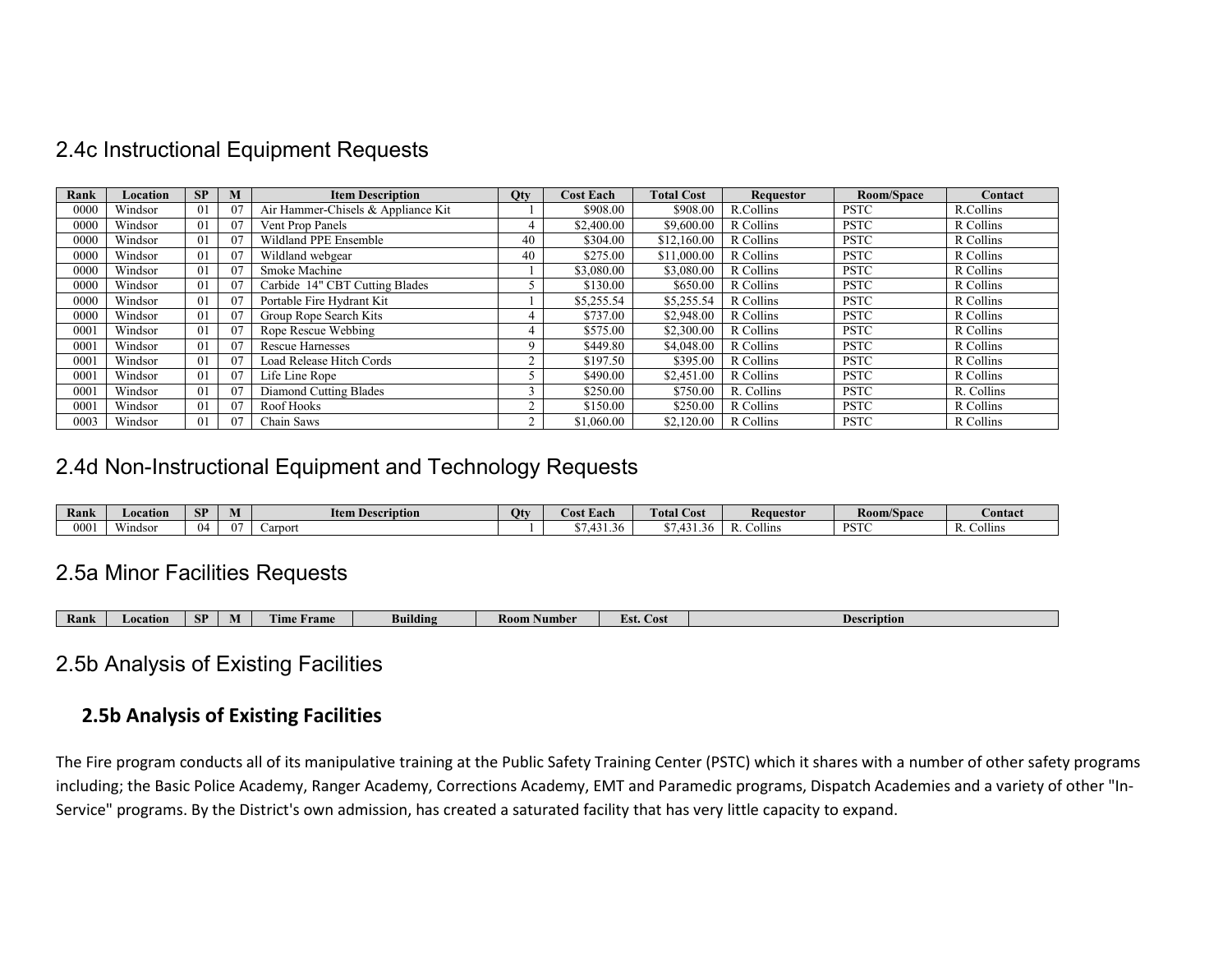Compounding this situation are the widespread changes that have occurred to the fire training system that over the course of the last six years. At the State level, the entire fire training system as administered by State Fire Training (SFT) has evolved to align itself to be consistent with national (NFPA) standards. At the local level, our Advisory Committee and local fire agencies have identified specific training courses for volunteer firefighters, truck operations as well as certification testing for outside Firefighter I and Firefighter II candidates. Over the last few years, this has resulted in changes to 70% of our curriculum, the addition of new courses and an on-going analysis to ensure we have the facilities to deliver the manipulative training in these courses. A partial list includes; Intro to Fire Academy (Fire 208), Firefighter I Academy (Fire 208.1), Wildland Fire Academy (Fire 206), Volunteer Fire Skills Academy (Fire 107.1 & 2), Truck Academy (Fire 284), Firefighter I Test Class (Fire 208.4) and Firefighter II test Class (Fire 208.5). While we have been very successful in obtaining grants to purchase the props and equipment necessary to implement these classes, there are two long term problems that have emerged.

The first is the limited capacity of the PSTC to deliver the classes necessary to meet the needs of our local fire agencies which has been compounded by the devastating fires of October 2017 and the new paradigm of climate change. The result has been a demand for more pre-service training (Firefighter I & Volunteer Academies) and "In-Service" courses for employed fire personnel seeking specialized training. Further complicating this situation is the program's status as the only SFT Accredited Regional Training Program (ARTP) in the coastal region between San Francisco and the Oregon border. As an ARTP, we are required to deliver the certification testing necessary to obtain SFT as well as International Fire Service Accreditation Congress (IFSAC) and Fire Service Professional Qualifications System (Pro-Board) Firefighter I (FFI) and II (FFII) certification for both our academy students and candidates from local fire agencies. As the baseline for entry level employment with most fire agencies in California (including CALFIRE), this creates enormous competition for available seats in our FFI academy. While we have contemplated adding additional academies to meet this need, the lack of facilities makes this problematic. It is worth mention that at one time, we did deliver an additional academy but when the alignment process described above resulted in an increase in academy hours, facility conflicts with the other programs became so severe, it had to be cancelled. We have explored the possibility of conducting training off-site, however because the props necessary for the training are stationary, this is not a viable option.

The second is the enormous quantities of water that are used for firefighter training and the unsustainable nature of this practice given climate change and the long term drought trend California is facing. Based on meter readings provided by the Town of Windsor, the average use of water for fire training ranges between 300,000 and 500,000 gallons for each Fire Academy. Given the additional testing we will soon be required to deliver, this figure is expected to rise. If the State once again requires water purveyors to implement conservation measures, it is only a matter of time before we are told to reduce or eliminate our use. This would prevent us from meeting SFT curriculum requirements and jeopardizing our accreditation as an ARTP.

A solution to this dilemma is to purchase the property contiguous to the PSTC to construct a fire training area that reclaims water in a tank system which is reused through a closed hydrant system. An area this size would allow us to conduct all of the hose evolutions required under our curriculum, build additional classroom space and re-locate our training props which would eliminate the facility conflicts we are experiencing with the other programs. It would also isolate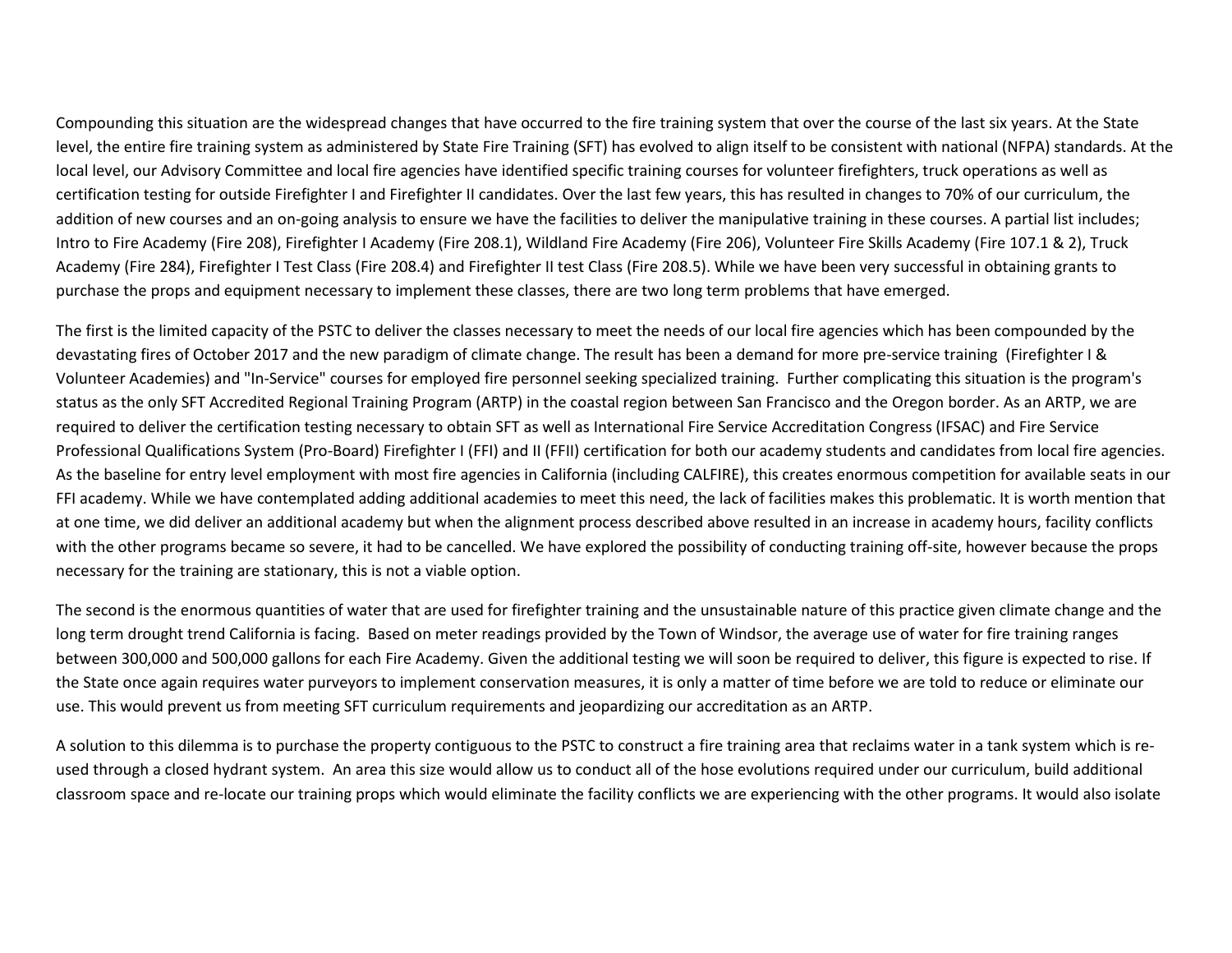our burn props from the rest of the campus, eliminating unhealthy smoke conditions for our students and staff that arise when we conduct live fire training. Similar systems have been constructed and used successfully at other community college fire programs throughout the State.

Another advantage is it would also help us meet the District's Sustainability Initiative of working to forward projects that minimize our impact on the environment. Given the amount the District pays for water and the proposal to address the District's structural deficit through the installation of greywater systems on the Santa Rosa and Petaluma Campuses, it only make sense to implement a similar reclamation system for fire training at the PSTC for its cost savings alone. Given the District spends between \$700 and \$1000 each month for the PSTC Fire Line/hydrant water bill (the fire Line, domestic and irrigation/recycled waters are billed separately), the project will ultimately amortize itself and save money over the long term. The merits of this were apparent enough, that at the District's 2018 Sustainability Summit, the Sustainability Committee made this proposal a priority in its *Green Print* Planning document. This topic is also addressed in section 3.5's *establish a Culture of Sustainability.*

Unfortunately, when the District was approached by the Program Director to use Measure H funds to purchase this property, because if its budget deficit and citing not being in an "expansionary mode", it declined the offer. This is a decision which will limit the capacity of the program to produce trained firefighters and severely hamper our ability to meet the future needs of our fire community. To that end, it is clearly in the Fire program and District's best interests to examine alternate funding sources to obtain the property and implement the proposed improvements.

## 3.1 Develop Financial Resources

### **3.1 Develop Financial Resources**

It has been a continuing goal within the Fire program to pursue a variety of resources (both funds and equipment) that are consistent with district goals. This has included some of the following practices:

- Evaluating the number of Professional Experts needed to safely assist with delivery of manipulative skills for the fire academy.
- Using Professional Experts to handle our materials/maintenance needs rather than use a F/T or P/T permanent positions (also discussed in section 2.2d).
- Continuing to implementing facility improvements at the PSTC to operate the academy on-site, eliminating the cost of leasing the Santa Rosa Fire Training Tower (resulting in over \$150K in savings over the last 6 years) which has also lowered labor costs by consolidating our operations at one site.
- Aggressively pursuing grant opportunities to obtain the instructional equipment necessary to deliver instruction. This includes over \$600,000 in CETA grants, \$200,000 in Strong Workforce and \$70,000 in IELM funds over the last six years.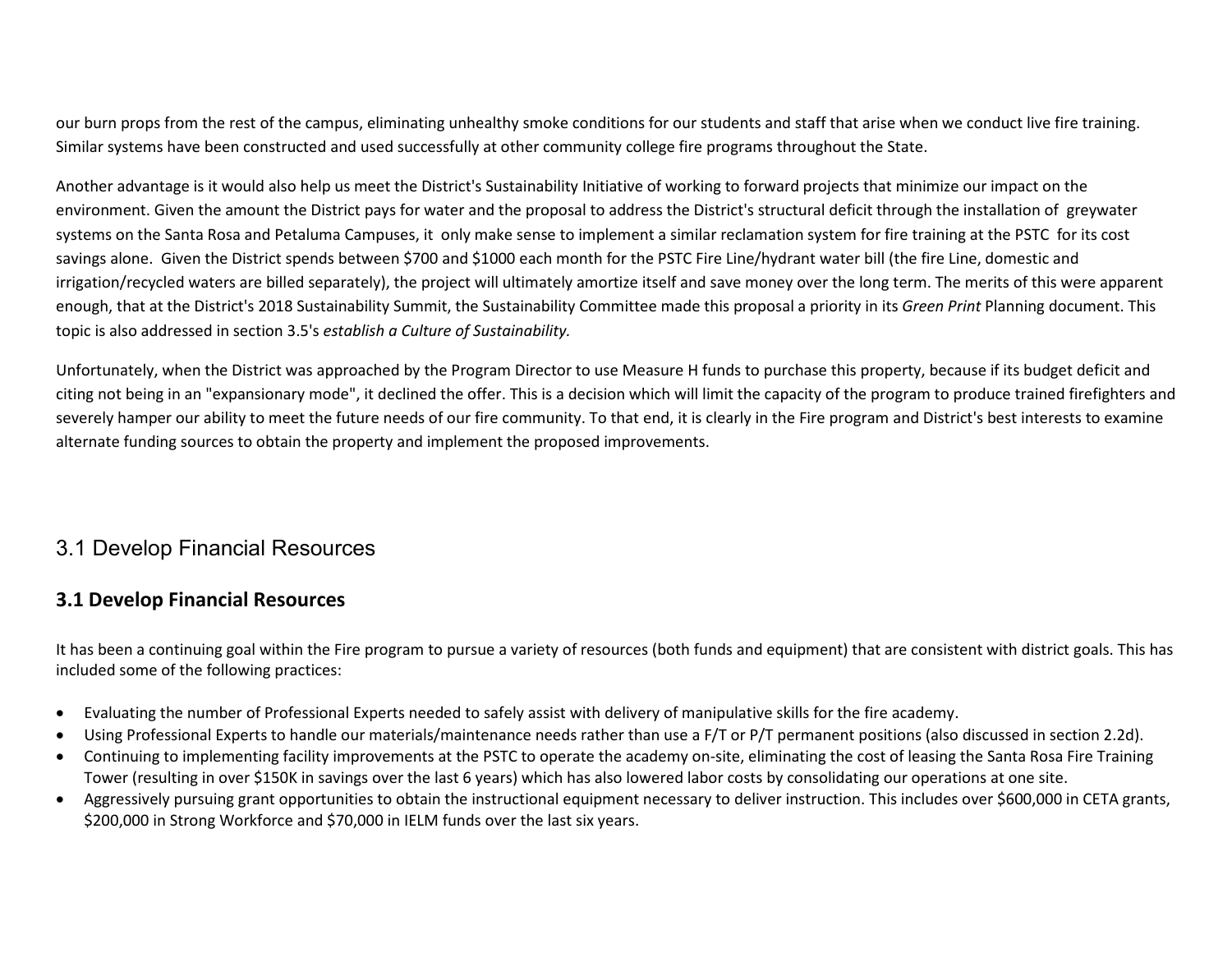- Entering into ISAs that share instructor resources and reduce the cost of instruction to the District
- Allow fire agencies to use our facilities in return for assisting with instruction, providing resources on equipment dependent scenario days, minimizing labor costs and avoiding having to pursue PO's with equipment rental companies.
- Continuing to actively pursue donated equipment. In the last year alone, we have received two donated fire engines and a ladder truck worth in excess of \$50,000.

While donations remain the largest source of our equipment, we will continue to seek Perkins (CETA) to purchase equipment that improves our program and cannot be obtained through donations. We will also continue to pursue other potential opportunities such as the *Institutional Education and Library Materials (IELM)* and *Strong Workforce* grants.

## 3.2 Serve our Diverse Communities

## 3.2 Serving our Diverse Communities

The program continuously is evaluating methods to better serve or diverse communities. One of the more inclusive ways to accomplish his is by having faculty that reflects this. To that end, I feel we have had some success.

For example, in 2015 we completed a recruitment for our one F/T faculty. In an effort to be sensitive to the diverse needs of our students, one of the five criteria established in our application selection rubric is diversity. The outcome was the recruitment and hiring of the program's first full time female instructor.

Among the best practices used to attract candidates for this position included advertising our Job Announcement (JA) on the following websites:

- AsiansinHigherEd.com
- BlacksinHigherEd.com
- HispanicsinHigherEd.com
- LGBTinHigherEd.com, and
- California Community Colleges Faculty and Staff Diversity Registry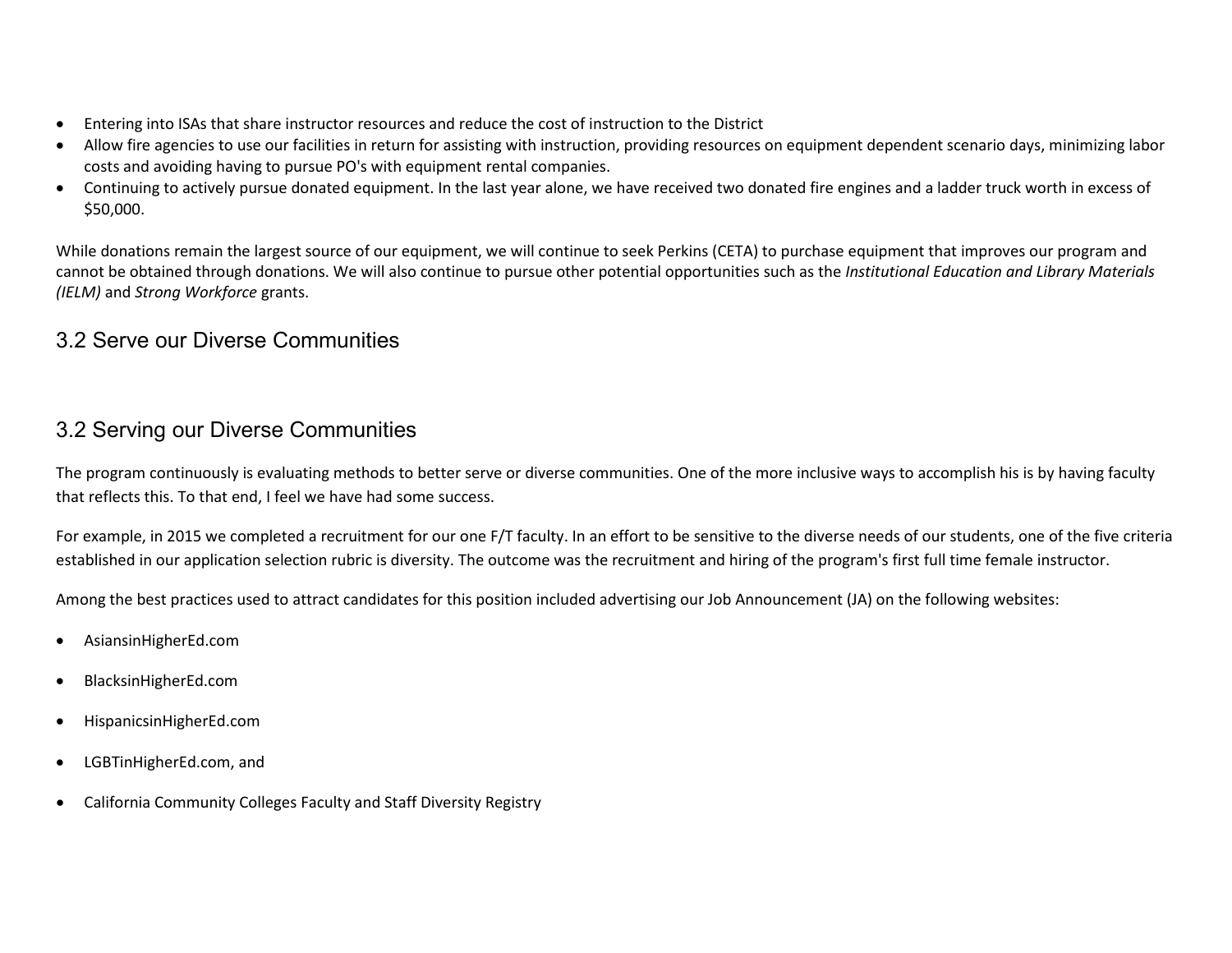The program has also been very successful recruiting female Adjunct instructors which now comprise 20% of our adjunct staff (as compared to representing only 3% of F/T firefighters in Sonoma County).

The overall break down of the background of our staff is as follows:

We presently (Spring 2019) have 38 Fire Technology Instructors employed:

1 FT Instructor – (Female)

30 Male Adjunct Instructors – 25 White, 3 Latinos, 1 Asian, 1 Pacific Islander

Female Adjunct Instructors - 8 White

The ages of our Adjuncts faculty ages range from the 20's to the early 50's. It is also worth noting that we are working with our F/T faculty member to conduct outreach to female students in the local school districts. This included the establishment of a Fire/EMS Club she initiated in 2018 of who all the Officers are female.

As a CTE Program, we are constantly evaluating it to ensure it remains relevant to the region. For example, in the wake of the devastating fires last October, enrollment in our Volunteer Fire Skills courses (Fire 107.1 & 107.2) grew as local fire agencies experienced a spike in those desiring to become Volunteer Firefighters. To promote open enrollment, in 2018 we eliminated requiring 107A as a prerequisite to 107B since it discouraged many from enrolling in the 107B course, re-numbered the courses to 107.1 & 107.2 to remove this obstacle.

3.3 Cultivate a Healthy Organization

3.3 Cultivate a Healthy Organization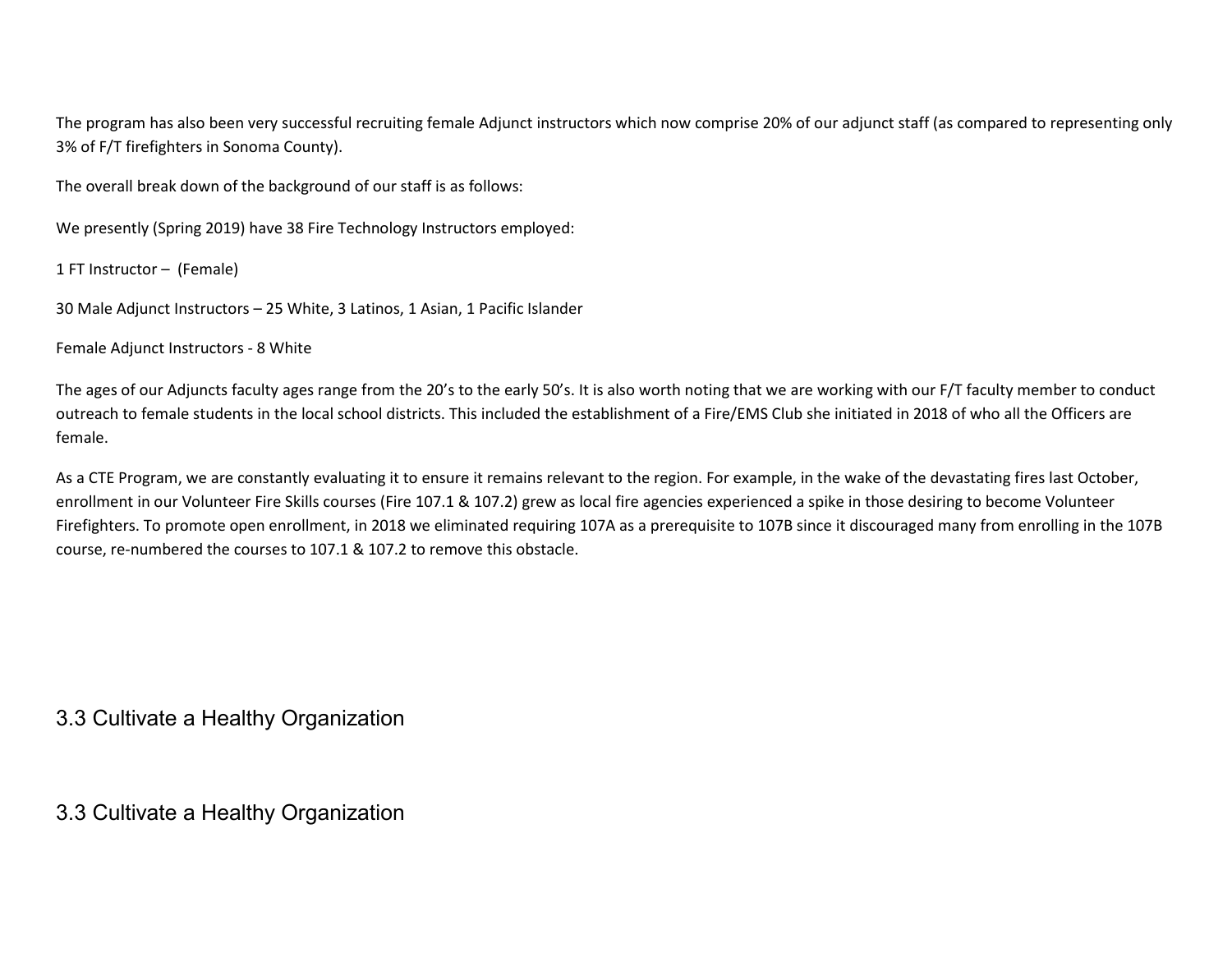One of the most effect ways to develop an environment based on collegiality is to create a fun working environment. Some ways this has been accomplished is by the following:

- Periodically circulating a "Song of the Day" to generate a little humor and challenge staff's knowledge of trivia.
- Hosting picnics and holiday parties for all staff

As for bringing new staff into the program, recruiting and hiring of the best candidates has always been a high priority goal. With the vast majority of instruction being delivered by Adjuncts, most of our hires come from local fire agencies whom are well known to us prior to participating in the hiring process. In fact, because of the intimate nature of the local fire service, many of our adjuncts are directly recruited by the Program Director because of their subject matter expertise in a given area. This is very beneficial as it allows us to hire candidates who are recognized experts in their respective fields which helps maintain quality instruction. This has been reflected by our evaluations which are overwhelming positive.

Student Health and Wellness is promoted through four of our courses. In Fire 71 where students are introduced to the Fire Service in which health and wellness is part of the curriculum. In Fire 208, 12 hours are spent on physical training and the importance of remaining healthy to sustain a firefighting career. This is followed by the Fire Academy where 28 hours of physical training occurs including a PT midterm and final which must be passed in order to graduate. To obtain a degree or certificate, students must complete Fire 78 (Fire and Emergency Services Safety and Survival) which includes a component on Health and Wellness. In addition, Fire 78 (Principles of Fire and Emergency Services Safety and Survival) which is one of the core courses required for a Fire Technology Certificate or Degree devotes 15 hours of its curriculum to fire health and wellness.

### 3.4 Safety and Emergency Preparedness

3.4 Safety and Emergency Preparedness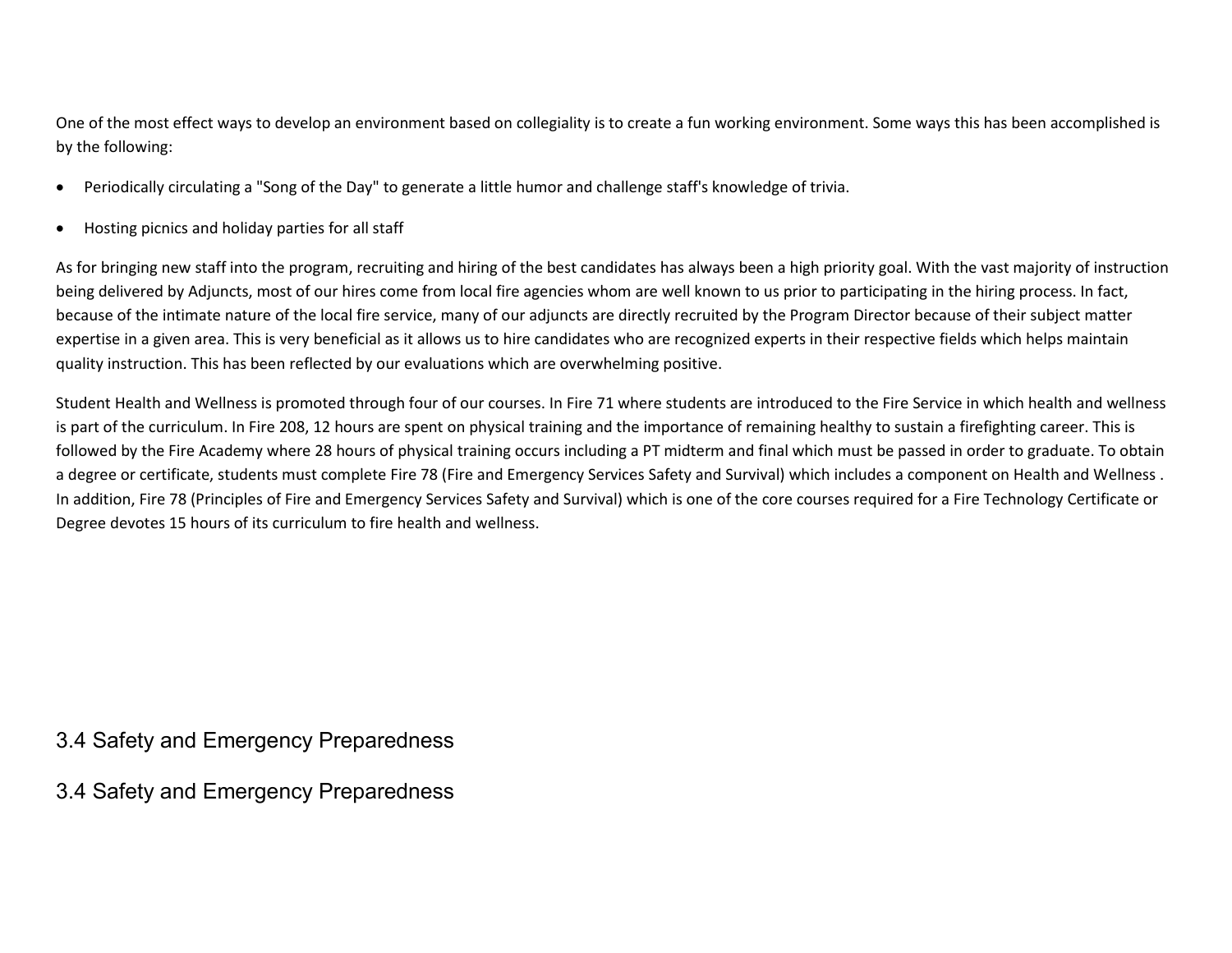A number of activities have been occurring with the fire program in this regard over the last few years.

In response to a weakness we identified with the *Heat Illness Plan* provision of the IIPP, in conjunction with Fac/Ops, we recently has a shade structure erected (T-8, 3395 (d)1). In 2016, through the generosity of Facilities, we obtained an ice machine that has greatly promoted cooling and hydration of PSTC students and also benefited our *Heat Illness Plan.*

In our efforts to increase safety planning and overall emergency preparedness, over the past year, we have also accomplished the following:

- Conducted fire extinguisher training
- Participated in the District's "Great Shakeout" exercise in Fall 2018
- Completed the District's Forklift Training Course
- Completed FEMA's IS-100HE On-line Course
- Completed FEMA's LO-363 Multi-Hazard Emergency Planning for Higher Education course
- Directed new staff to the FEMA website to take the I-100 & I-700 courses

Once all staff have taken the FEMA training, a Standardized Emergency Management System (SEMS) course will be conducted to satisfy all Federal and State emergency preparedness training requirements.

The Building coordinators for the PSTC are Tim Bell as primary and Randy Collins as alternate. This includes all buildings 100-900 at the PSTC.

3.5 Establish a Culture of Sustainability

3.5 Sustainable Practices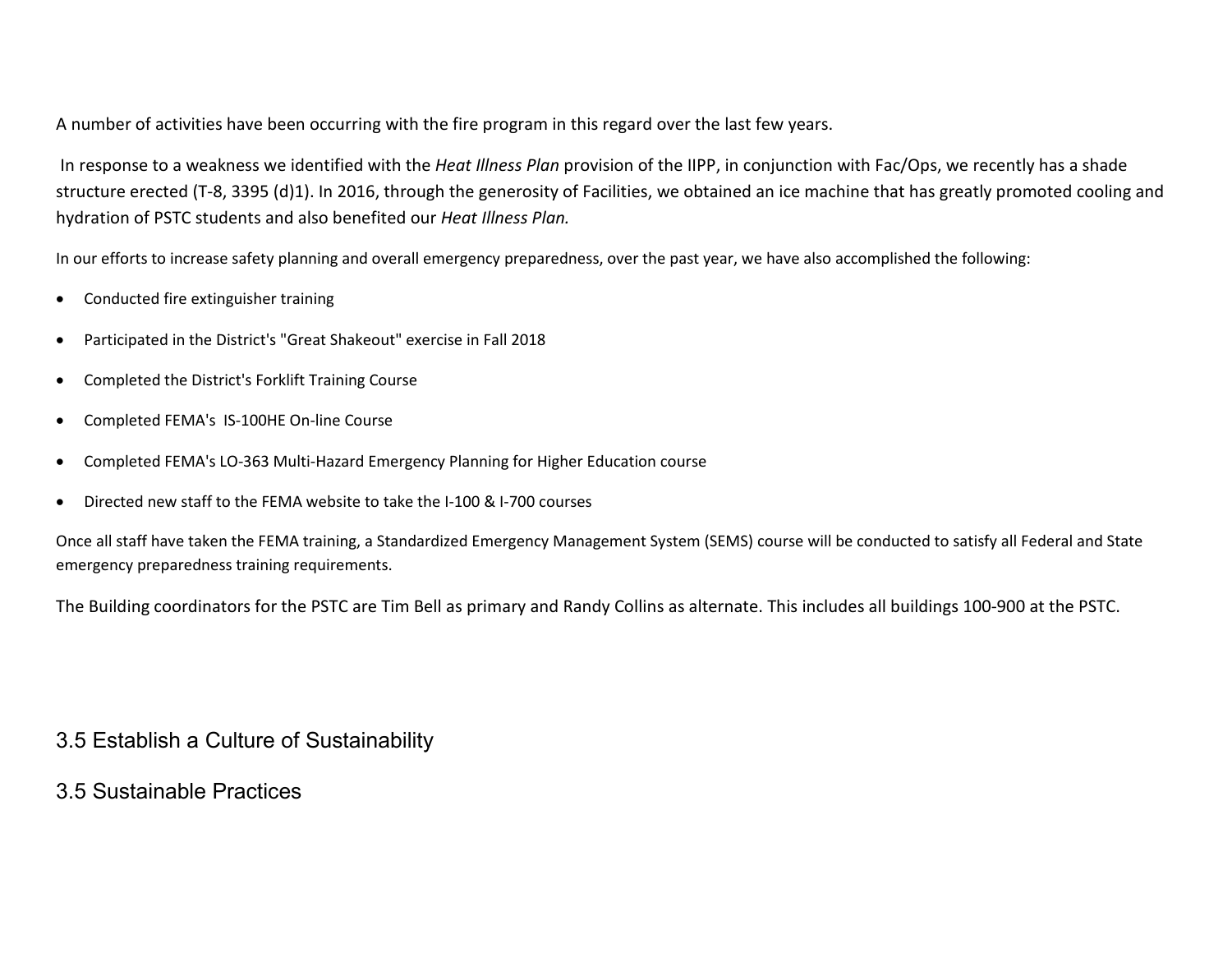The Fire Program has prided itself on maintaining a strong commitment to sustainability practices for some time. As an example, since August 2010, the following sustainable practices have been implemented:

- All print materials surplused in the program are recycled when possible. Assignments, handouts, tests and other documents have been reformatted and printed two sided to use less paper.
- Begininng in Spring of 2014, all of the student materials for our "In-Service" State Fire Training Classes (SFT) have become available electronically. This has allowed us to have the students download them to their laptops, I-pads or other electronic readers (students still have the option of printing a hard copy). The classes account for between 30 and 40% of our offerings each semester.
- With all academy classes now conducted at the PSTC, we have eliminated countless driver trips to the Santa Rosa Fire Department Training Tower which is a 16 mile round trip.
- The program has also transitioning from composite to aluminum SCBA air bottles that have an indefinite service life (as opposed to the composite cylinders formally used and have a service life of only 15 years). In addition, the aluminum bottles now in use can be recycled. The reason we had used the composite bottles is that they were donated.
- With the acquisition of an ice machine, the program now has students use re-fillable 1/2 gallon water containers for their hydration which has eliminated the need to purchase bottled water (for a summary of the extent of this problem go to: http://greenliving.nationalgeographic.com/water-bottle-pollution-2947.html)
- We have transitioned to a paperless, on-line final written exam for the FFI Academy.
- For the FFI Academy, two years ago we transitioned to the use of EVALs.net which has provided an electronic platform to post handouts rather than use hard copy. Whereas, the program has the ability to deliver all tests electronically, we are pursuing that option this year.

However, the greatest challenge in aligning our program with the District's Sustainability Initiative pertains to the use of water to meet our training requirements. Given the enormous quantities used for these activities, climate change and the prolonged drought trend facing California, this clearly represents an unsustainable practice. Based on meter readings provided by the Town of Windsor, the average use of water for fire training ranges between 300,000 and 500,000 gallons for each Fire Academy and given the potential for our water use to grow with the additional testing we are required to deliver, our use can expect to grow. With the State requiring water purveyors to implement conservation measures, it is only a matter of time before we are told to reduce or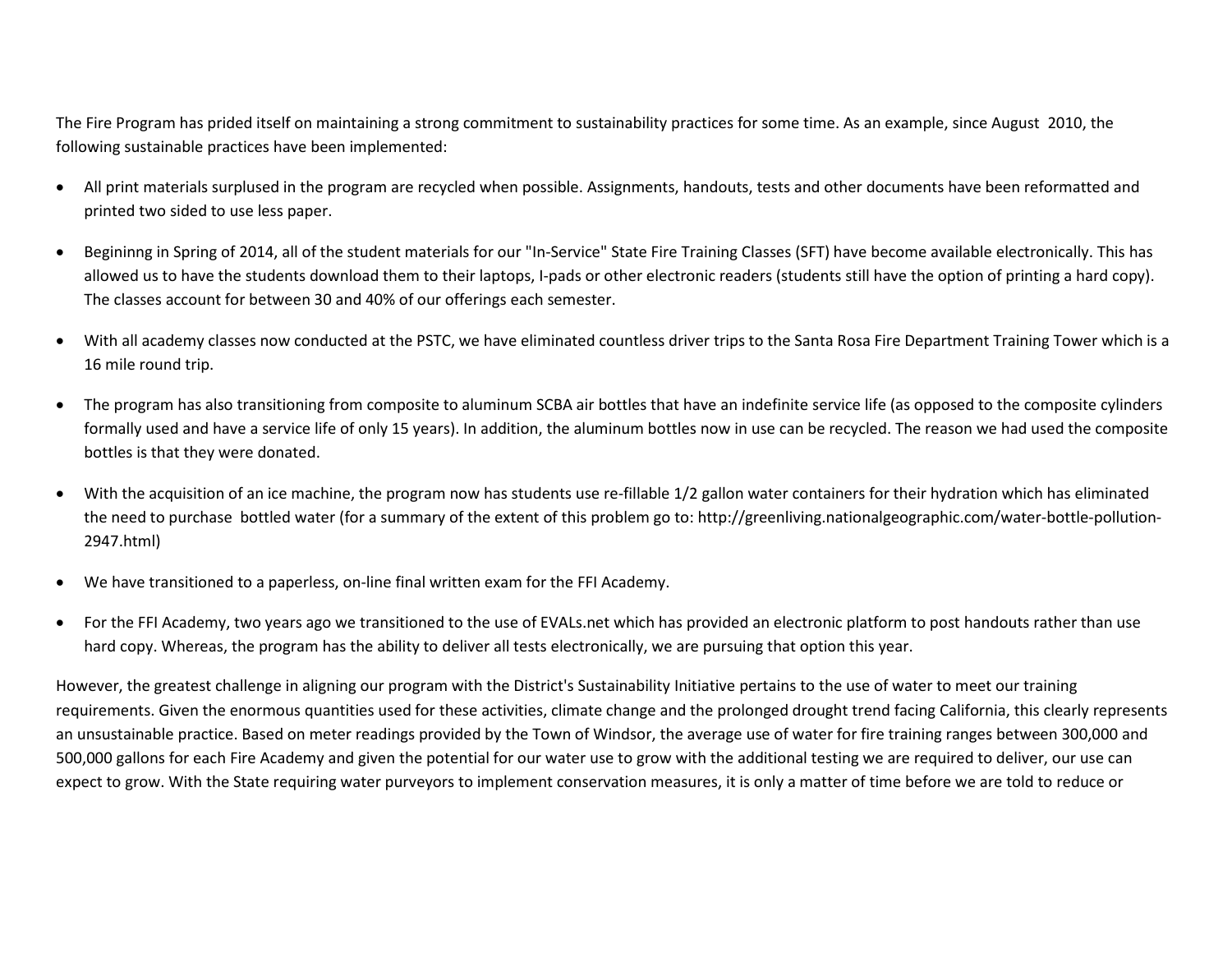eliminate our use. This would prevent us from meeting the SFT FFI & II curriculum and place us in violation of our accreditation which would essentially shut our program down.

One solution to this problem (also described in section 2.5b) would be to use the "Pozzi" property contiguous to the PSTC to construct a 6 acre fire training area that reclaims water used in fire training by storing in tanks which is connected to a closed hydrant system. An area this size would allow us to conduct all of the hose evolutions covered under our curriculum, would eliminate the facility conflicts we are experiencing with the other programs and allow us to centralize our instruction and operate more efficiently. Such a system would follow the same designs used by facilities constructed and used successfully by other CC Fire programs such as Victor Valley and Miramar. Given Mr. Pozzi's strong support of the Fire Program (including an existing fire scholarship in his name), it would also be a fitting tribute to his legacy

Another advantage is it would also help us meet the District's Sustainability Initiative of working to forward projects that minimize our impact on the environment. Given the amount the District pays for water and the proposal to address the District's structural deficit through the installation of "greywater" systems on the Santa Rosa and Petaluma Campuses, it only make sense to implement a similar reclamation system for fire training at the PSTC for its cost savings alone. Given the District spends between \$700 and \$1000 each month for the PSTC Fire Line/hydrant water bill (the fire Line, domestic and irrigation/recycled waters are billed separately), the project will ultimately amortize itself and save money over the long term. The merits of this became so apparent, that at the District's 2018 Sustainability Summit, the Sustainability Committee made this proposal a priority in its *Green Print* Planning document. Unfortunately, when the District was approached to use Measure H bond funds to purchase this property, because if its budget deficit and citing not being in an "expansionary mode", it declined to purchase the property, even after being approached by the owner. This is a decision which will limit the capacity of the program to produce trained firefighters and severely hamper our ability to meet the future needs of our fire community. To that end, it is clearly in the Fire program and District's best interests to examine alternate funding sources to obtain the property and implement the proposed improvements.

## 4.1a Course Student Learning Outcomes Assessment

### 4.1a Course Level Student Learning Outcomes (SLOs)

Eighteen months ago, the Fire Technology program went through an enormous transition with its course offerings that have had a significant impact on the assessments of our SLO's. As shared in previous PRPPs, State Fire Training (our accrediting agency) align all of its courses with the applicable National Fire Protection Association (NFPA) standards which ended up in the retirement of a majority of their courses. This required us to update (re-write) the curriculum for eight existing courses, terminate another seven and developing new curriculum to replace those seven. While prior to these changes, all courses had gone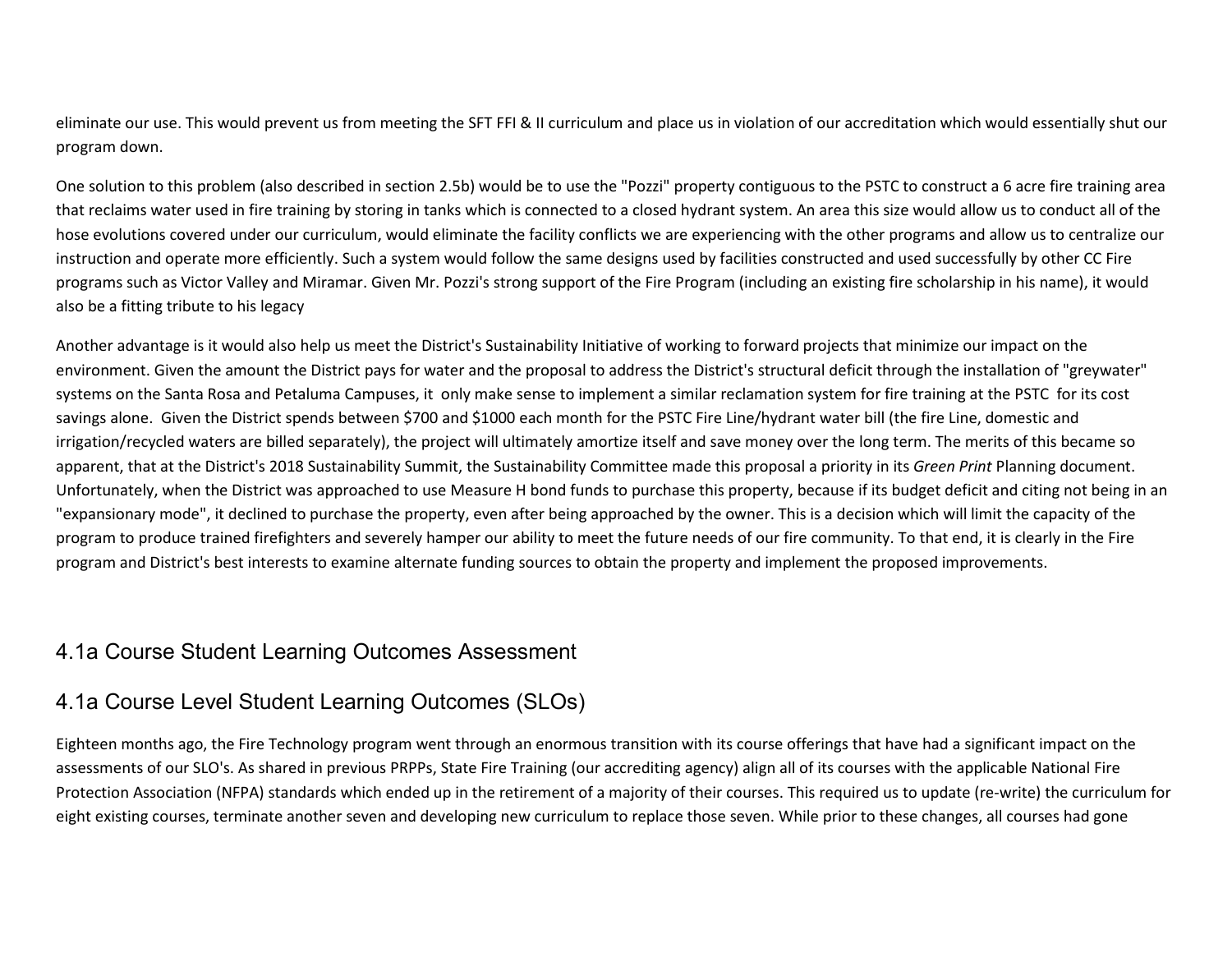through the SLO assessment process, when they became effective on January, 1 2017, it has triggered the need to assess the SLO's on the new and updated ones.

There are two relevant factors related to SLO assessment that should be shared with the reader. The first is as the new courses assessments are completed, the information collected will be shared with State Fire Training (SFT) with the purpose of identifying any potential weaknesses in their delivery and determine if they are suitable for delivery in the on-line or hybrid formats. The second is what i would identify as an "unintended consequence" of our budget deficit. Because this has resulted in our program's having to reduce our course offerings, some of these new or updated courses have not (and may not in the future) be offered. If this occurs, it will obviously be impossible to perform the assessments which may come to be identified as a deficiency when our next accreditation occurs.

One outcome we learned in our assessments was that in several classes students already possessed a cognitive understanding of many of the objectives covered in that class. Upon further investigation, we learned it had been gained either through the material being covered in another related course or their job environments. To that end, we now query the students as to their knowledge of the material and if already covered, we alter the schedule to devote more time on other curriculum topics that will benefit the students.

### 4.1b Program Student Learning Outcomes Assessment

### 4.1b Program Level Student Learning Outcomes (SLOs)

In the Fire Technology program, there are three degree's/certificates that require assessment. They include:

- Fire Technology Degree
- Fire Technology Certificate
- Firefighter I Academy

Each of these were assessed in 2015 with the next plan for assessment scheduled for 2022.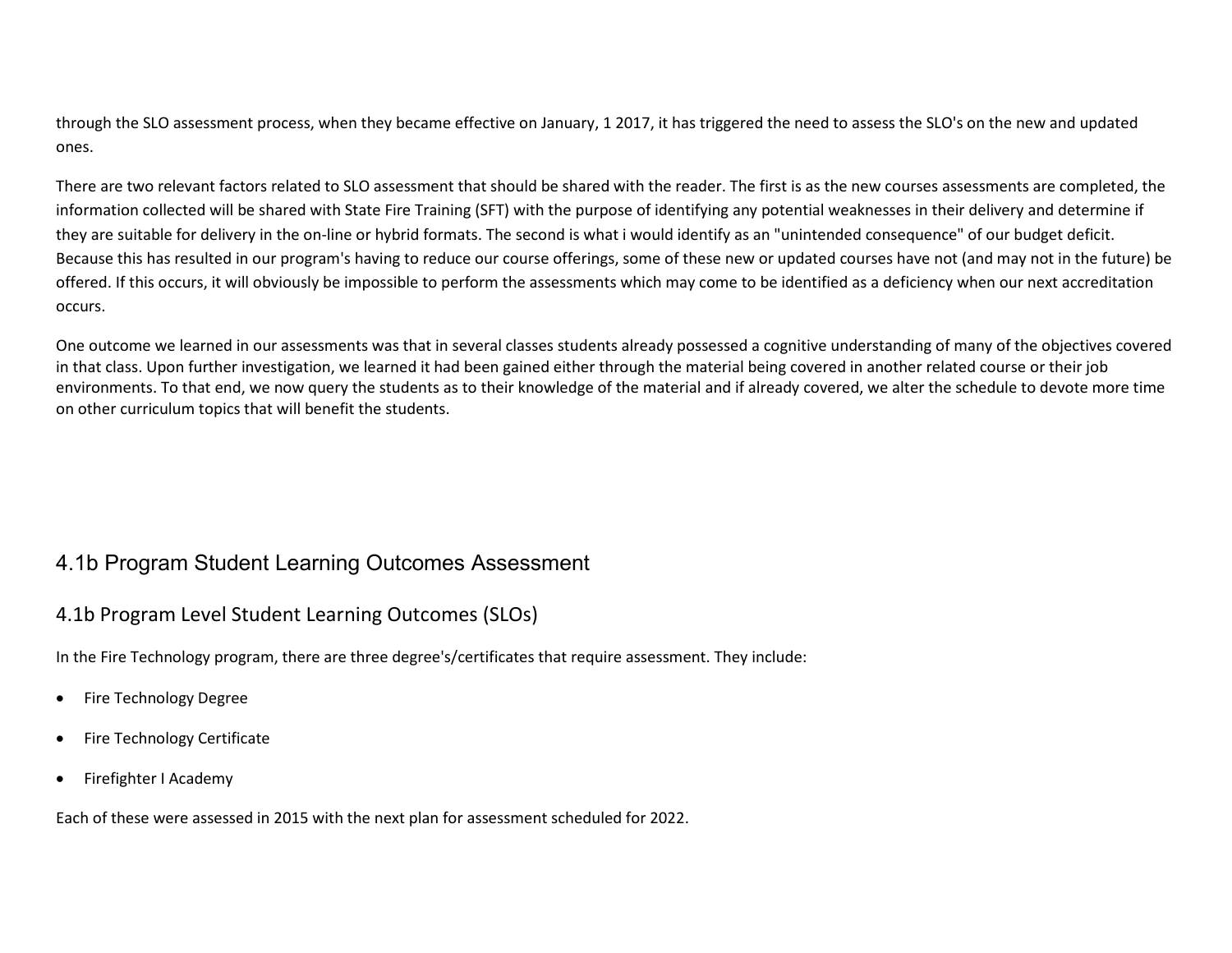As identified with the course assessments, one of the outcomes of the program assessments is that it has allowed us to identify redundancies in some of our programs. While some of this is unavoidable as they follow either FESHE, SFT or IFSAC/Pro-Board course plans, we do query our students when these areas of over-lap are reached and if they demonstrate a thorough understanding of the material, we use the time to reinforce more challenging topics which ultimately improves their learning experience.

## 4.1c Student Learning Outcomes Reporting

| <b>Type</b> | <b>Name</b>                    | <b>Student</b><br><b>Assessment</b> | <b>Assessment</b><br><b>Results Analyzed</b> | Change<br><b>Implemented</b> |
|-------------|--------------------------------|-------------------------------------|----------------------------------------------|------------------------------|
|             | Fire 107A - Vol Fire Skills    | Implemented<br>Fall 2017            | Fall 2017                                    | <b>Fall 2018</b>             |
| Course      |                                |                                     |                                              |                              |
| Course      | Fire 107B Ad Vol Fire Skills   | Spring 2018                         | Spring 2018                                  | Spring 2019                  |
| Course      | Fire 202 - Ethical leadership  | Summer 2017                         | Summer 2017                                  | Summer 2018                  |
| Course      | Fire 206- Wildland Fire Acad   | Fall 2017                           | Fall 2017                                    | Spring 2018                  |
| Course      | Fire 208 - Intro to FFI Acad   | Summer 2017                         | Summer 2017                                  | Fall 2017                    |
| Course      | Fire 208.1 - FF1 Academy       | Fall 2017                           | Fall 2017                                    | Spring 2018                  |
| Course      | Fire 208.4                     | Spring 2018                         | Spring 2018                                  | <b>Fall 2018</b>             |
| Course      | Fire 208.5                     | Spring 2018                         | Spring 2018                                  | Fall 2018                    |
| Course      | Fire 212 - Rescue Systems      | N/A                                 | N/A                                          | N/A                          |
| Course      | Fire 219 S-290                 | Spring 2017                         | Spring 2017                                  | Spring 2018                  |
| Course      | Fire 241 - Driver Operator 1A  | <b>Fall 2017</b>                    | Fall 2017                                    | Spring 2018                  |
| Course      | Fire 258 - Driver Operator 1B  | Spring 2017                         | Spring 2017                                  | Spring 2018                  |
| Course      | Fire 259 ICS 200               | N/A                                 | N/A                                          | N/A                          |
| Course      | Fire 270.1 All Risk Ops        | Spring 2017                         | Spring 2017                                  | Spring 2018                  |
| Course      | Fire 270.2 Wildland Ops        | Fall 2017                           | Fall 2017                                    | Spring 2018                  |
| Course      | Fire 270.3 HM Inc CO           | Fall 2017                           | Fall 2017                                    | Fall 2018                    |
| Course      | Fire 271.1 HR for CO's         | Fall 2017                           | Fall 2017                                    | Fall 2018                    |
| Course      | Fire 271.2 Fire Admin for COs  | Spring 2018                         | Spring 2018                                  | Spring 2019                  |
| Course      | Fire 272 Insp & Inv for CO's   | Spring 2017                         | Spring 2017                                  | Spring 2019                  |
| Course      | Fire 273.1 Fire Ser. Inst. I   | Spring 2017                         | Spring 2017                                  | Fall 2018                    |
| Course      | Fire 273.2 Fire Ser. Inst. II  | Fall 2017                           | Fall 2017                                    | Spring 2018                  |
| Course      | Fire 56 - Fire Hydraulics      | N/A                                 | N/A                                          | N/A                          |
| Course      | Fire 61 - Fire Investigation   | N/A                                 | N/A                                          | N/A                          |
| Course      | Fire 71 - Fire Protection Org  | Fall 2017                           | Fall 2017                                    | Spring 2018                  |
| Course      | Fire 72 - Fire Behavior        | Fall 2017                           | Fall 2017                                    | Spring 2018                  |
| Course      | Fire 73 - Fire Prevention Tech | Fall 2017                           | Fall 2017                                    | Spring 2018                  |
| Course      | Fire 74 - Fire Prot Sys& Equip | Spring 2018                         | Spring 2018                                  | Fall 2018                    |
| Course      | Fire 76 - Building Constructio | Spring 2018                         | Spring 2018                                  | Fall 2018                    |
| Course      | Fire 77 - Haz Mat              | Spring 2018                         | Spring 2018                                  | Fall 2018                    |
| Course      | Fire 78 - Fire Safety & Surviv | Fall 2017                           | Fall 2017                                    | Spring 2018                  |

## 4.2a Key Courses or Services that address Institutional Outcomes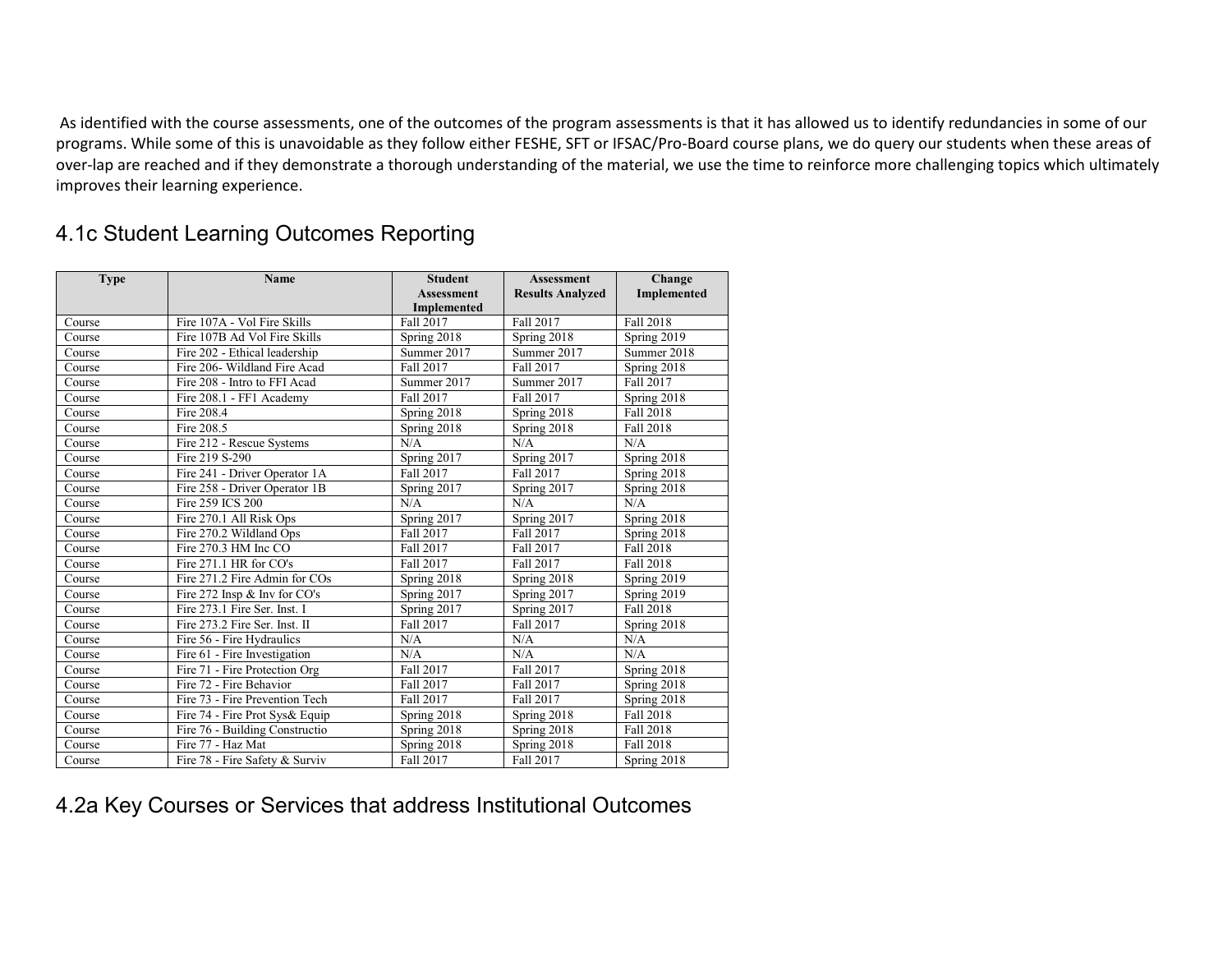| <b>Course/Service</b> | 1a                        | 1 <sub>b</sub>          | 1 <sub>c</sub>          | 2a                      | 2 <sub>b</sub>          | 2c                      | 2d                      | 3a                      | 3 <sub>b</sub>          | 4a                      | 4 <sub>b</sub>          | 5                       | 6a                      | 6 <sub>b</sub>          | <b>6c</b>               | $\overline{7}$            |
|-----------------------|---------------------------|-------------------------|-------------------------|-------------------------|-------------------------|-------------------------|-------------------------|-------------------------|-------------------------|-------------------------|-------------------------|-------------------------|-------------------------|-------------------------|-------------------------|---------------------------|
|                       |                           |                         |                         |                         |                         |                         |                         |                         |                         |                         |                         |                         |                         |                         |                         |                           |
|                       |                           |                         |                         |                         |                         |                         |                         |                         |                         |                         |                         |                         |                         |                         |                         |                           |
|                       |                           |                         |                         |                         |                         |                         |                         |                         |                         |                         |                         |                         |                         |                         |                         |                           |
|                       |                           |                         |                         |                         |                         |                         |                         |                         |                         |                         |                         |                         |                         |                         |                         |                           |
| FIRE 107.1 (formally  |                           | X                       |                         | X                       | X                       | X                       | X                       | X                       | X                       |                         | X                       | X                       | X                       | X                       |                         | X                         |
| 107A)                 |                           |                         |                         |                         |                         |                         |                         |                         |                         |                         |                         |                         |                         |                         |                         |                           |
| FIRE 107.2 (formally  |                           | $\mathbf X$             |                         | $\mathbf{X}$            | $\mathbf x$             | X                       | $\mathbf{X}$            | $\mathbf{X}$            | $\mathbf{X}$            |                         | $\mathbf{X}$            | $\mathbf{X}$            | X                       | $\mathbf{X}$            |                         | X                         |
| 107B)                 |                           |                         |                         |                         |                         |                         |                         |                         |                         |                         |                         |                         |                         |                         |                         |                           |
| <b>FIRE 206</b>       | X                         | $\overline{X}$          |                         | $\mathbf X$             | $\mathbf X$             | $\mathbf X$             | $\mathbf X$             | $\mathbf X$             | $\overline{\mathrm{X}}$ | $\mathbf X$             | X                       | $\mathbf X$             | $\mathbf X$             | $\mathbf X$             | $\mathbf X$             | $\overline{X}$            |
| <b>FIRE 208</b>       | $\overline{\text{X}}$     | $\overline{X}$          | $\mathbf X$             | $\overline{\mathrm{X}}$ | $\overline{\mathrm{X}}$ | X                       | $\overline{X}$          | $\overline{X}$          | $\overline{\mathrm{X}}$ | $\overline{\mathrm{X}}$ | $\overline{X}$          | $\overline{\mathbf{X}}$ | $\overline{\mathbf{X}}$ | $\overline{\mathbf{X}}$ | $\overline{X}$          | $\overline{X}$            |
| <b>FIRE 208.1</b>     | $\mathbf X$               | $\mathbf X$             | $\mathbf X$             | $\mathbf X$             | X                       | $\mathbf X$             | $\mathbf X$             | $\mathbf X$             | $\mathbf X$             | $\mathbf X$             | $\mathbf X$             | X                       | $\mathbf X$             | X                       | X                       | $\mathbf X$               |
| <b>FIRE 208.4</b>     | X                         | $\overline{X}$          |                         | $\mathbf X$             |                         | X                       | $\mathbf X$             | $\mathbf X$             | X                       | X                       | $\mathbf X$             |                         | X                       |                         |                         | $\overline{X}$            |
| <b>FIRE 208.5</b>     | $\overline{\mathrm{X}}$   | $\overline{X}$          |                         | $\overline{\mathrm{X}}$ |                         | $\overline{\mathbf{X}}$ | $\overline{\mathrm{X}}$ | $\overline{\mathbf{X}}$ | $\overline{\mathrm{X}}$ | $\overline{\mathbf{X}}$ | $\overline{\mathbf{X}}$ |                         |                         |                         |                         | $\overline{\mathbf{X}}$   |
| <b>FIRE 219</b>       | $\overline{\mathrm{X}}$   | $\overline{X}$          |                         | $\overline{X}$          |                         |                         | $\overline{\mathrm{X}}$ | $\overline{\mathbf{X}}$ | $\overline{\mathrm{X}}$ | $\overline{\mathbf{X}}$ | $\overline{X}$          | X                       | X                       | $\mathbf X$             |                         | $\overline{X}$            |
| <b>FIRE 241</b>       |                           | $\overline{X}$          | X                       | $\overline{\mathrm{X}}$ | X                       |                         | $\overline{\mathrm{X}}$ | $\overline{\mathbf{X}}$ | $\overline{\mathrm{X}}$ | $\overline{\mathbf{X}}$ | $\overline{X}$          | $\overline{\mathbf{x}}$ | $\mathbf{X}$            | $\overline{\mathbf{X}}$ | $\mathbf{X}$            | $\overline{X}$            |
| <b>FIRE 258</b>       | X                         | $\overline{X}$          | X                       | $\overline{\mathrm{X}}$ | $\overline{\mathbf{X}}$ |                         | $\overline{\mathrm{X}}$ | $\overline{\mathbf{X}}$ | $\overline{\mathrm{X}}$ | $\overline{\mathbf{X}}$ | $\overline{\mathbf{X}}$ | $\overline{X}$          |                         |                         |                         | $\overline{X}$            |
| <b>FIRE 259</b>       |                           | $\overline{\text{X}}$   | X                       | $\overline{\mathrm{X}}$ | $\overline{\mathrm{X}}$ |                         |                         | $\overline{\mathbf{X}}$ | X                       | $\overline{\text{X}}$   | $\overline{\mathbf{X}}$ | X                       | X                       | X                       | X                       | X                         |
| <b>FIRE 270.1</b>     |                           | $\mathbf X$             | X                       | $\mathbf X$             | X                       | X                       | X                       | $\mathbf X$             | X                       | X                       | $\mathbf X$             | X                       | $\mathbf X$             | $\mathbf X$             |                         | $\mathbf X$               |
| <b>FIRE 270.2</b>     |                           | $\overline{\mathrm{X}}$ | X                       | X                       | X                       | X                       | X                       | X                       | X                       | X                       | X                       | X                       | X                       | $\overline{\mathrm{X}}$ |                         | X                         |
| <b>FIRE 270.3</b>     | X                         | X                       | X                       | X                       | X                       | X                       | X                       | X                       | X                       | X                       | X                       | X                       | X                       | X                       |                         | $\mathbf X$               |
| FIRE 271.1            |                           | $\overline{X}$          | X                       | $\overline{\mathrm{X}}$ | $\overline{\mathrm{X}}$ | X                       | $\overline{\mathrm{X}}$ | $\overline{\mathbf{X}}$ | $\overline{\mathrm{X}}$ | $\overline{\text{X}}$   | $\overline{X}$          | $\overline{\mathrm{X}}$ | X                       | $\overline{\mathrm{X}}$ | X                       | $\overline{X}$            |
| FIRE 271.2            |                           | $\overline{\mathrm{X}}$ | $\overline{\mathbf{X}}$ | $\overline{\mathrm{X}}$ | $\overline{\mathbf{x}}$ | $\mathbf{X}$            | $\overline{\mathrm{X}}$ | $\overline{\mathbf{X}}$ | $\overline{X}$          | $\overline{X}$          | $\overline{\mathbf{X}}$ | $\overline{\mathbf{x}}$ | X                       | $\overline{\mathrm{X}}$ | $\overline{X}$          | $\overline{X}$            |
| <b>FIRE 272</b>       |                           | $\overline{X}$          | $\overline{\mathbf{X}}$ | $\overline{\mathrm{X}}$ | $\overline{\mathrm{X}}$ |                         | $\overline{\mathrm{X}}$ | $\overline{\mathbf{X}}$ | $\overline{\mathrm{X}}$ | $\overline{\mathrm{X}}$ | $\overline{\mathbf{X}}$ | $\overline{\mathbf{X}}$ | $\overline{\mathbf{X}}$ | $\overline{X}$          | $\overline{X}$          | $\overline{\mathbf{X}}$   |
| FIRE 273.1            | X                         | $\mathbf X$             | X                       | $\mathbf X$             | X                       |                         | $\mathbf X$             | X                       | X                       | X                       | X                       | X                       | X                       | X                       | X                       | $\boldsymbol{\mathrm{X}}$ |
| FIRE 273.2            | X                         | $\mathbf X$             | $\overline{X}$          | $\overline{\textbf{X}}$ | X                       |                         | X                       | $\overline{X}$          | $\mathbf X$             | $\overline{X}$          | $\overline{\textbf{X}}$ | $\mathbf X$             | $\mathbf X$             | $\mathbf X$             | $\mathbf X$             | $\overline{X}$            |
| FIRE 50 (formally     |                           |                         | $\overline{\mathbf{X}}$ | $\overline{X}$          |                         | X                       | $\mathbf{X}$            | $\overline{\mathbf{X}}$ | $\overline{\mathrm{X}}$ | $\overline{\mathbf{X}}$ | $\overline{X}$          | $\overline{X}$          | $\overline{X}$          | $\overline{\mathrm{X}}$ | $\overline{X}$          | $\overline{\mathbf{X}}$   |
| 202)                  |                           |                         |                         |                         |                         |                         |                         |                         |                         |                         |                         |                         |                         |                         |                         |                           |
| FIRE 56 (inactivated) | X                         | X                       | X                       | X                       |                         |                         | $\mathbf{X}$            | X                       |                         | $\overline{\mathbf{X}}$ | X                       | X                       |                         |                         |                         | $\overline{X}$            |
| <b>FIRE 61</b>        | $\overline{\mathrm{X}}$   | $\overline{X}$          | $\overline{\mathbf{X}}$ | $\overline{X}$          | $\overline{\mathbf{X}}$ | $\overline{\mathbf{X}}$ | $\overline{\mathrm{X}}$ | $\overline{\mathbf{X}}$ | $\overline{\mathrm{X}}$ | $\overline{\mathrm{X}}$ | $\overline{X}$          | $\overline{X}$          | $\overline{X}$          | $\overline{\mathrm{X}}$ | $\overline{X}$          | $\overline{X}$            |
| <b>FIRE 71</b>        | $\boldsymbol{\mathrm{X}}$ | $\mathbf X$             | X                       | $\mathbf X$             | X                       | X                       | $\mathbf X$             | $\mathbf X$             | $\mathbf X$             | $\mathbf X$             | $\mathbf X$             | X                       | $\mathbf X$             | $\mathbf X$             | X                       | $\mathbf X$               |
| <b>FIRE 72</b>        | $\overline{X}$            | $\overline{X}$          | $\overline{\mathbf{X}}$ | $\overline{X}$          | $\overline{\mathbf{x}}$ |                         | $\overline{X}$          | $\overline{X}$          | $\overline{X}$          | $\overline{X}$          | $\overline{X}$          | $\overline{X}$          | $\overline{X}$          |                         |                         | $\overline{X}$            |
| <b>FIRE 73</b>        | $\overline{\mathbf{X}}$   | $\overline{X}$          | $\overline{\mathbf{X}}$ | $\overline{X}$          | $\overline{\mathbf{X}}$ | $\overline{\mathbf{X}}$ | $\overline{X}$          | $\overline{\mathbf{X}}$ | $\overline{\mathrm{X}}$ | $\overline{X}$          | $\overline{X}$          | $\overline{\mathbf{X}}$ | $\overline{\mathbf{X}}$ | $\overline{X}$          | $\overline{X}$          | $\overline{X}$            |
| <b>FIRE 74</b>        | $\overline{\mathrm{X}}$   | $\overline{X}$          | $\overline{\mathrm{X}}$ | $\overline{X}$          | $\overline{\mathbf{X}}$ | $\overline{\mathbf{X}}$ | $\overline{\mathrm{X}}$ | $\overline{X}$          | $\overline{X}$          | $\overline{X}$          | $\overline{X}$          | $\overline{\mathbf{X}}$ | $\overline{\mathbf{X}}$ | $\overline{X}$          | $\overline{X}$          | $\overline{X}$            |
| <b>FIRE 76</b>        | $\overline{\mathbf{X}}$   | $\overline{X}$          | $\overline{\mathbf{X}}$ | $\overline{X}$          | $\overline{X}$          | $\overline{\mathbf{X}}$ | $\overline{X}$          | $\overline{X}$          | $\overline{\mathrm{X}}$ | $\overline{X}$          | $\overline{X}$          | $\overline{X}$          | $\overline{\mathbf{X}}$ | $\overline{X}$          | $\overline{X}$          | $\overline{X}$            |
| <b>FIRE 77</b>        | X                         | $\overline{X}$          | X                       | X                       | $\overline{X}$          | X                       | $\overline{\mathrm{X}}$ | $\overline{\mathbf{X}}$ | $\overline{X}$          | $\overline{X}$          | $\overline{\mathbf{X}}$ | $\overline{X}$          | X                       | $\overline{X}$          | $\overline{\mathbf{X}}$ | X                         |
| <b>FIRE 78</b>        |                           | $\overline{\mathrm{X}}$ | $\overline{\mathrm{X}}$ | $\overline{\mathrm{X}}$ | $\overline{\mathrm{X}}$ | $\overline{\mathrm{X}}$ | $\overline{\mathrm{X}}$ | $\overline{\mathrm{X}}$ | $\overline{X}$          | $\overline{X}$          | $\overline{\mathrm{X}}$ | $\overline{X}$          | $\overline{\mathbf{X}}$ | $\overline{X}$          | $\overline{X}$          | $\overline{\mathrm{X}}$   |

# 4.2b Narrative (Optional)

4.2b Narrative (Optional)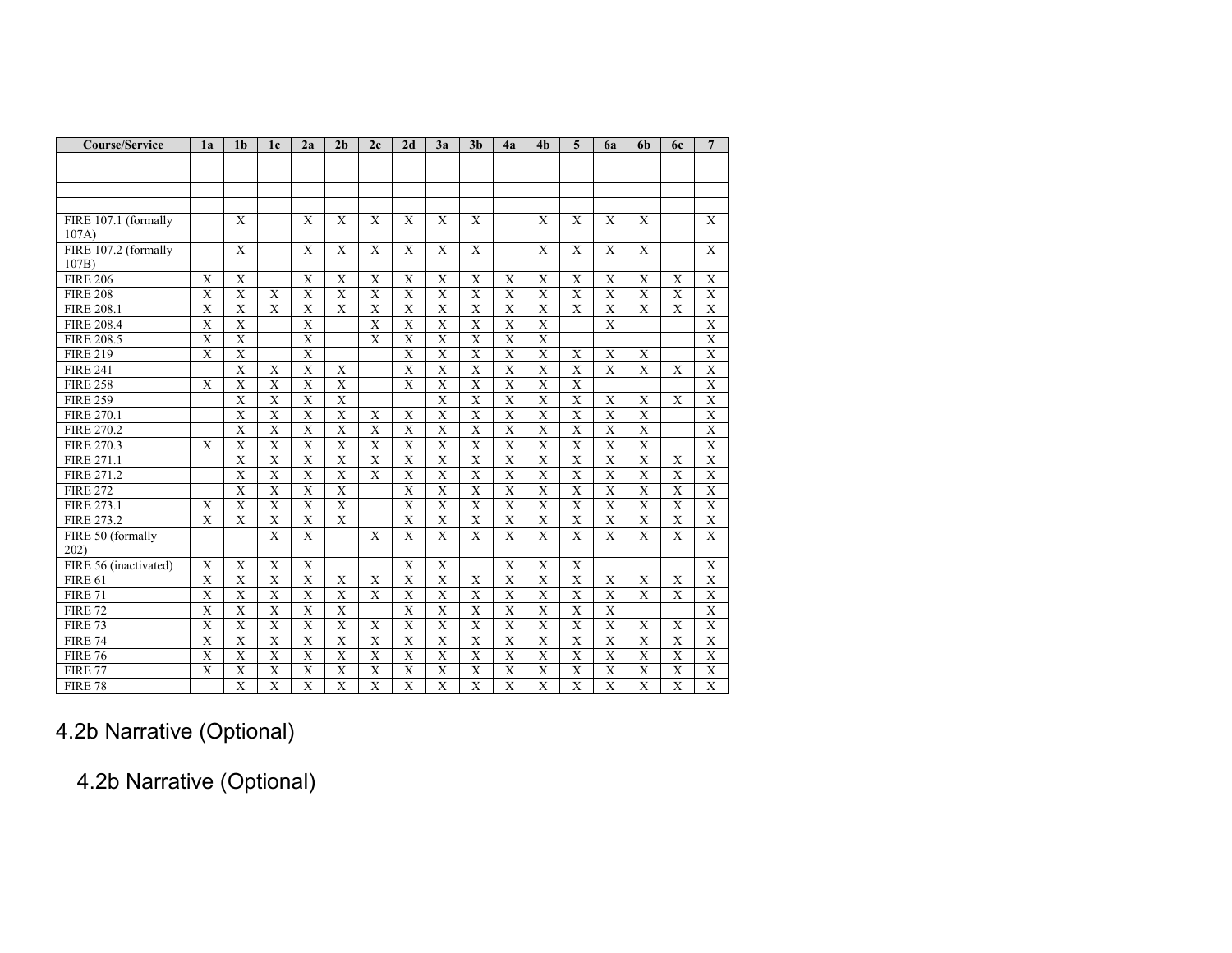As a program that relies heavily on Adjuncts for the delivery of instruction, the burden of assessing our SLO's has fallen primarily on them. For courses that follow an academy type format using multiple instructors, their SLO's have been delivered by the Program Director. The "Core" classes required for a Certificate or Degree will be assessed by the program's one F/T instructor.

As can be seen from the table below, a timetable for each course's SLO assessments has been prepared with the responsible party identified. Given most of these individuals were involved in assessments during the last SLO cycle, it is anticipated the process will be more expeditious this time around.

#### **Fire Program 6-Year Cycle SLO Assessment Plan**

| <b>Course</b> | <b>SLOs</b><br>Last<br><b>Assesse</b><br>d | Participating<br><b>Faculty</b>           | <b>Semester</b><br>Initiated or<br>to Be<br><b>Initiated</b> | <b>Semester</b><br><b>Completed</b> | <b>Comments</b>                 | <b>Year of Next</b><br><b>Assessment</b> |
|---------------|--------------------------------------------|-------------------------------------------|--------------------------------------------------------------|-------------------------------------|---------------------------------|------------------------------------------|
| Fire 56       | N/A                                        |                                           | N/A                                                          |                                     | Not Offered                     |                                          |
| Fire 61       | S2014                                      | Stan<br>Fernandez                         |                                                              |                                     | <b>Currently Not</b><br>Offered | Spring 2021                              |
| Fire 71       | S2013                                      | Jeff Allen &<br><b>Eleanor Ratliff</b>    | F2017                                                        |                                     |                                 | Spring 2020                              |
| Fire 72       | S2013                                      | Tzahal<br>Avraham                         | F2017                                                        |                                     |                                 | Spring 2020                              |
| Fire 73       | S2013                                      | <b>Eleanor Ratliff</b>                    | F2017                                                        |                                     |                                 | Spring 2020                              |
| Fire 74       | F2013                                      | <b>Eleanor Ratliff</b>                    | S2018                                                        |                                     |                                 | <b>Fall 2020</b>                         |
| Fire 76       | F2013                                      | <b>Eleanor Ratliff</b>                    | S2018                                                        |                                     |                                 | <b>Fall 2020</b>                         |
| Fire 77       | F2013                                      | <b>Eleanor Ratliff</b><br>Linda Collister | S2018                                                        |                                     |                                 | <b>Fall 2020</b>                         |
| Fire 78       | S2013                                      | Darren Hall                               | F2017                                                        |                                     |                                 | Spring 2020                              |
| Fire 107.1    | F2014                                      | Dan Bull                                  | F2017                                                        |                                     | Contract w/<br>So. Co. Fire     | Springl 2021                             |
| Fire 107.2    | S2016                                      | Dan Bull                                  | S2018                                                        |                                     | Contract w/<br>So. Co. Fire     | <b>Fall 2023</b>                         |
| Fire 273.1    | N/A                                        | K.Sebastiani                              | S2018                                                        |                                     | <b>New Class</b><br>S2017       | <b>Fall 2022</b>                         |
| Fire 273.2    | N/A                                        | K Sebastiani                              | F2019                                                        |                                     | <b>New Class</b><br>F2017       | Spring 2022                              |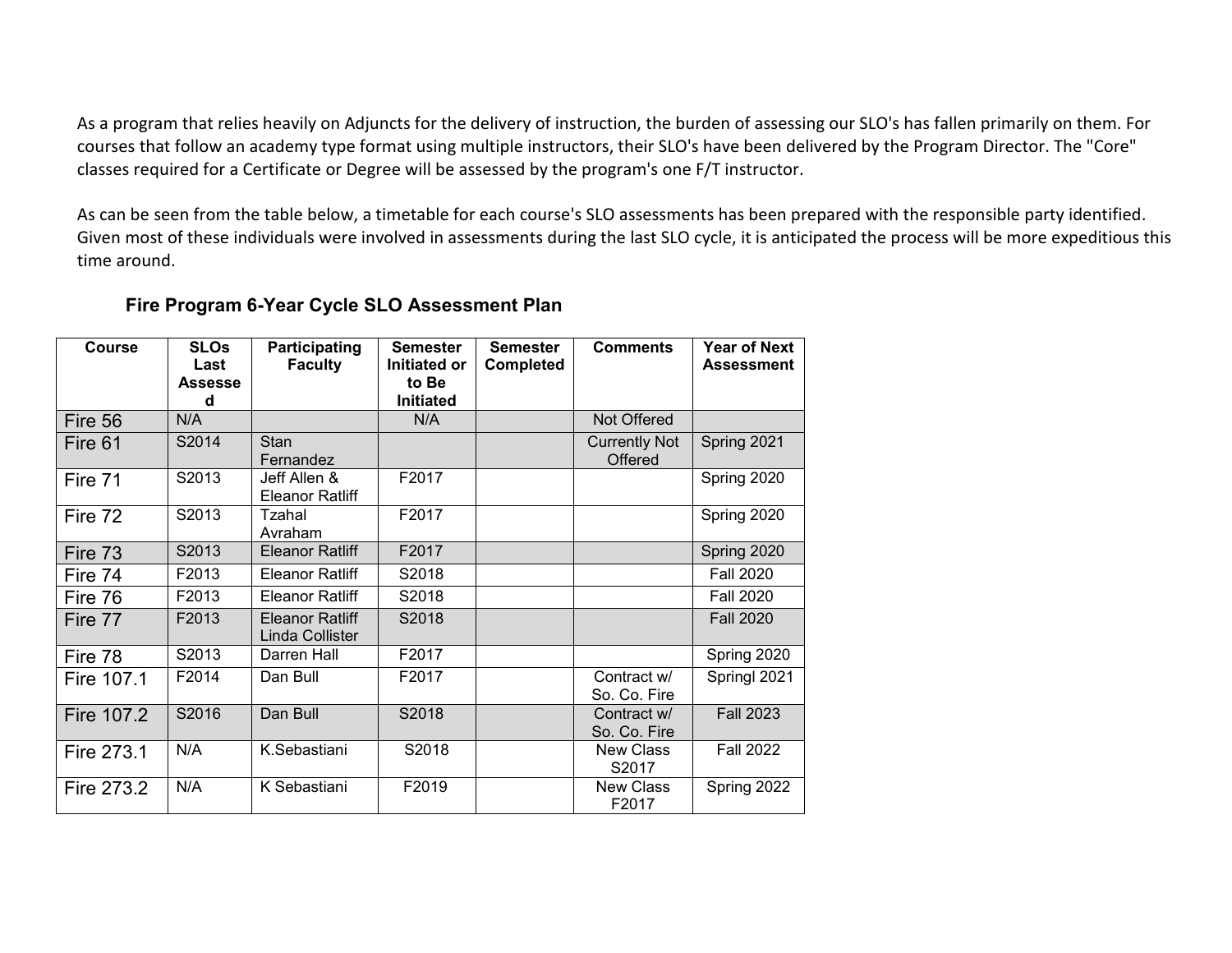| Fire 273.3      | N/A     | K Sebastiani           | S2020? | <b>New Class</b><br>S2018                     |
|-----------------|---------|------------------------|--------|-----------------------------------------------|
| <b>Fire 272</b> | N/A     | Paula Dueweke          | S2017  | <b>New Class</b><br><b>Fall 2022</b><br>S2017 |
| Fire 50         | X2016   | <b>Curt Newsom</b>     | X2018  | X2023                                         |
| Fire 271.1      | N/A     | <b>Jack Piccinini</b>  | F2017  | <b>New Class</b><br>Spring 2023<br>F2017      |
| Fire 271.2      | N/A     | Jack Piccinini         | S2018  | <b>Fall 2024</b><br><b>New Class</b><br>S2018 |
| Fire 270.1      | N/A     | Jack Piccinini         | S2017  | <b>Fall 2022</b><br><b>New Class</b><br>S2017 |
| Fire 270.2      | N/A     | Kim Thompson           | F2017  | Spring 2023<br><b>New Class</b><br>F2017      |
| Fire 270.3      | N/A     | <b>Eleanor Ratliff</b> | S2018  | <b>Fall 2024</b><br><b>New F2018</b>          |
| <b>Fire 206</b> | S2014   | Randy Collins          | F2017  | Contract w/<br>Spring 2023<br>CalFire         |
| <b>Fire 208</b> | S2014   | <b>Sean Grinnell</b>   | X2017  | <b>Fall 2022</b>                              |
| Fire 208.1      | S2013   | Randy Collins          | F2017  | Spring 2023                                   |
| <b>Fire 219</b> | N/A     | M Turbeville           | S2017  | <b>New Class</b><br>Spring 2022<br>S2018      |
| <b>Fire 212</b> | N/A     |                        | N/A    | Not Offered                                   |
| <b>Fire 241</b> | S2014   | Sean Grinnell          | F2017  | Spring 2022                                   |
| <b>Fire 258</b> | 2,3,4,5 | Sean Grinnell          | S2017  | <b>Fall 2023</b>                              |
|                 |         |                        |        |                                               |
|                 |         |                        |        |                                               |
| <b>Fire 708</b> | S2014   | Jeff Snow              |        | Course used<br>only by EMC                    |

5.0 Performance Measures

5.0 Performance Measures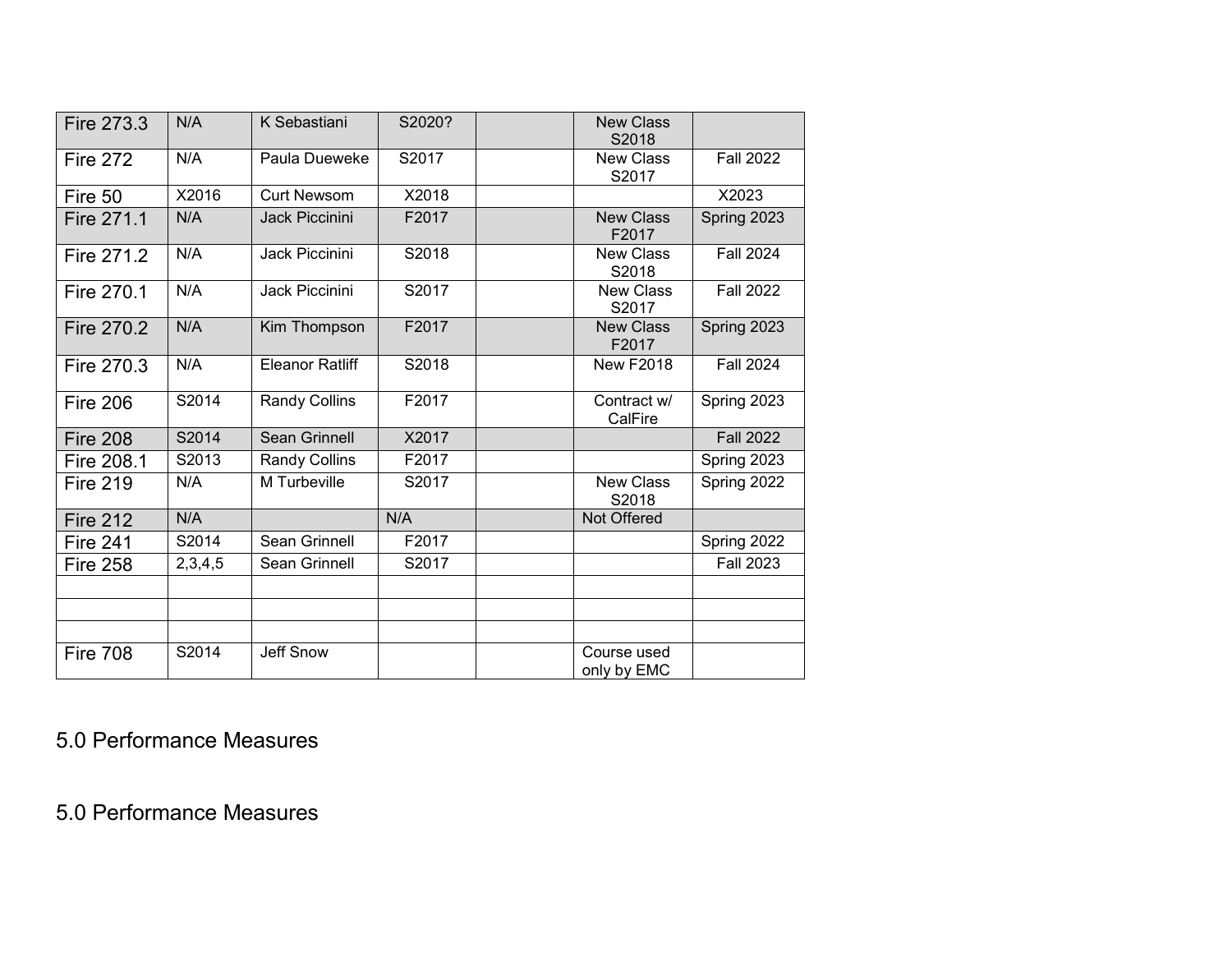As a CTE program, the most significant *non-academic* performance measure that is relevant to share and used to determine our level of success is the percentage of our graduates who have obtained jobs in their chosen career. While local employers consistently inform us of the students that they have hired, this information is anecdotal and obtaining concrete data has been a bit elusive. Therefore, I was extremely pleased when I learned last spring our program had received a *Silver Star* rating from the Chancellor's Office for having outstanding post-college outcomes in employment. More specifically that 91% of our students have been hired in the fire service and over 73% are earning a "living wage". As a CTE program, it does not get much better than that! This data is supported by the enrollment in our Firefighter I Academy, Volunteer Fire Skills program as well as the level of interest in our Wildland Fire Academy which have been at capacity for the last two years.

Due to climate change, longer fire season and the propensity for more devastating urban conflagrations (such as Paradise and Santa Rosa), the enrollment trends for our academy and our "in service" courses such as Truck Operations Academy, Fire Control 3 and Ignitions Operations are robust and are expected to remain that way for the foreseeable future. These trends are also expected to be reflected with the Firefighter I (FFI) and Firefighter II (FFII) "stand alone" certification test process. Although implemented several years ago, we are now beginning to see the interest from local fire agencies as they learn that they can on longer certify (and in many cases promote) their staff without successfully completing this process.

It is important to note that in order to deliver this testing, all personnel must become State fire Training (SFT) *Certified Skills Evaluators which requires* attending 24 hours of specialized courses delivered by their staff. Considerable time has been spent by the Program Director and Admin Assistant hosting these courses locally and following up with staff to ensure they have completed the process needed to obtain their certification from SFT (and allow us to continue to maintain compliance with the terms of our accreditation). These efforts were validated when SFT staff recently conducted an audit of our FFI academy's test, resulting in a positive report.

It should also be noted that over the last two years, the purchase and/or construction of close to \$700,000 of instructional aides (props) have been completed at the PSTC which were managed by the Program Director. These instructional aids have allowed us to be the second accredited Fire Academy in the State to deliver the new FFI curriculum and the first in the State to deliver "Stand-Alone" Firefighter I certification testing. It has also given us the resources needed to deliver other popular courses such as the Truck Academy, Volunteer Fire Skills and Fire Control 3 courses. As one of a handful of academies to have an approved "Stand Alone" Firefighter II certification testing class, it has positioned us to begin providing this service once State Fire Training receives authorization to do so.

Another measure of non-academic services we provide is reflected by our ability to offer a series of non-college related certifications for a variety of firefighting skills above and beyond what is required for a FFI certificate. This is conducted not only to enhance the skill level of the students, but to make them more marketable in what is generally considered a very competitive job environment. It also helps our program stand out among those offered at other community colleges. Most of these certifications are Fire Service Training Education Program (FSTEP) and National Wildfire Coordinating Group (NWCG) courses. A list of the certificates are as follows: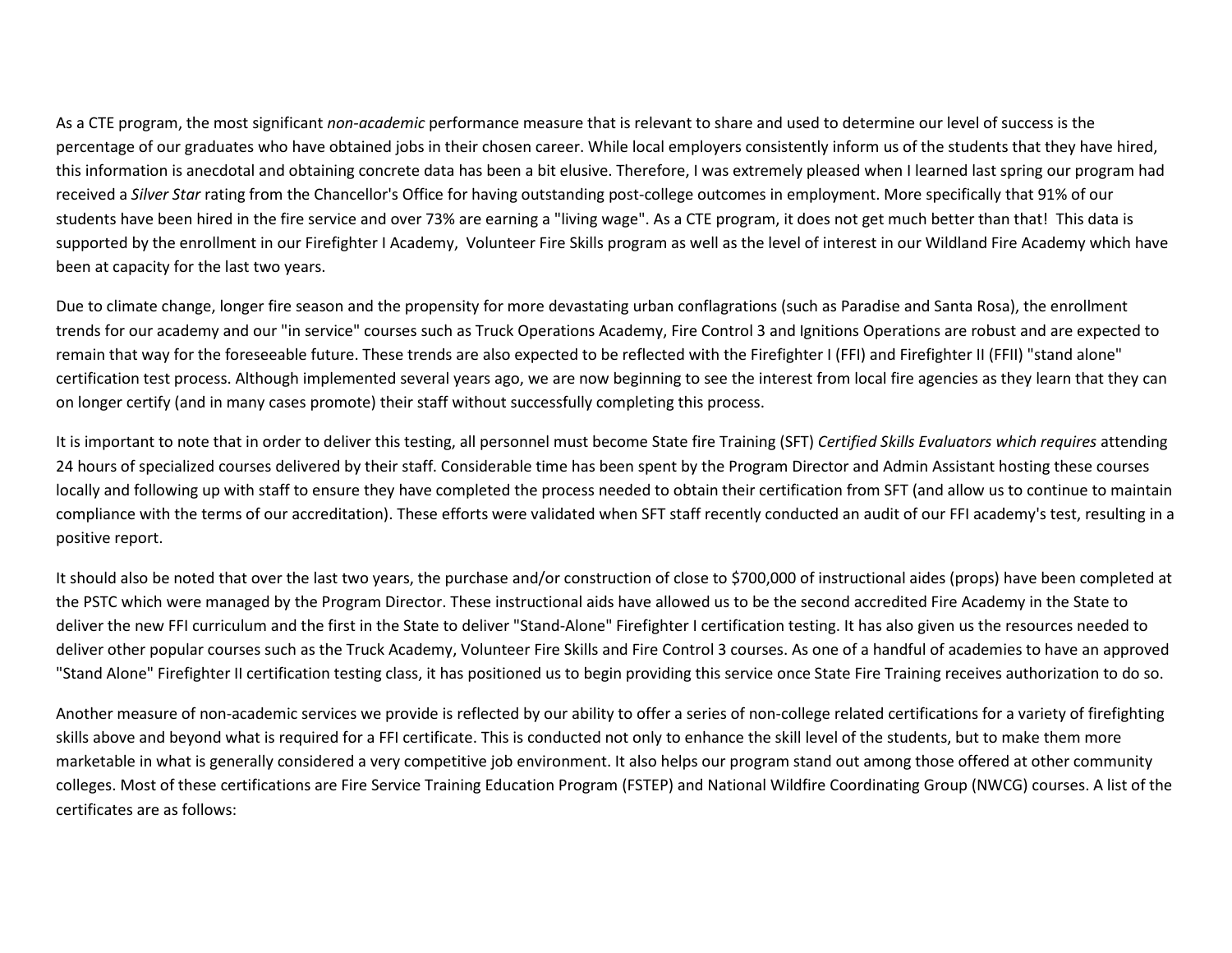- Incident Command System (ICS) 200 (FSTEP)
- Auto Extrication (16 Hr FSTEP)
- Firefighter Safety and Survival (16 Hr FSTEP)
- Fire Control 3
- S-219 (36 Hr FSTEP)
- S-290 (24 Hr FSTEP)
- S-130 (NWCG)
- S-131 (NWCG)
- L-180 (NWCG)
- S-190 (NWCG), and
- CalFire Basic Firefighter Certificate

Because the CalfFire basic firefighter certificate is a prerequisite for employment as a Seasonal Firefighter with Cal Fire (the largest fire agency in the State), this represents a significant enhancement in that any fire academy graduate can immediately be hired by that agency and for our last 4 academies approximately 20% have become employed by that agency.

Similar to the enhancements received in the Fire Academy, completion of our Volunteer Fire Skills program also allows students to receive the following certificates:

- Incident Command System (ICS) 200 (FSTEP)
- Confined Space Awareness (8 Hr FSTEP)
- Hazardous Materials First Responder Operational (20 Hr Calif. Specialized Training Institute).
- S-130 (NWCG)
- S-131 (NWCG)
- L-180 (NWCG), and
- S-190 (NWCG)

5.1 Effective Class Schedule: Course Offerings, Times, Locations, and Delivery Modes (annual)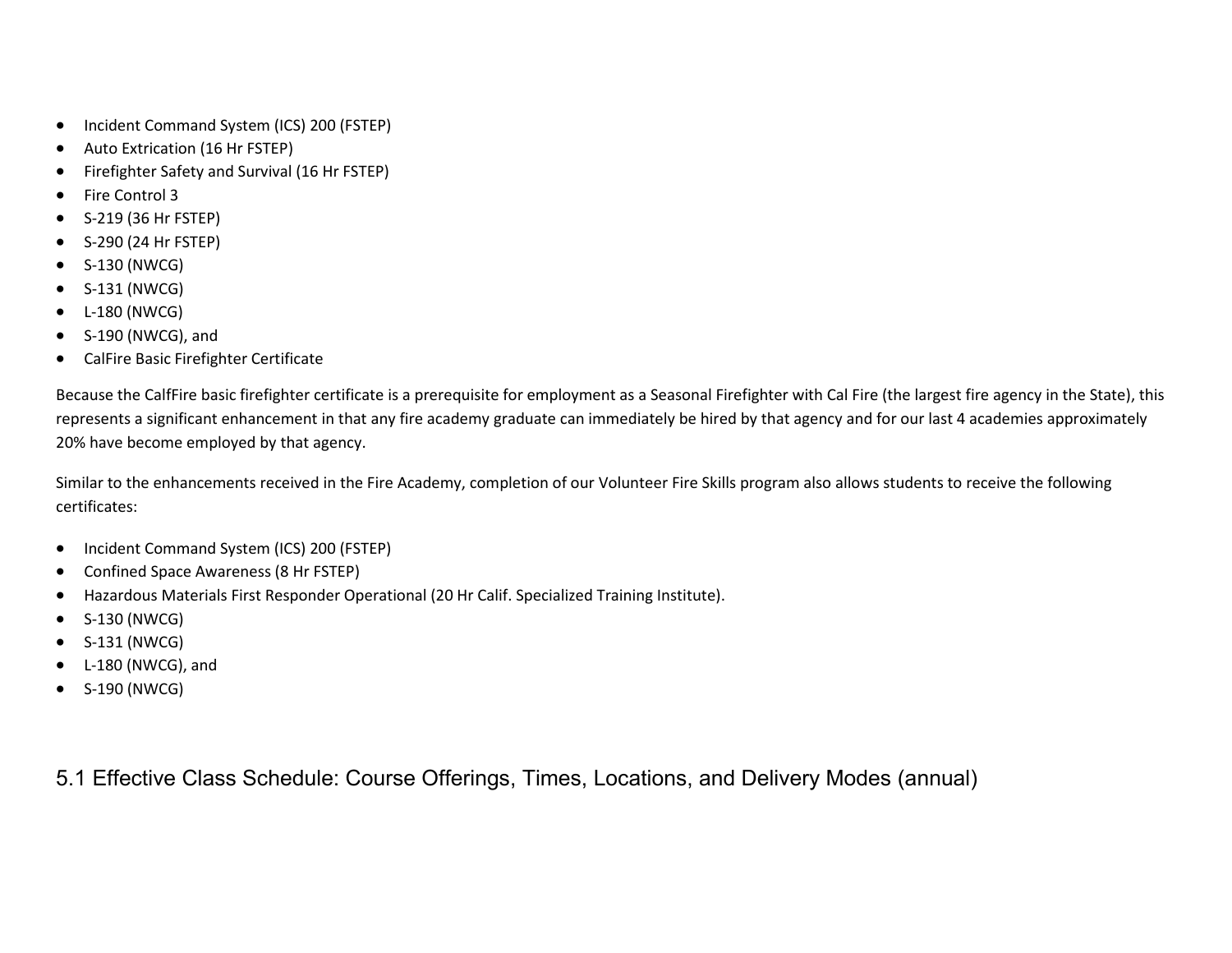## 5.1 Effective Class Schedule: Course Offerings, Times, Locations, and Delivery Modes (annual)

The Fire Technology provides a balanced class schedule convenient to students with day, evening, Friday, and weekend courses. A list of our offerings is shown below:

#### **Fall 2018 Schedule**

|                                             | Fire 71 - 3 sections (M 7-10pm, W-130-430pm & On-line) Fire 72 - 2 sections (TH 7-10 pm, TBA On-line)           |                                               |                                                | Fire 73 - 1 sections                             |
|---------------------------------------------|-----------------------------------------------------------------------------------------------------------------|-----------------------------------------------|------------------------------------------------|--------------------------------------------------|
| $(T 7pm-10pm)$                              | Fire $74 - 1$ sections (M $7-10$ pm)                                                                            |                                               |                                                | Fire 76 - 1 section (T 7pm-10pm)                 |
| Fire 77 - 1 section (Cancelled)*            |                                                                                                                 | Fire $78 - 1$ section (on-line)               |                                                | Fire 107.1 - 1 section (W 7-10, Sat              |
| $8-5)$                                      | Fire 206 - 1 section (M-F 8-6)                                                                                  |                                               |                                                | Fire 208 - 2 sections (2 Sat & Sun 8am-5pm)      |
|                                             | Fire 208.1 1 section (T & TH 6-10pm, SAT & SUN 8-5pm) Fire 208.4 - 1 section (TBA)                              |                                               |                                                |                                                  |
| Fire 241 - 1 section (F 6-10, Sat, Sun 8-5) |                                                                                                                 |                                               | Fire 271.1 - 1 section (Cancelled)*            | Fire 271.2 - 1                                   |
|                                             | section (Cancelled)* Fire 709 - 1 section(by appointment)                                                       |                                               |                                                | Fire 991 - 3 to 5 sections (by appointment)      |
| Spring 2019 Schedule:                       |                                                                                                                 |                                               |                                                |                                                  |
|                                             | Fire $71 - 2$ sections (M 7-10pm, On-line, Day class cancelled)* Fire $72 - 2$ sections (TH 7-10pm and On-line) |                                               |                                                | Fire $73 - 1$ section                            |
| $(T 130 - 430pm)$                           |                                                                                                                 | Fire $74 - 2$ sections (M 7-10pm and On-line) |                                                | Fire $76 - 2$ sections (T 7-10pm,                |
| On-line)                                    | Fire $77 - 1$ section (W 7-10pm)                                                                                |                                               |                                                |                                                  |
| Fire $78 - 1$ section (On-line)             |                                                                                                                 |                                               | Fire 107.2 - 1 section (W 7-10, Sat 8-5)       | Fire $206 - 2$                                   |
| sections (M-F 8-5)                          |                                                                                                                 | Fire $208 - 2$ sections (2 Sat & Sun 8M-5PM)  |                                                | Fire $208.1 - 1$ section (M-F 8am-               |
| 5pm)                                        | Fire 208.4 - 1 section (TBA)                                                                                    |                                               |                                                | Fire 219 - 1 section (F 6-10pm, Sat & Sun 8-     |
| 5)                                          | Fire 258 - 1 Section (F 6-10pm, S 8am-5pm, SUN 8am-5pm)                                                         |                                               |                                                | Fire 270.2 - 1 section (F 6-10pm, 8-5 Sat & Sun) |
| Fire $272 - 1$ section (ThFSat 8-5)         |                                                                                                                 |                                               | Fire 273.1 - 1 section (F 6-10pm, Sat/Sun 8-5) | Fire 283 1-                                      |
| Section (TBA)                               |                                                                                                                 |                                               |                                                |                                                  |
| Fire 284 - 1 section (M-F 8-5)              |                                                                                                                 |                                               | Fire $708 - 1$ section (by appointment)        |                                                  |
| Fire 991 - 3 to 5 sections by appointment   |                                                                                                                 |                                               |                                                |                                                  |

**Summer 2018 Schedule**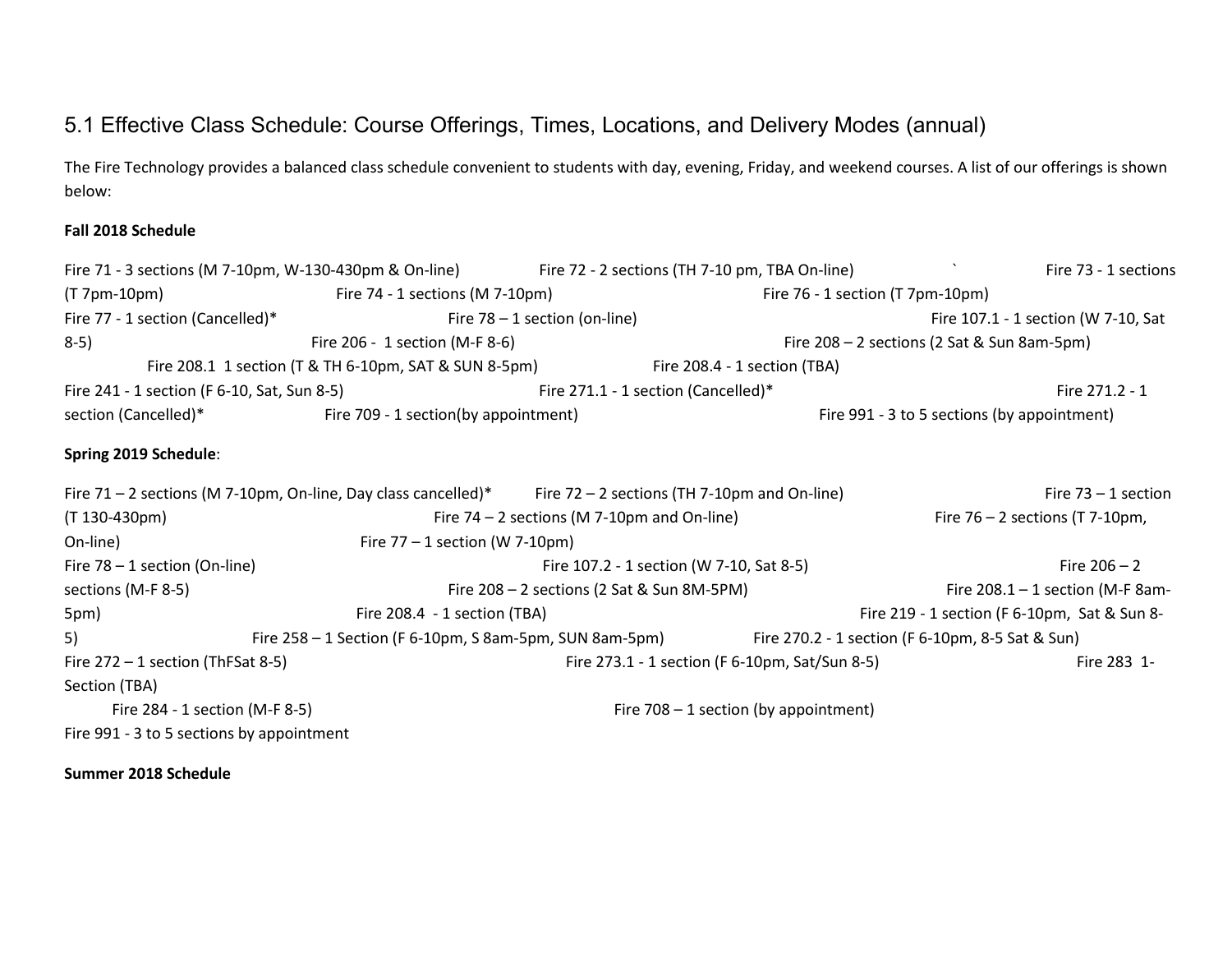| Fire 208 - 1 section (2 SAT & SUN 8-5) | Fire $71 - 1$ section (M & W 5:30-10:30 PM) | Fire 78 - 1             |
|----------------------------------------|---------------------------------------------|-------------------------|
| section (Cancelled)*                   | Fire 708 - 1 section (by appointment)       | Fire 991 - 2-3 sections |
| (by appointment)                       | Fire $202 - 1$ section (Mon 8-5)            |                         |

\* Indicates courses cancelled to help meet the District's mandate to reduce our offerings

To provide a balanced offering for working students, almost all core courses required for the degree or certificate program are offered both during the day and evening. Conversely, for "In-service" courses, because our primary population is working firefighters, these are offered during the day. The good news is despite the course reductions mandated by the District, we have still been able to continue this practice. The exception to this is our Fire 270.1, 270.2, 272, 273.1 & 241 & 258 courses which we also offer in the evening/weekend to serve volunteer firefighters.

In regards to their geographic distribution, all degree and certificate core courses are offered both at Petaluma and in Windsor. Most "In-service" courses are offered in Windsor with two offered in Petaluma

As a result of the drought conditions and extended fire seasons we have experienced for the last several years, we have experienced a serious reduction in our fall "In - Service" enrollment. This led to a number of courses being cancelled each Fall since beginning in 2014. Because of the adverse effect this has on our students, with the concurrence of our Advisory committee, we have made a conscious decision to cut back four of our fall "In-Service" offerings. It is worth noting that if these drought conditions and the accompanying extended fire seasons become the new norm, it will require a radical new approach on how we offer any fall courses including the Firefighter I academy.

Since Fall of 2018, we have begun offering all "Core" courses required for a Fire Technology Degree/Certificate in both the on-line and classroom versions allowing for them to be obtained exclusively on-line.

In terms of our ability to serve our students, I feel we do a decent job balancing the hours, location and format. Three years ago, we updated our 5 Year Course Plan and suggested sequence of courses to clearly identify a two year articulation path for our degree and certificate students.

Please refer to sections 5.2a & b for a record of student headcounts for the last three years.

### 5.2a Enrollment Efficiency

### 5.1 Student Headcounts .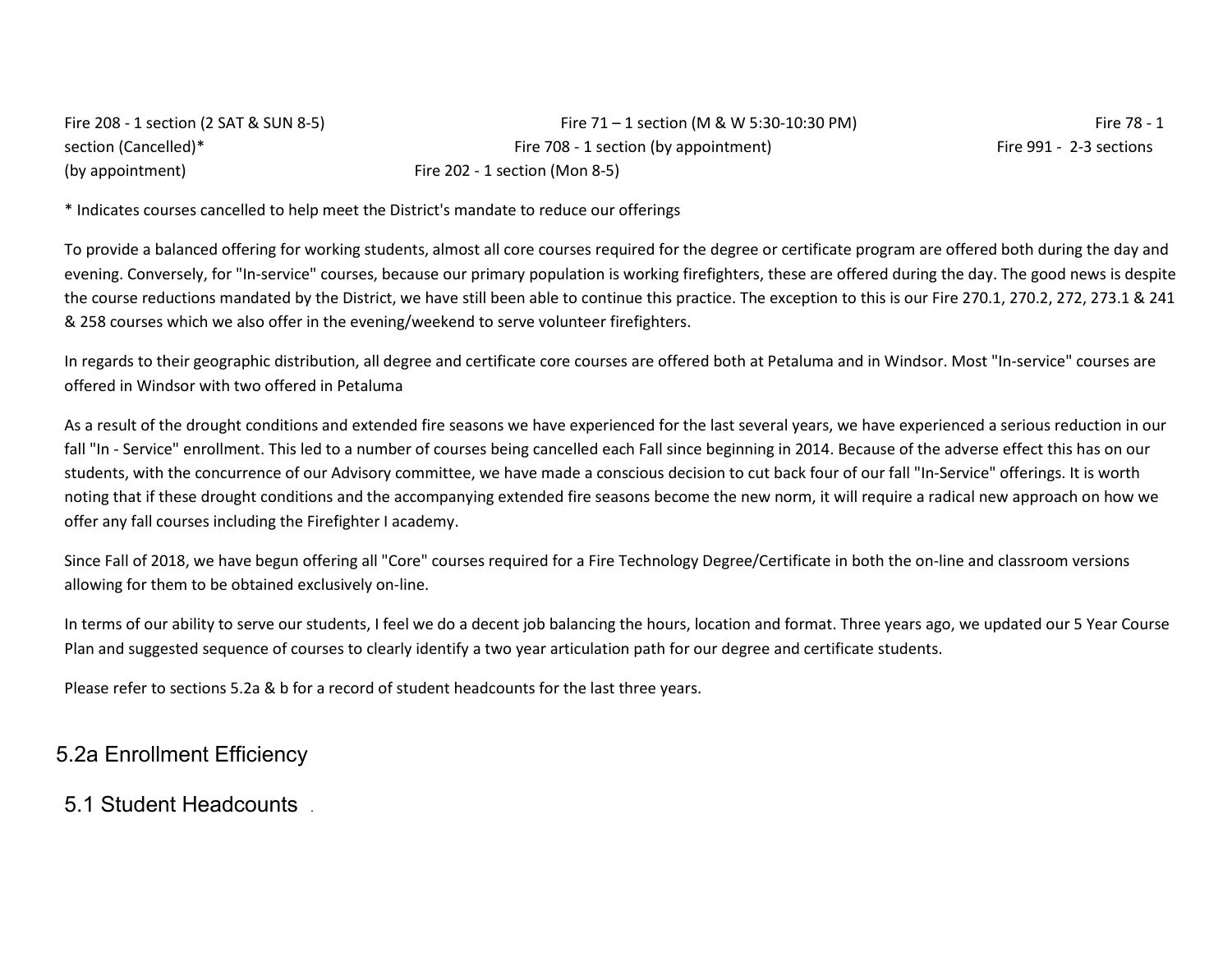#### **Santa Rosa Campus**

| <b>Discipline</b>                       | X2015 | F2015 | S2016                    | X2016 | F2016 | S2017                       | X2017 | F201 <sup>-</sup> | S2018 | X2018     | F2018 |
|-----------------------------------------|-------|-------|--------------------------|-------|-------|-----------------------------|-------|-------------------|-------|-----------|-------|
| $I = I \cap F$<br>Fire<br>nology (FIRE) |       | 134   | $\overline{\phantom{a}}$ | . .   | 14C   | $\sim$ $\sim$ $\sim$<br>25. |       | $- -$<br>T V      | 307   | $-1$<br>ັ | つちロ   |

#### **Petaluma Campus** (Includes Rohnert Park and Sonoma)

| <b>Discipline</b>                              | X2015 | F2015 | S2016 | X2016        | F2016          | S2017 | X2017        | F2017 | S2018                  | X2018 | F2018             |
|------------------------------------------------|-------|-------|-------|--------------|----------------|-------|--------------|-------|------------------------|-------|-------------------|
| (FIRE<br>ïre<br>ົງໄ0gy (r.<br>.00 <sup>F</sup> | າດ    | 181   | 223   | $\sim$<br>ັບ | $1 - 1$<br>ros | 128   | $\sim$<br>-- | 140   | $\overline{ }$<br>156. |       | $\sim$ $-$<br>ιo. |

#### **Other Locations** (Includes the PSTC, Windsor, and other locations)

| <b>Discipline</b>                     | <b>X2015</b> | F2015 | S2016 | X2016 | F2016 | S2017 | X2017 | F2017 | <b>S2018</b> | X2018     | F2018 |
|---------------------------------------|--------------|-------|-------|-------|-------|-------|-------|-------|--------------|-----------|-------|
| (FIRE<br>ire<br>nology,<br>ົດດະ<br>ᄄᇅ | 69           | 209   | 319   | 108   | 226   | 204   | 96    | 160   | 269          | r o<br>JU | 169   |

#### **ALL Locations** (Combined totals from ALL locations in the District)

| <b>Discipline</b>                                   | X2015 | F2015     | S2016           | X2016      | F2016 | S2017             | X2017 | F2017       | <b>S2018</b>       | X2018                               | F2018             |
|-----------------------------------------------------|-------|-----------|-----------------|------------|-------|-------------------|-------|-------------|--------------------|-------------------------------------|-------------------|
| --<br>$\sqrt{2}$<br><b>Technology (FIRE</b><br>-ire | 105   | 524<br>-- | 71 <sup>2</sup> | . .<br>16. | 521   | 560<br><u>JU-</u> | 165   | 17<br>T / / | $\sim$ $\sim$<br>. | $\overline{\phantom{a}}$<br><b></b> | $F \cap F$<br>כצכ |

### 5.2a Enrollment Efficiency

While this trend over the last few years has been declining, I am pleased to report it was reversed in 2018-19 and rose over 9 percentage points from from 75 to 84.1. Ater examining the attendance in our courses, there are two factors I would attribute to this reverse. First, 2018 is when all of our "core" fire classes became avaialble on-line and all have been full or actually exceeded the allowable enrollment (with permission of course). The second is since the devestating fires of October 2017, there has been an significant increase in the interest of our academies with both the Firefighter I academy being full and the Volunteer Fire Skills academy near capacity. This is also supported by the growth that occured in our annual class size reflected in the next section.

#### **Santa Rosa Campus**

| <b>Discipline</b>                    | <b>X2015</b> | F2015 | S2016 | X2016   | F2016    | S2017 | X2017 | F2017 | <b>S2018</b> | X2018 | F2018                               |
|--------------------------------------|--------------|-------|-------|---------|----------|-------|-------|-------|--------------|-------|-------------------------------------|
| <b>v</b> (FIRE<br>Fire<br>Technology | 0.0%         | 72.9% | 69.0% | $0.0\%$ | .4%<br>ີ | 78.0% | 55.6% | 73.0% | 70/<br>u -   | 97.8% | 0 <sub>0</sub><br>80.U <sub>/</sub> |

#### **Petaluma Campus** (Includes Rohnert Park and Sonoma)

| <b>Discipline</b>                                  | X2015 | F2015 | S2016 | X2016 | F2016 | S2017      | X2017 | F2017 | S2018                           | X2018 | F2018                  |
|----------------------------------------------------|-------|-------|-------|-------|-------|------------|-------|-------|---------------------------------|-------|------------------------|
| Fire<br>'FIRE)<br><b>Annology</b> (Fig.<br>1 C C I | 64.4% | 6.2%  | 77.5% | ֿכ.כ  | 5.6%  | .4%<br>υ∠. | 48.9% | 68.3% | $\tau$ $\sigma$<br><b>05.8%</b> | 91.1% | 04.51<br><b>01.J70</b> |

#### **Other Locations** (Includes the PSTC, Windsor, and other locations)

| <b>Discipline</b>              | X2015                          | F2015 | S2016                    | X2016  | F2016                                | <b>S2017</b>           | X2017                         | F2017                   | S2018 | X2018       | F2018 |
|--------------------------------|--------------------------------|-------|--------------------------|--------|--------------------------------------|------------------------|-------------------------------|-------------------------|-------|-------------|-------|
| Fire<br>[echnology (FIRE<br>٠. | <b>QE 70/</b><br><b>00.770</b> | 80.3% | 77 70/<br>$\sqrt{1.270}$ | 102.9% | $\sim$ $\sim$ $\sim$<br>01<br>01.070 | <b>7E 30/</b><br>つ.370 | 10/2<br>$\Omega^*$<br>J 1.470 | A <sub>0</sub><br>64.4% | b/1.1 | 15.7%<br>д. | 84.3% |

**ALL Locations** (Combined totals from ALL locations in the District)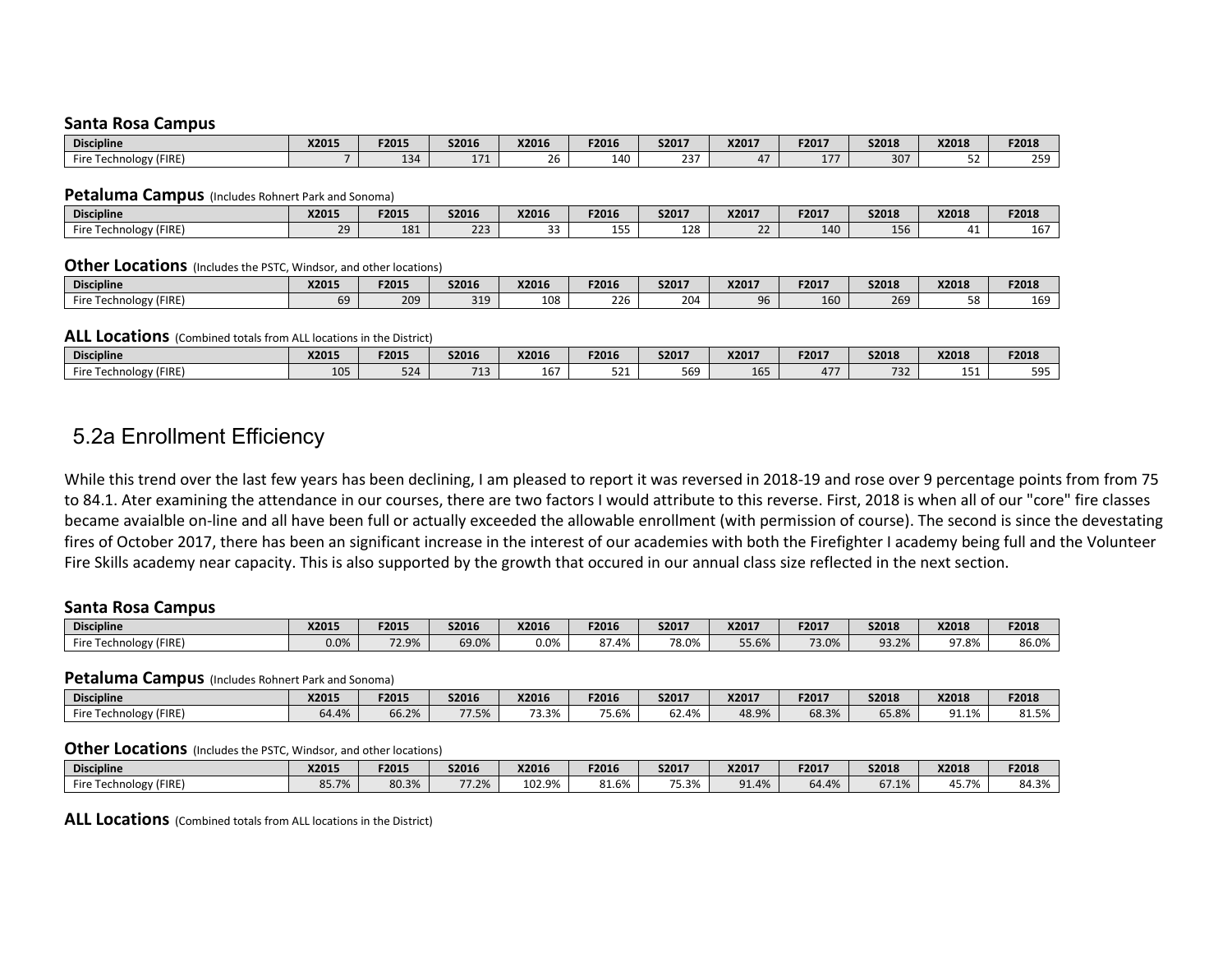| <b>Discipline</b>                   | X2015        | F2015 | <b>S2016</b>            | X2016       | F2016 | S2017 | X2017                            | F2017 | <b>S2018</b> | X2018                        | F2018 |
|-------------------------------------|--------------|-------|-------------------------|-------------|-------|-------|----------------------------------|-------|--------------|------------------------------|-------|
| (FIRE<br>Fire<br>ology (<br>. וכנו. | 10/<br>1.470 | 73.1% | $- -$<br>$-$<br>. o. 4% | 14.0%<br>17 | 80.8% | 72.6% | $\overline{\phantom{0}}$<br>3.3% | 68.4% | 75.0%        | <b>SE 0%</b><br><b>05.9%</b> | 84.1% |

### 5.2b Average Class Size

#### **5.2b Average Class Size**

After experiencing a slight downward trend as can be seen below, our average class size jumped by almost 4 persons last year, which is consistent with the factors described previously in the Enrollment Efficiency section.

#### **Santa Rosa Campus**

| <b>Discipline</b>            | X2015 | F2015 | S2016 | X2016 | F2016       | S2017        | X2017 | F2017 | <b>S2018</b>                     | X2018 | F2018 |
|------------------------------|-------|-------|-------|-------|-------------|--------------|-------|-------|----------------------------------|-------|-------|
| (FIRE)<br>Fire<br>Technology | 0.0   | 41.3  | 36.3  | 0.0   | 39:<br>JJ.J | 30 B<br>JJ.U | 25.0  | 39.3  | $\overline{\phantom{0}}$<br>45.6 | 44.u  | 40.O  |

#### **Petaluma Campus** (Includes Rohnert Park and Sonoma)

| <b>Discipline</b>      | X2015 | F2015 | S2016        | X2016                        | F2016                | S2017               | X2017 | F2017 | <b>S2018</b> | X2018 | F2018                       |
|------------------------|-------|-------|--------------|------------------------------|----------------------|---------------------|-------|-------|--------------|-------|-----------------------------|
| hnology (FIRE)<br>Fire | 29.0  | 26.0  | 20 U<br>20.U | $\sim$ $\sim$ $\sim$<br>0.دد | $\sim$ $\sim$<br>i N | $\sim$ $-$<br>- J.V | 22.0  | 28.0  | 26.0         | 1.0   | $\sim$ $\sim$<br>. д<br>JJ. |

#### **Other Locations** (Includes the PSTC, Windsor, and other locations)

| <b>Discipline</b>                      | X2015 | F2015      | S2016                      | X2016 | F2016 | <b>S2017</b> | X2017 | F2017 | S2018                | X2018                   | F2018          |
|----------------------------------------|-------|------------|----------------------------|-------|-------|--------------|-------|-------|----------------------|-------------------------|----------------|
| (FIRE)<br>Fire<br>nology<br><b>UUI</b> | 30.0  | 22<br>23.D | <b>O</b><br>$\sim$<br>21.0 | 36.0  | 24.4  | 22.0         | 32.0  | 18.1  | 10 <sup>1</sup><br>. | $\Lambda$ $\Box$<br>--⊶ | $\sim$<br>25.U |

#### **ALL Locations** (Combined totals from ALL locations in the District)

| <b>Discipline</b>                               | X2015       | F2015            | S2016                    | X2016      | F2016          | S201.                 | X2017 | F2017 | <b>S2018</b> | X2018       | F2018  |
|-------------------------------------------------|-------------|------------------|--------------------------|------------|----------------|-----------------------|-------|-------|--------------|-------------|--------|
| Fire<br>'FIRE)<br><b>Chnology</b> (Fig.<br>וששו | $\sim$<br>. | $\sim$<br>ر. ، ے | $\sim$ $\sim$ $\sim$<br> | --<br>د.رد | າດ<br><u>.</u> | $\sim$ $\sim$<br>41.U | 28.6  | 25.6  | 26.9         | റററ<br>25.0 | ⊥. د ب |

### 5.3 Instructional Productivity

### 5.3 Instructional Productivity (annual)

As can be seen by the figures below, the program has consistently exceeded the college goal of 18.7 for Instructional Productivity. While purely anecdotal, I believe much of this can be attributed to the increase in our on-line course offerings which almost universally, have high enrollments.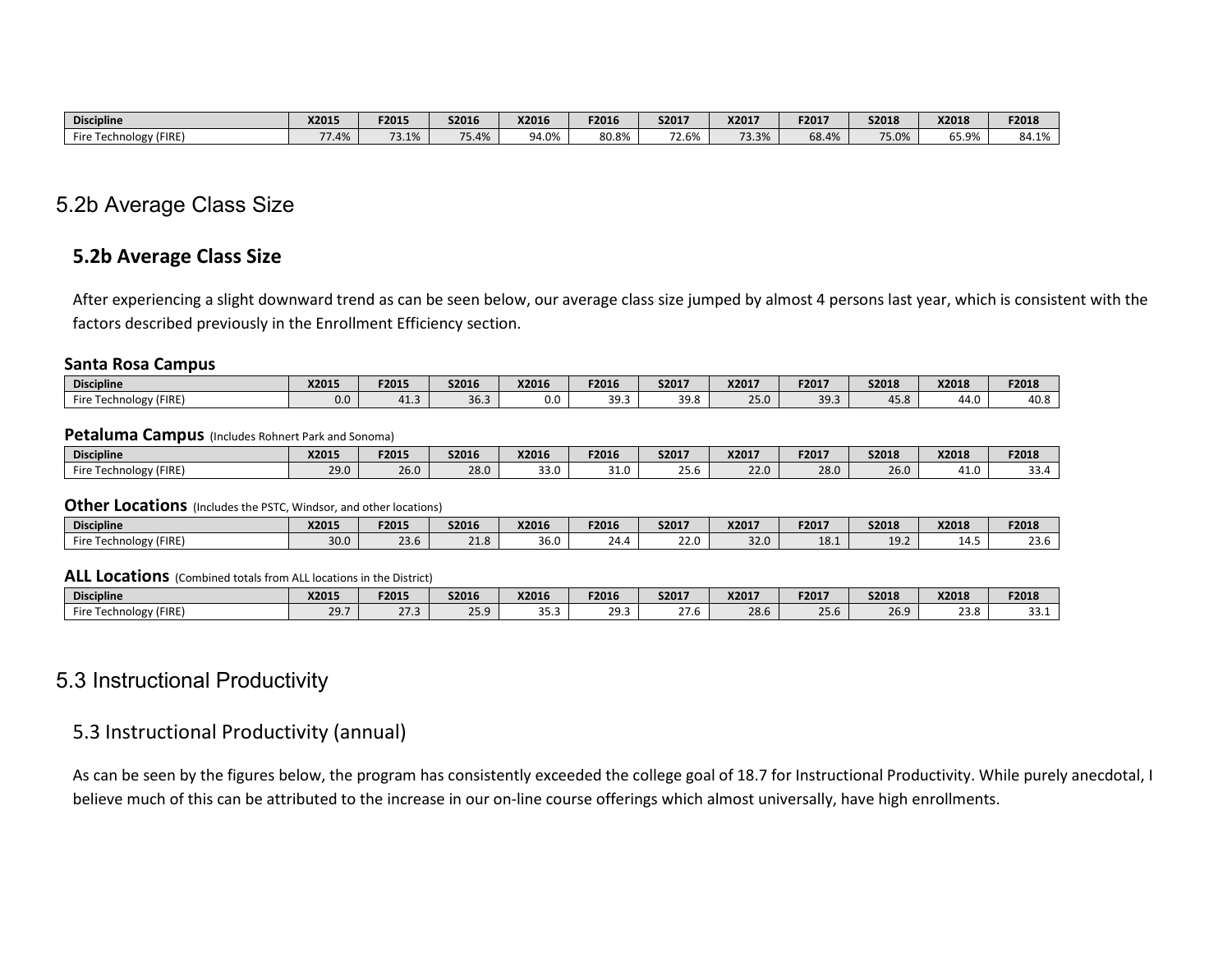#### **Santa Rosa Campus**

| <b>Fire Technology (FIRE)</b> |             | X2015 | F2015 | <b>S2016</b> | X2016      | F2016 | <b>S2017</b> | X2017 | F2017 | S2018 | X2018 | F2018 |
|-------------------------------|-------------|-------|-------|--------------|------------|-------|--------------|-------|-------|-------|-------|-------|
|                               | <b>FTES</b> | 0.53  | 13.27 | 16.30        | 12<br>⊥.⊥ఎ | 12.60 | 22.30        | 3.50  | 16.57 | 29.57 | 4.67  | 25.10 |
|                               | <b>FTEF</b> | 0.00  | 0.60  | 0.80         | 0.00       | 0.60  | $1.00\,$     | 0.21  | 0.80  | 1.30  | 0.21  | 1.30  |
|                               | Ratio       | 0.00  | 22.11 | 20.38        | 0.00       | 21.00 | 22.30        | 17.01 | 20.71 | 22.74 | 22.69 | 19.31 |

#### **Petaluma Campus** (Includes Rohnert Park and Sonoma)

| <b>Fire Technology (FIRE)</b> |             | X2015 | <b>F2015</b> | <b>S2016</b> | X2016 | F2016 | S2017 | X2017 | F2017             | S2018         | X2018 | F2018 |
|-------------------------------|-------------|-------|--------------|--------------|-------|-------|-------|-------|-------------------|---------------|-------|-------|
|                               | <b>FTES</b> | 3.12  | 16.80        | 20.85        | 3.25  | 15.50 | 12.80 | 2.36  | 14.00             | 15.41         | 4.04  | 16.70 |
|                               | <b>FTEF</b> | 0.21  | 1.25         | 1.45         | 0.21  | 1.00  | 1.00  | 0.21  | 1.00 <sub>1</sub> | 1 1 2<br>1.14 | 0.21  | 1.00  |
|                               | Ratio       | 14.86 | 13.49        | 14.42        | 15.50 | 15.50 | 12.80 | 11.28 | 14.00             | 13.77         | 19.26 | 16.70 |

#### **Other Locations** (Includes the PSTC, Windsor, and other locations)

| <b>Fire Technology (FIRE)</b> |             | X2015 | F2015 | S2016 | X2016 | F2016 | S2017          | X2017 | F2017 | S2018 | X2018       | F2018                |
|-------------------------------|-------------|-------|-------|-------|-------|-------|----------------|-------|-------|-------|-------------|----------------------|
|                               | <b>FTES</b> | 2.19  | 42.15 | 55.42 | 5.30  | 47.42 | 11.12<br>41.13 | 3.91  | 35.05 | 48.29 | 110<br>1.14 | 40.51                |
|                               | <b>FTEF</b> | 0.03  | 1.98  | 3.05  | 0.15  | 1.34  | 2.20           | 0.18  | 1.61  | 2.66  | 0.41        | 21<br>$\pm .2 \pm .$ |
|                               | Ratio       | 86.10 | 21.33 | 18.15 | 36.00 | 35.50 | 18.70          | 21.39 | 21.73 | 18.18 | 2.73        | 33.55                |

#### **ALL Locations** (Combined totals from ALL locations in the District)

| <b>Fire Technology (FIRE)</b> |             | X2015 | F2015 | S2016 | X2016 | F2016 | <b>S2017</b> | X2017 | F2017 | S2018 | X2018 | F2018          |
|-------------------------------|-------------|-------|-------|-------|-------|-------|--------------|-------|-------|-------|-------|----------------|
|                               | <b>FTES</b> | 5.84  | 72.22 | 92.57 | 9.69  | 75.52 | 76.23        | 9.78  | 65.62 | 93.27 | 9.82  | 82.31          |
|                               | <b>FTEF</b> | 0.23  | 3.82  | 5.30  | 0.36  | 2.94  | 4.20         | 0.60  | 3.41  | 5.08  | 0.83  | 2.51<br>⊥ ت. ت |
|                               | Ratio       | 24.83 | 18.90 | 17.47 | 27.14 | 25.72 | 18.15        | 16.34 | 19.23 | 18.37 | 11.90 | 23.47          |

### 5.4 Curriculum Currency

### 5.4 Curriculum Currency (annual)

Over the last year, Fire 72, Fire 73, Fire 107.1, 107.2 (formally 107A & 107B) and Fire 202 (formally 202), have gone through the update and approval process. Over the next year, Fire 71 & 74 are scheduled to be updated.

Of relevancy to this section are the efforts being made to develop an Associate's Degree based on State Fire Training's (SFT) Company Fire Officer certificate which is in the process of being approved by the Chancellor's Office C-ID workgroup as a model degree. Once this occurs, it is the intent of the fire program, to offer the Company Officer degree here and make it transferable to the CSU's. However, to do so, that will involve taking those courses back to the curriculum committee to be re-numbered as transferable eligible courses. To that end, over the next year the following classes will be updated: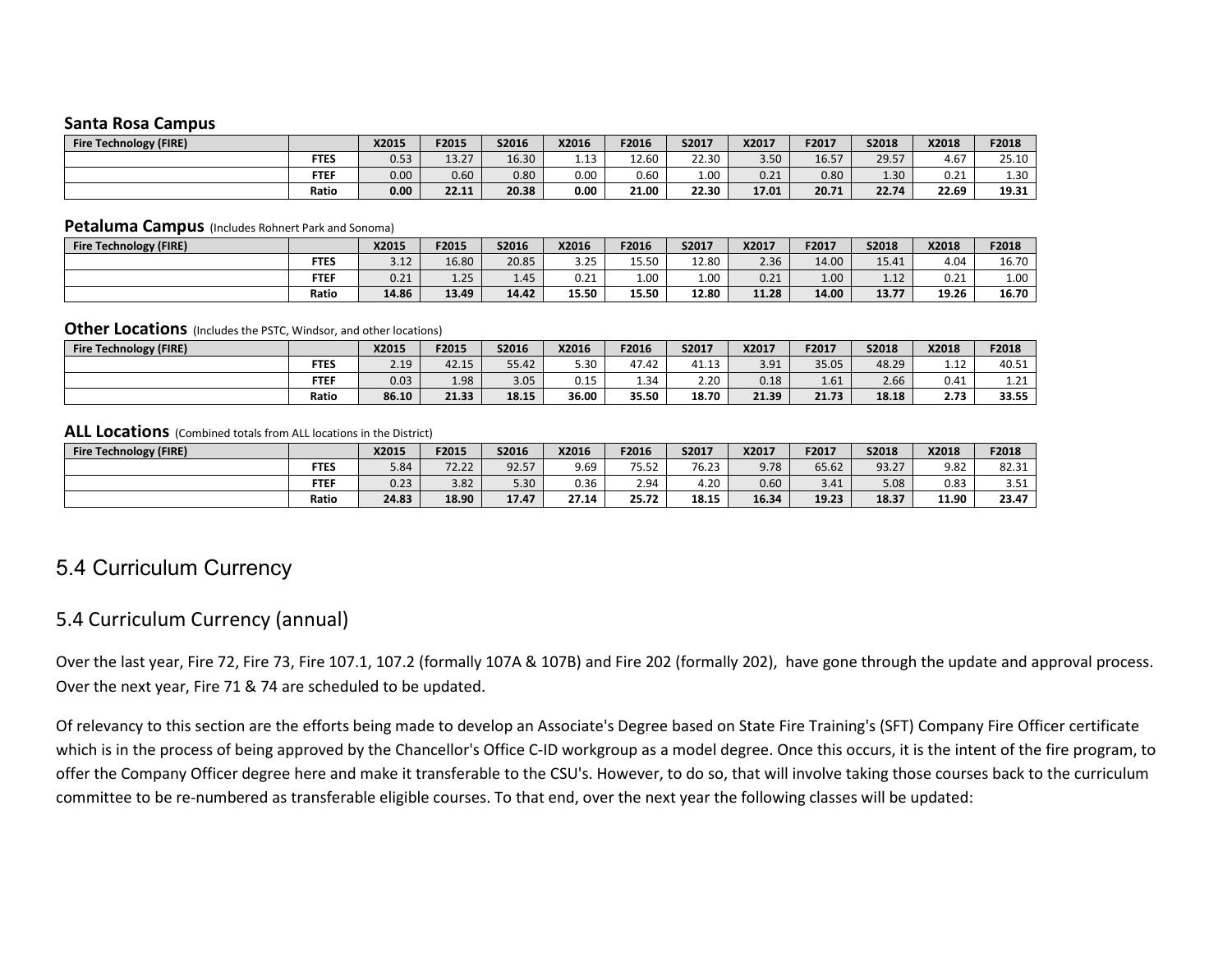- Fire 202 (to Fire 50)
- Fire 273.1 (to Fire 51)
- Fire 273.2 (to Fire 52)
- Fire 273.3 (to Fire 53)
- Fire 219 (to Fire 69)
- Fire 271.1 (to Fire 80)
- Fire 271.2 (to Fire 81)
- Fire 272 (to Fire 82)
- Fire 270.1 (to Fire 83)
- Fire 270.2 (to Fire 84)
- Fire 270.3 (to Fire 85)

### 5.5 Successful Program Completion

### 5.5 Successful Program Completion (annual)

To complete the Fire Technology program with either a Certificate or Major, most students pursue an option that includes the Fire Academy (Fire 208.1). Although this route provides for a very balanced and thorough learning experience, it does create some logistic challenges due to the need to complete the three academy prerequisite courses before the Academy enrollment deadline of June 1st (for the fall academy) and October 1st (the spring academy). One scheduling change we made several years ago was to realign the Fire 208 prerequisite to occur early enough in the semester to allow the student who successfully completes the course to meet the deadline the next academy's semester. Prior to this change, this resulted in the student having to wait another 6 months before being eligible to enroll.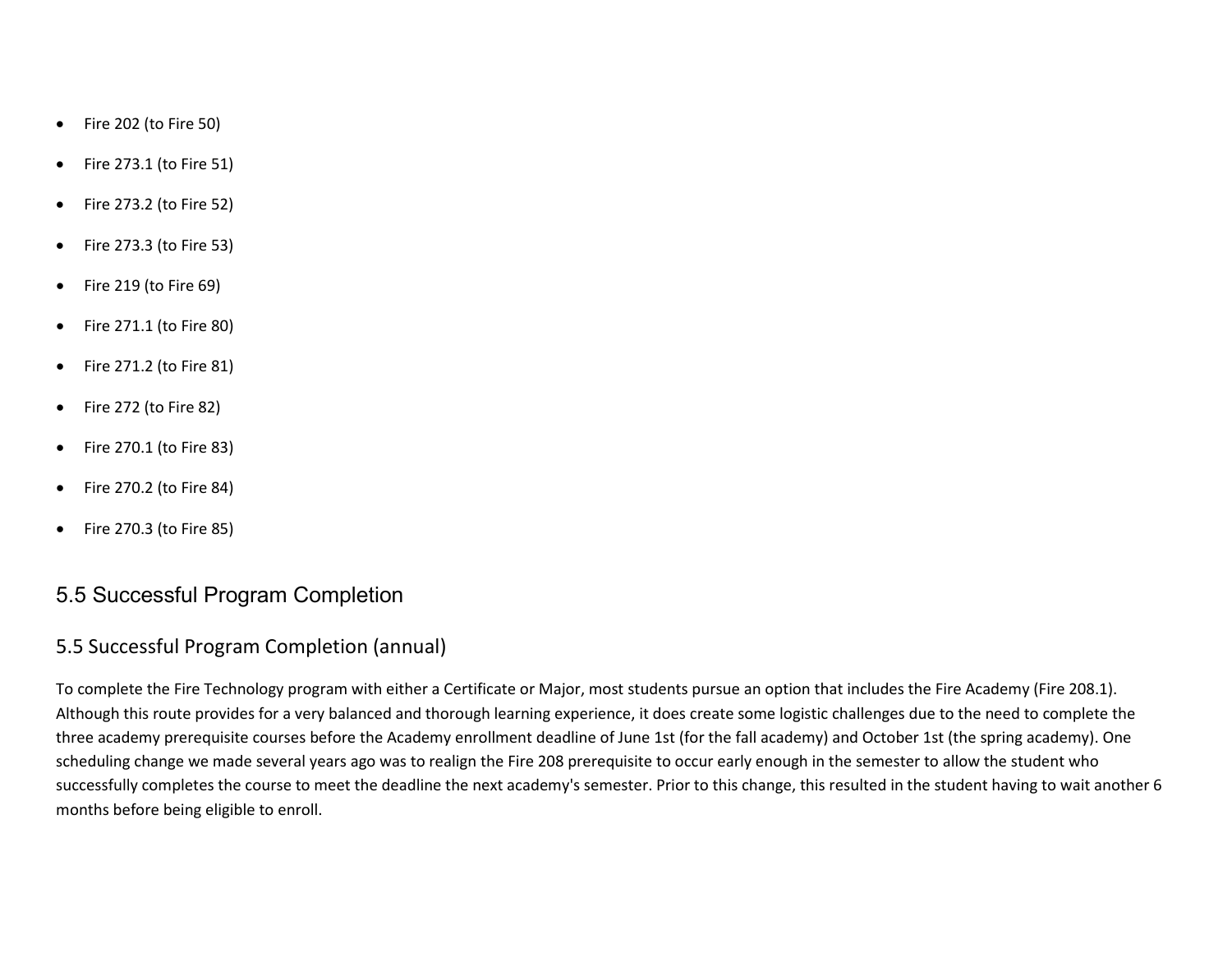In addition to the resources available to our students, with 39 Adjunct instructors (most of whom are employed in the fire service) available to provide guidance and counseling, it is not unusual for them to assist the students out of the normal class hours. For example, instructors routinely offer the use of the facilities of their local fire agencies to provide remediation opportunities. The Fire Technology program takes a tremendous amount of pride on this high level of collaboration.

Fire Technology Certificates awarded in 2018 are 9, down from 15 in 2017 however, Major/Degrees (AS Degree in Fire Technology) awarded in 2018 are 34, the same as in 2017.

Firefighter I (FFI) Academy Certificates awarded in 2018 are 66. This is up 10 certs from 2017.

The increase in hours combined with the need to also offer "stand-alone" FFI testing and our facility constraints required us to reduce the number of academies we offer in the spring from two to one. Even though we have increased the maximum size of our academies from 34 to 40, it has not been enough to totally offset this reduction.

One final note worth sharing. Despite the more rigorous requirements for the FFI Academy and the testing process, I am pleased to share that since its implementation in 2015, we have not lost a single student in class due to academics or testing, allowing all to move on to participate in their internships and receive their FFI certificates.

### 5.6 Student Success

### **5.6a Retention**

The retention rate for the FT Program for 2018 is 86.35% which is higher than the overall District rate. This can be attributed to several factors. First, the passing grade for the Firefighter I Academy is 80% which raises most student's GPA's. In addition, many students are already employed in the field and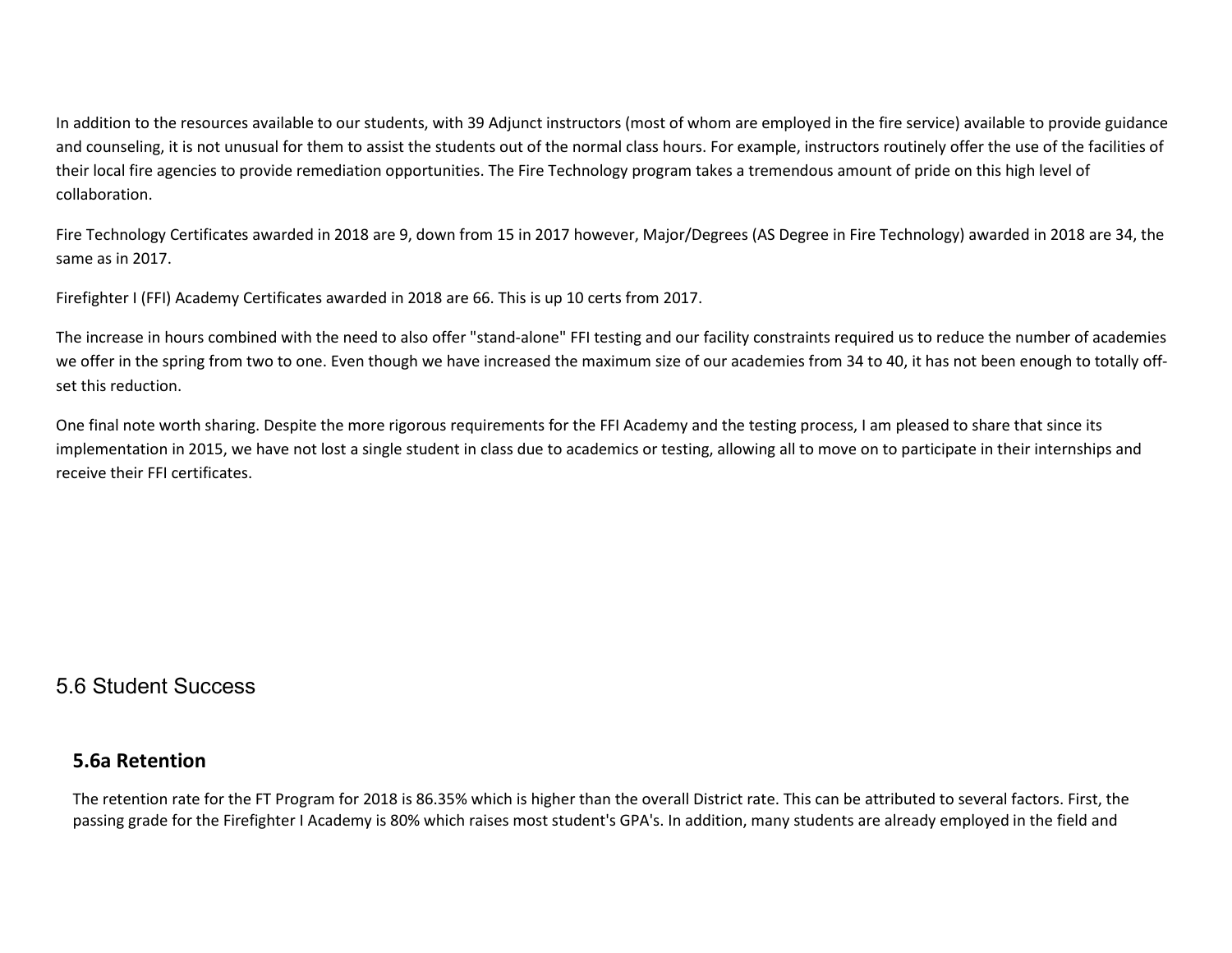subsequently, their prerequiste knowledge of the subject matter is higher. Lastly, many are sponsored by fire agencies or have scholarships that have set high minimum academic standards to qualify. For a breakdown of retention by semester, please refer to the tables below.

#### **Santa Rosa Campus**

| <b>Discipline</b>                                                 | X2015  | F2015 | S2016 | X2016               | F2016 | S2017 | X2017 | F2017 | <b>S2018</b>    | X2018   | F2018 |
|-------------------------------------------------------------------|--------|-------|-------|---------------------|-------|-------|-------|-------|-----------------|---------|-------|
| (FIRE<br>$\overline{\phantom{a}}$<br>ire<br>nology,<br>ົ້<br>וכטו | 100.0% | 66.7% | 70.2% | ົດລ<br>---<br>92.3% | 74.3% | 31.0% | 80.9% | 73.9% | CO<br>$\pm 0\%$ | $0.0\%$ | 68.7% |

#### **Petaluma Campus** (Includes Rohnert Park and Sonoma)

| <b>Discipline</b>                                                  | X2015  | F201! | S2016          | <b>X2016</b>                                  | F2016 | S2017             | X2017 | F2017                       | <b>S2018</b> | X2018 | F2018 |
|--------------------------------------------------------------------|--------|-------|----------------|-----------------------------------------------|-------|-------------------|-------|-----------------------------|--------------|-------|-------|
| (FIRE<br>Fire<br>.00 <sub>k</sub><br>`nology <sub>\</sub><br>ו כטו | 100.0% | 84.6% | 07.50<br>87.37 | $\sim$<br>QQ<br>$\Omega L \rightarrow \infty$ | 81.9% | <b>91.4%</b><br>ິ | 95.5% | O <sub>1</sub><br>4%<br>ŌΙ. | 87.7%        | 0.0%  | 80.8% |

#### **Other Locations** (Includes the PSTC. Windsor, and other locations)

| <b>Discipline</b>                                         | X2015                 | F2015 | S2016         | X2016             | F2016 | S2017 | X2017 | F2017 | <b>S2018</b>         | X2018  | F2018 |
|-----------------------------------------------------------|-----------------------|-------|---------------|-------------------|-------|-------|-------|-------|----------------------|--------|-------|
| Fire<br>FIRE<br><sup>-h</sup> nology <sub>U</sub><br>וענו | 90.2%<br><b>JU.L/</b> | 79.7% | 10/<br>,,,,,, | 70/<br>$^{\circ}$ | 83.4% | 83.8% | 84.4% | 92.0% | 91.1%<br>$^{\Omega}$ | 100.0% | 96.6% |

#### **ALL Locations** (Combined totals from ALL locations in the District)

| <b>Discipline</b>            | X2015 | F2015 | S2016          | X2016                                 | F2016 | S2017 | X2017 | F2017 | <b>S2018</b>    | X2018  | F2018 |
|------------------------------|-------|-------|----------------|---------------------------------------|-------|-------|-------|-------|-----------------|--------|-------|
| (FIRE)<br>Fire<br>Technology | 93.8% | 78.1% | 86 7%<br>80.7% | $^{\circ}$<br>0 <sup>0</sup><br>91.U% | 80.3% | 84.3% | 84.8% | 82.3% | 82.2%<br>02.Z70 | 100.0% | 86.3% |

### **5.6b Successful Course Completion**

The successful course completion rate for the FT program in 2018 was 81.3% which is up slightly from 80.8% average for the previous 3 year average).

#### **Santa Rosa Campus**

| <b>Discipline</b>               | X2015  | F2015         | S2016 | X2016                   | F2016 | S2017 | X2017 | F2017      | <b>S2018</b> | X2018 | F2018 |
|---------------------------------|--------|---------------|-------|-------------------------|-------|-------|-------|------------|--------------|-------|-------|
| (FIRE)<br>Fire<br>Technology (F | 100.0% | 527%<br>63.7% | 66.7% | 02.20<br>ີ້<br>J 4.J 70 | 72.9% | 78.1% | 76.6% | 74<br>1.6% | 70.6%        | 0.0%  | 2100/ |

#### **Petaluma Campus** (Includes Rohnert Park and Sonoma)

| <b>Discipline</b>                                      | <b>X2015</b> | F2015 | S2016           | X2016                    | F2016            | S2017 | X2017                  | F201 <sup>-</sup> | <b>S2018</b> | X2018 | F2018 |
|--------------------------------------------------------|--------------|-------|-----------------|--------------------------|------------------|-------|------------------------|-------------------|--------------|-------|-------|
| $1 - 1 - 1$<br>$- \cdot$<br>: Technology (FIRE<br>Fire | 100.0%       | 80.8% | Q7 10/<br>01.17 | 20 <sup>2</sup><br>84.8% | 78.1%<br>0.170 ' | 90.6% | QE EQ<br><b>JJ.J70</b> | 70 3%<br>9.3%     | 85.8%        | 0.0%  | 79.0% |

#### **Other Locations** (Includes the PSTC, Windsor, and other locations)

| <b>Discipline</b>                                       | X2015 | F2015 | S2016 | X2016 | F2016     | <b>S2017</b> | X2017 | F2017 | <b>S2018</b>  | X2018  | F2018 |
|---------------------------------------------------------|-------|-------|-------|-------|-----------|--------------|-------|-------|---------------|--------|-------|
| (FIRE)<br>Fire <sup>1</sup><br>. rechnolog <sup>,</sup> | 90.2% | 79.7% | 95.4% | 54.6% | .4%<br>دە | 83.8%        | 56.3% | 92.0% | 10/2<br>91.1% | 100.0% | 96.6% |

#### ALL Locations (Combined totals from ALL locations in the District)

| <b>Discipline</b>         | X2015 | F2015 | S2016              | X2016            | F2016 | <b>S2017</b> | X2017 | F2017 | <b>S2018</b> | X2018  | F2018 |
|---------------------------|-------|-------|--------------------|------------------|-------|--------------|-------|-------|--------------|--------|-------|
| (FIRE)<br>Fire Technology | 93.8% | 76.0% | $OT$ 70/<br>83.770 | $CC$ FM<br>66.5% | 78.7% | 82.9%        | 67.3% | 80.8% | .4%<br>81.   | 100.0% | 81.3% |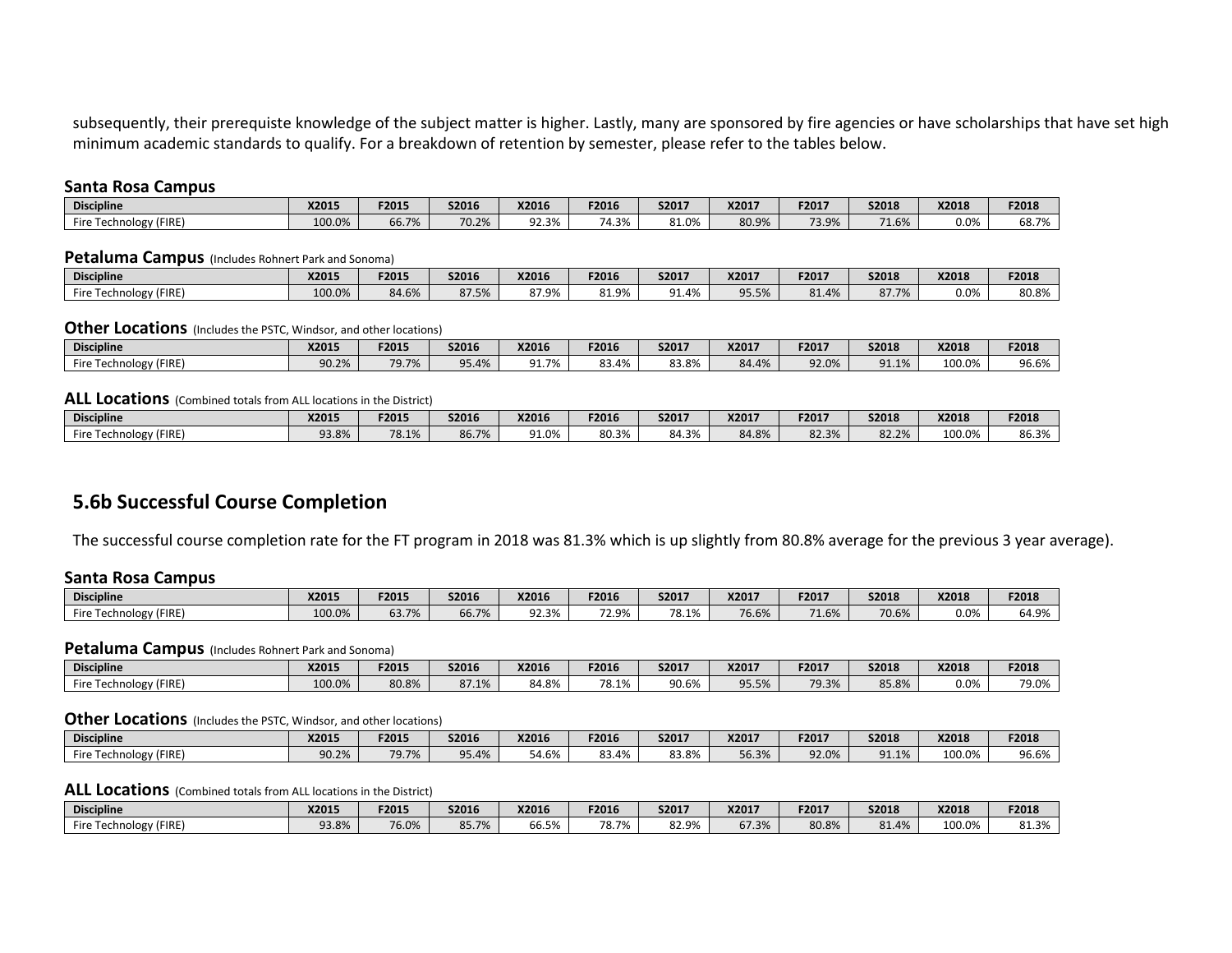### **5.6c Grade Point Average**

The Grade Point Average for the Fire Technology program in 2018 was 2.90 which is up from 2.70 which was the average for previous three years. It should be noted that these figures are influenced by the 200 series classes (State Fire Training Courses) which are all Pass/Fail.

#### **Santa Rosa Campus**

| <b>Discipline</b>        | X2015                           | F2015                   | S2016    | X2016          | F2016                                        | <b>S2017</b> | X2017 | F2017 | S2018 | X2018 | F2018       |
|--------------------------|---------------------------------|-------------------------|----------|----------------|----------------------------------------------|--------------|-------|-------|-------|-------|-------------|
| (FIRE)<br>Fire<br>hnolog | $\sim$ $\sim$ $\sim$<br>∵ 50. د | $-$<br>$\sim\cdot\cdot$ | 291<br>. | $\sim$<br>3.30 | $^{\circ}$ 24 $^{\circ}$<br>3.2 <sup>0</sup> | 3.08         | 3.02  | 2.85  | 3.04  | 0.00  | $-$<br>2.05 |

#### **Petaluma Campus** (Includes Rohnert Park and Sonoma)

| <b>Discipline</b>                                 | <b>X2015</b>       | F201!          | S2016          | X2016                                     | F2016    | S2017         | X2017          | <b>F2017</b>              | S2018         | X2018 | F2018 |
|---------------------------------------------------|--------------------|----------------|----------------|-------------------------------------------|----------|---------------|----------------|---------------------------|---------------|-------|-------|
| Fire<br>$'$ FIRE)<br>nnology <sub>1</sub><br>ושטו | $\sim$ 70<br>J . 1 | $\sim$<br>2.4b | $\sim$<br>2.bb | $\Lambda$ $\Omega$<br>$\overline{a}$<br>− | חם נ<br> | . .<br>. ۲۰ پ | $\sim$<br>טט.כ | $\sim$ $\sim$<br><u>.</u> | הם ר<br>ر . ے | 0.00  | 2.89  |

#### **Other Locations** (Includes the PSTC, Windsor, and other locations)

| <b>Discipline</b>              | X2015 | F2015                   | S2016     | X2016 | F2016 | <b>S2017</b>     | X2017 | F2017 | <b>S2018</b> | X2018 | F2018 |
|--------------------------------|-------|-------------------------|-----------|-------|-------|------------------|-------|-------|--------------|-------|-------|
| (FIRE)<br><b>Fire</b><br>nolog | 0.00  | $\sim$ $\sim$<br>$\sim$ | 2.44<br>. | 0.00  | 3.10  | 2.4 <sup>°</sup> | 0.00  | 2.92  | 2.49         | 0.50  | ----  |

#### **ALL Locations** (Combined totals from ALL locations in the District)

| <b>Discipline</b>                              | X2015        | F2015                      | S2016 | X2016 | F2016       | S2017      | X2017 | F2017          | <b>S2018</b>             | X2018 | F2018 |
|------------------------------------------------|--------------|----------------------------|-------|-------|-------------|------------|-------|----------------|--------------------------|-------|-------|
| $- \cdot$<br>$\sim$ 1 echnology (FIPT)<br>Fire | 200<br>− ہ⊂… | $\sim$<br>2.6 <sup>5</sup> | 2.40  | U.J.  | : na<br>ں،ب | o.<br>2.02 | 0.85  | $2.90^{\circ}$ | 770<br>$\sim$ . $\prime$ | 0.10  | 2.90  |

### 5.7 Student Access

### **5.7 Student Access (every third year)**

### **5.7a Ethnicity**

Although the ethnicity reflected in Fire Tech (FT) tends to be lower than the District as a whole, in 2018 we saw a significant jump in an increase in our Latino students from 16 to 21%. The changes for the rest of our demographic groups are negligible.

**ALL Locations** (Combined totals from ALL locations in the District - Source 2016 Fact Book))

| <b>Technology (FIRE)</b><br><b>Fire</b> | <b>Ethnicity</b> | 2015-16 | Percent | 2016-17 | Percent                  | 2017-18 | Percent | 2018-19 | Percent               |
|-----------------------------------------|------------------|---------|---------|---------|--------------------------|---------|---------|---------|-----------------------|
|                                         | White            | 910     | 74.1%   | 806     | $-\sim$<br>ິດ.<br>י כ.סט | 834     | 66.5%   | 776     | 20/2<br><b>01.J/0</b> |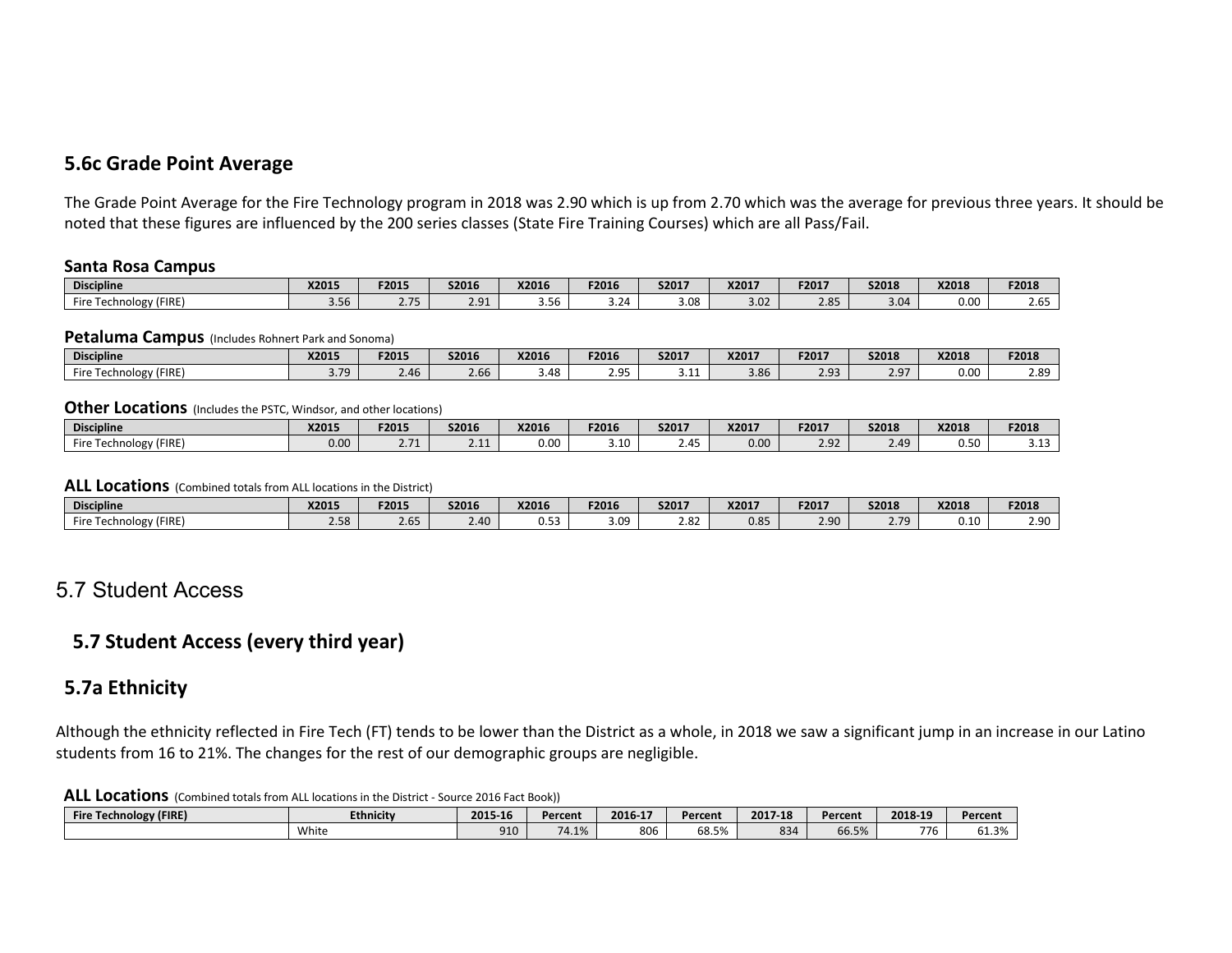| Asian                  |      | 0.6%   | 35   | 3.0%   | 12   | 1.0%   | 18   | 1.4%   |
|------------------------|------|--------|------|--------|------|--------|------|--------|
| <b>Black</b>           | 21   | 1.7%   | 15   | 1.3%   | 12   | 1.0%   | a    | 0.7%   |
| Hispanic               | 188  | 15.3%  | 189  | 16.1%  | 209  | 16.7%  | 266  | 21.0%  |
| Native American        |      | 0.5%   | 4    | 0.3%   | 11   | 0.9%   | 4    | 0.3%   |
| Pacific Islander       | 10   | 0.8%   | 15   | 1.3%   |      | 0.6%   |      | 0.4%   |
| <b>Filipino</b>        |      | 0.3%   |      | 0.4%   |      | 0.2%   |      | 0.1%   |
| Other Non-White        | 55   | 4.5%   | 52   | 4.4%   | 74   | 5.9%   | 64   | 5.1%   |
| Decline to state       | 27   | 2.2%   | 56   | 4.8%   | 92   | 7.3%   | 122  | 9.6%   |
| <b>ALL Ethnicities</b> | 1228 | 100.0% | 1177 | 100.0% | 1254 | 100.0% | 1265 | 100.0% |

### **5.7b Gender**

While females represent an increasing population of the District as a whole, their composition in the Fire program has remained quite small although it has been trending up over the last 4 years with a 1% increase in 2018. The District's numbers indicate females outnumber males approximately 54 to 45% while in the FT program, males comprise 87.1% of the population (down slightly from 89% in 2017). These numbers reflect an industry that has a male dominated work force. This has long been recognized in the industry as well as the in FT programs throughout the California Community College system and is being continually evaluated for improvement.

Some of these strategies that have been implemented to increase the number of females include: hiring more female instructional staffIng the FT program (20% are currently female), attending Career Fairs at local high schools by the programs F/T instructor (who is female) and the establishment of a Fire/EMS Club with a mission of promoting diversity in the fire service.

| _ _ _ _ _<br>.                | .<br>.             |         |         |         |             |         |         |         |         |
|-------------------------------|--------------------|---------|---------|---------|-------------|---------|---------|---------|---------|
| <b>Fire Technology (FIRE)</b> | Gender             | 2015-16 | Percent | 2016-17 | Percent     | 2017-18 | Percent | 2018-19 | Percent |
|                               | Male               | 1080    | 87.9%   | 1032    | 87.7%       | 1123    | 89.6%   | 1102    | 87.1%   |
|                               | Female             | 131     | 10.7%   | 129     | 11.0%       | 113     | 9.0%    | 126     | 10.0%   |
|                               | Unknown            |         | 1.4%    | 16      | <b>1.4%</b> | 18      | 1.4%    | 37      | 2.9%    |
|                               | <b>ALL Genders</b> | 1228    | 100.0%  | 1177    | 100.0%      | 1254    | 100.0%  | 1265    | 100.0%  |

#### **ALL Locations** (Combined totals from ALL locations in the District)

**5.7c Age** students in each Discipline at first census broken down by age.

#### **ALL Locations** (Combined totals from ALL locations in the District)

| <b>Fire Technology (FIRE)</b> | Age Range  | 2015-16 | Percent | 2016-17 | Percent | 2017-18 | Percent | 2018-19 | Percent |
|-------------------------------|------------|---------|---------|---------|---------|---------|---------|---------|---------|
|                               | 0 thru 18  | 88      | 7.2%    | 111     | 9.4%    | 128     | 10.2%   | 164     | 13.0%   |
|                               | 19 and 20  | 196     | 16.0%   | 185     | 15.7%   | 250     | 19.9%   | 241     | 19.1%   |
|                               | 21 thru 25 | 402     | 32.7%   | 412     | 35.0%   | 395     | 31.5%   | 379     | 30.0%   |
|                               | 26 thru 30 | 266     | 21.7%   | 245     | 20.8%   | 210     | 16.7%   | 228     | 18.0%   |
|                               | 31 thru 35 | 138     | 11.2%   | 119     | 10.1%   | 134     | 10.7%   | 115     | 9.1%    |
|                               | 36 thru 40 | 57      | 4.6%    | 43      | 3.7%    | 64      | 5.1%    | 68      | 5.4%    |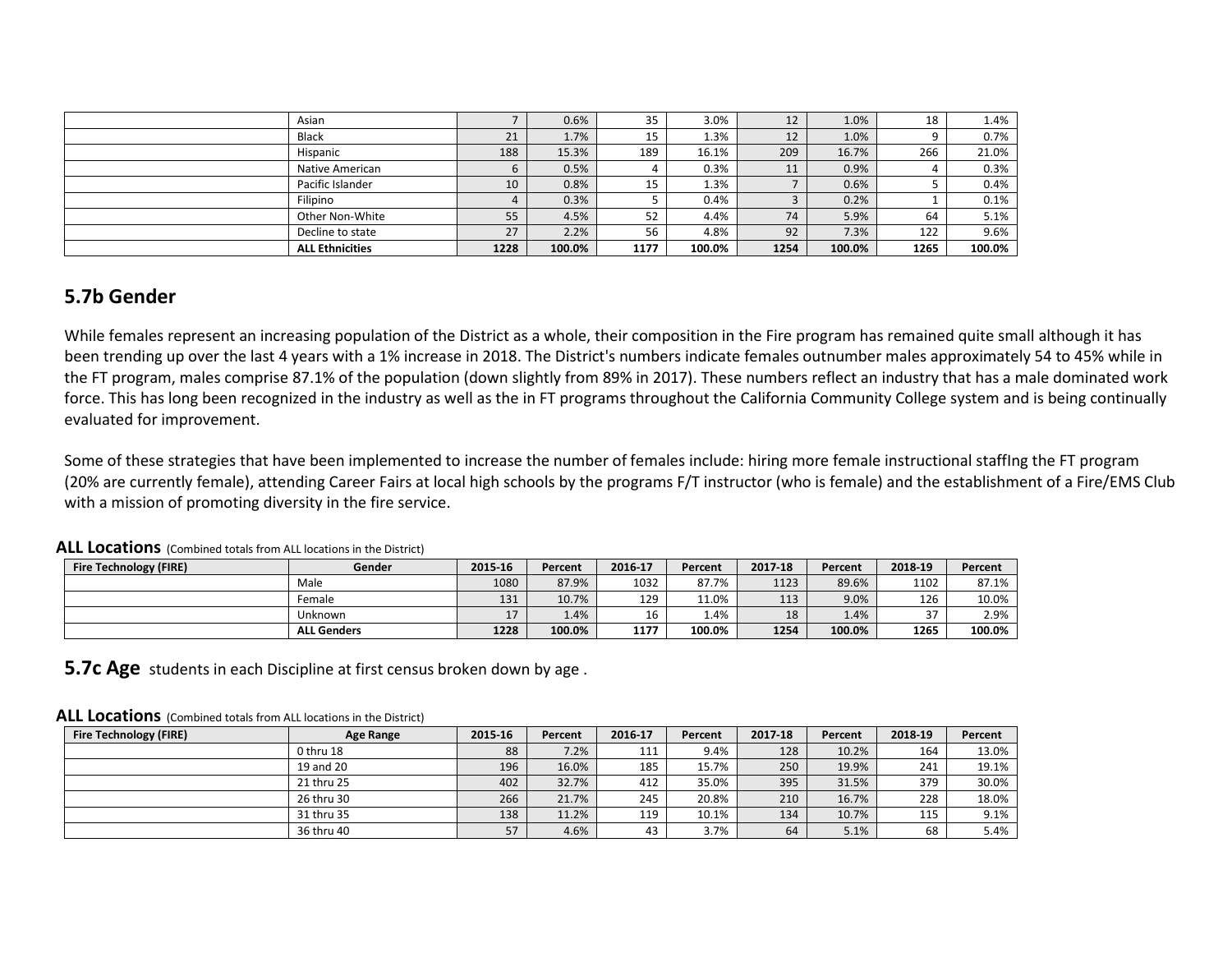| 41 thru 45      | 43   | 3.5%   | 24   | 2.0%   | 14     | 1.1%   | <b>01</b><br>ᇰ | <b>1.7%</b> |
|-----------------|------|--------|------|--------|--------|--------|----------------|-------------|
| 46 thru 50      | 19   | 1.5%   | 20   | 1.7%   | $\sim$ | 1.4%   | 35             | 2.8%        |
| 51 thru 60      | 18   | 1.5%   | 18   | 1.5%   | 35     | 2.8%   | 10             | 0.8%        |
| 61 plus         |      | 0.1%   |      | 0.0%   |        | 0.6%   |                | 0.3%        |
| <b>ALL Ages</b> | 1228 | 100.0% | 1177 | 100.0% | 1254   | 100.0% | 1265           | 100.0%      |

### 5.8 Curriculum Offered Within Reasonable Time Frame

### 5.8 Curriculum Offered Within Reasonable Time Frame (respond every third year)

The Fire Technology Program at SRJC offers all of its required Core classes each semester – Fire 71, Fire 72, Fire 73, Fire 74, Fire 76, Fire 77 and Fire 78. In addition, during the summer we offer Fire 71 in a hybrid format. We also we offer in the Fall and Spring semesters such electives as, Fire Command, Training Instructor, Fire Inspection/Investigation and Driver Operator for students who are currently employed with fire agencies. This is important as it allows employed firefighters to obtain their State Fire Training (SFT) Company Officer Certificate within a one year period.

The total number of sections offered in the 2018-19 school year is 23 for the Spring semester and 19 for the Fall which mirrors the 2017-18 year. The main reason for this is with the retirement of the SFT Fire Officer certification track on Dec 31, 2016, the eight courses required for that certification were also retired (and were either terminated or inactivated in the Districts curriculum system). While the program has begun offering the eight courses required for the SFT *Company* Officer certification track, because this certification is new, there will undoubtedly be a lull before local firefighters begin to enroll in it.

### 5.9a Curriculum Responsiveness

### 5.9 Curriculum Responsiveness (every third year)

Our Program works closely with our stakeholders to meet the changing needs of our students, employers and community by remaining responsive to the recommendations of our Advisory Committee (comprised of representatives of our local fire agencies) and as shared by the feedback we receive from our Advisory Committee and by regular attendance at our Fire Chief's and Training Officer meetings.

One example of this is a change we made last year to our Volunteer Fire Skills program (Fire 107A & B). Given the large number of Volunteer Firefighters in the County, there has been a genuine need for such a path which became more pronounced after the fire siege experienced in October 2017. To accommodate this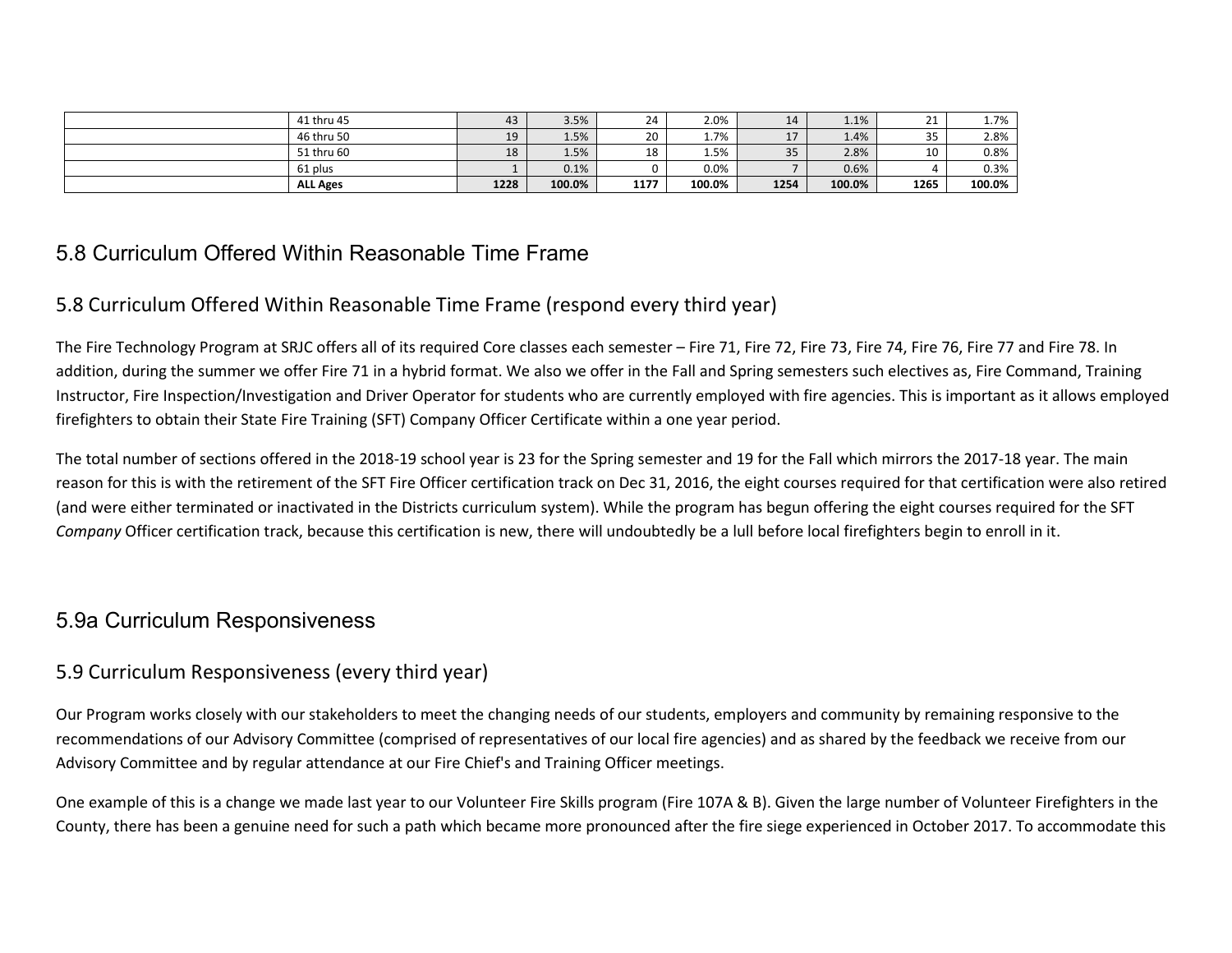spike in interest, at the request of local fire agencies, we changed the sequencing of the program to allow either course to be taken first, eliminating a delay that may have kept students from pursing their training for as long as six months. It should be noted that an outline of this program has been adopted by the California State Firefighter's Association to deliver training to other Volunteer Fire departments outside of the County allowing us to be a leader in this field at the statewide level. Now in its sixth year, it has also become a popular training platform for 6 other Fire Districts in the County as well as the Federal Fire Department at the Two Rock Coast Guard base in Petaluma.

In terms of plans for new directions in our program, we have only recently completed an alignment of our FFI Academy and "In-Service" courses to align with National Fire Protection Association (NFPA) standards resulting in the addition of 8 new courses and the termination of a like amount. This not only kept our curriculum current, but also kept us in compliance with the terms of our accreditation.

As a CTE program, we have an Advisory Committee consisting of twelve members and over the last three years have maintained an average attendance of 75% per meeting. The members of our committee represent the various fire service stakeholders for Sonoma, Marin and Mendocino Counties including the Fire Chiefs, Fire Training Officers, Fire Prevention Officers as well as two largest fire agencies in the region (Santa Rosa and CALFIRE). The rational is to provide representation from every aspect of the occupation that a degree or certificate completer might enter. Of the twelve members, all are employed in the fire service in Sonoma, Marin, Mendocino or Napa Counties and two instruct in the program.

To provide a means for the Advisory Committee to review curriculum, we have a standing item in our agendas called Curriculum Update where all curriculum be it changes, updates or new courses are reviewed and feedback solicited. While this process has proven very beneficial to our program, one of the more positive impacts comes from the new courses they recommend. To give an example, in the past three years, we have developed the following courses based on their recommendations:

- Fire 208.4 Firefighter I Capstone Test Class
- Fire 208.5 Firefighter II Capstone Test Class
- Fire 280 Fire Dynamics
- Fire 283 S-219 Burn Boss
- Fire 290 Intermediate Fire Behavior
- Fire 284 Truck Academy Operations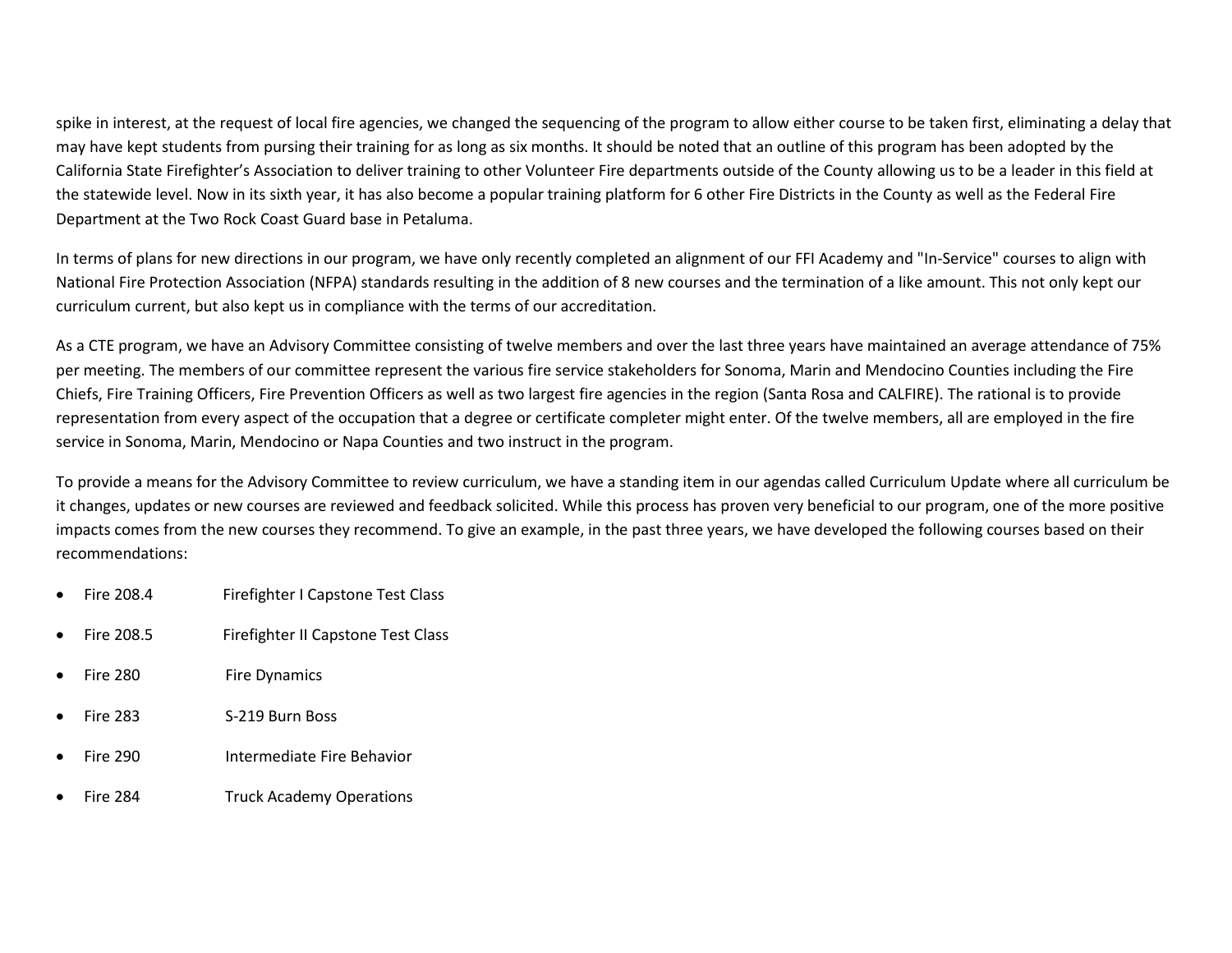## 5.9b Alignment with High Schools (Tech-Prep ONLY)

### 5.9b Alignment with High Schools (Tech-Prep ONLY every third year)

Fire 71 can be taken by High School Students through their enrichment program and is available on-line. Marin and Sonoma counties host Explorer Programs that are also linked with our Firefighter I Academy curriculum. Articulation does occur with our prerequisite courses to enter our Firefighter I Academy, such as EMS 100 – First Responder, CPR and Advanced First Aid.

I am also pleased to report that we are beginning to explore the possibility of offering Fire 71 as concurrent enrollment at a local high school delivered by our F/T faculty

While the Fire Tech Director has served as a member of their Advisory Committee for Napa High School's ROP program for the last 4 years, I am sorry to report the program was recently terminated due to lack of funding. However, we are beginning to work on developing the curriculum for an *Introduction to Public Safety Career's* course for delivery in High Schools as a concurrent enrollment class.

## 5.10 Alignment with Transfer Institutions (Transfer Majors ONLY)

## 5.10a Alignment with Transfer Institutions (Transfer Majors ONLY, every third year)

Our Fire Technology program is aggressively working to expand the transfer opportunities for our students. For example, we recently established an articulation agreement with Humboldt State University's 100% on-line *Leadership Studies* Bachelor's program to accept the full 60 units earned from their AS degree earned at SRJC. We are currently working with University Alaska Fairbanks to establish an articulation agreement with their 100% on-line *Homeland Security and Emergency Management* Bachelor's degree and CSU San Marcos' *Wildland Urban Interface* 100% on-line degree. Last November, I met with representatives of Brandman University [\(www.brandman.edu/irvine](http://www.brandman.edu/irvine) ) who reviewed our program and accepted our degree and all the associated units for transfer to their 100% on-line *Public Administration* Bachelors program.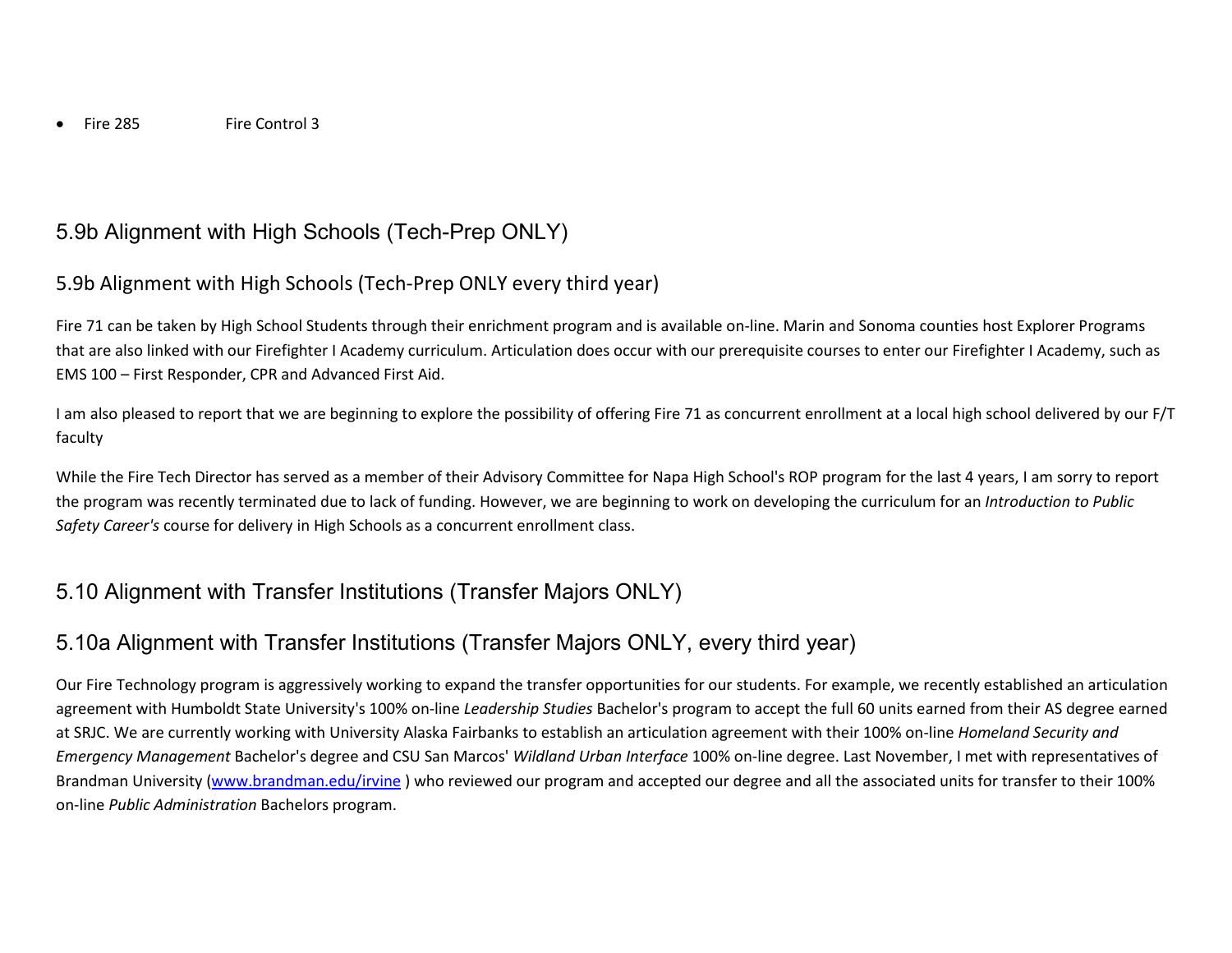To maximize the number of units that can be applied to the Bachelor's programs described above, we are in the midst of an aggressive project to re-number all of the State Fire Training (SFT) courses required for their Company Officer Certificate (all Fire Program electives) to be transferable to those institutions. There is an alternate reason for this effort as well. Over the last 18 months, the Director has been working with a State-wide committee to develop a model (C-ID) curriculum for a *Company Fire Officer* associate's degree that is in the final stages of the approval's process with the Chancellor's office. Once approved, the goal will be to add this degree to those offered by our program.

## 5.11a Labor Market Demand (Occupational Programs ONLY)

## 5.11a Labor Market Demand (Occupational Programs ONLY, every second year)

Over the past 5 years there has been a surge of fire service retirements throughout California. This is due in part to the retirement package known as 3% at 50 which has allowed firefighters to retire at age 50 with up to 90% of their current salary. This has opened positions to many of our graduates and it appears that this trend will continue for the next few years.

According to the Employment Development Department, between 2016 and 2021, California Firefighters will experience a 6% growth in employment with Fire Inspectors and Investigators growing by 8%. The figures will be more pronounced in the North Bay region where growth is expected to reach 12%. While these figures do not represent Volunteer positions, It should be noted that approximately 50% of our Academy students will serve internships as volunteer firefighters which receive generous stipends that are the equivalent of a part-time job. Most Volunteer fire jobs often lead to a paid positions.

However, one of the most encouraging statistics is that with the curriculum changes to the Fire Academy (Fire 208.1), students now receive a *Calfire Basic Firefighter* certificate upon successful completion of the academy. This has led to 30-40% of the graduates in the last three academies being hired by Cal Fire. In addition, Santa Rosa Fire department recently hired six academy graduates which supports the above mentioned trend.

These figures are supported by the *Silver Star* rating we received from the Chancellor's Office for having outstanding post-college outcomes in employment. More specifically that 91% of our students have been hired in the fire service and over 73% are earning a "living wage". As shared in section 5.0, it does not get much better than that! This data is supported by the enrollment in our Firefighter I Academy, Volunteer Fire Skills program as well as the level of interest in our Wildland Fire Academy which have been at capacity for the last two years.

Within our region (North Bay/Sacramento), Solano, American River and Sierra College also offer degrees in the same discipline.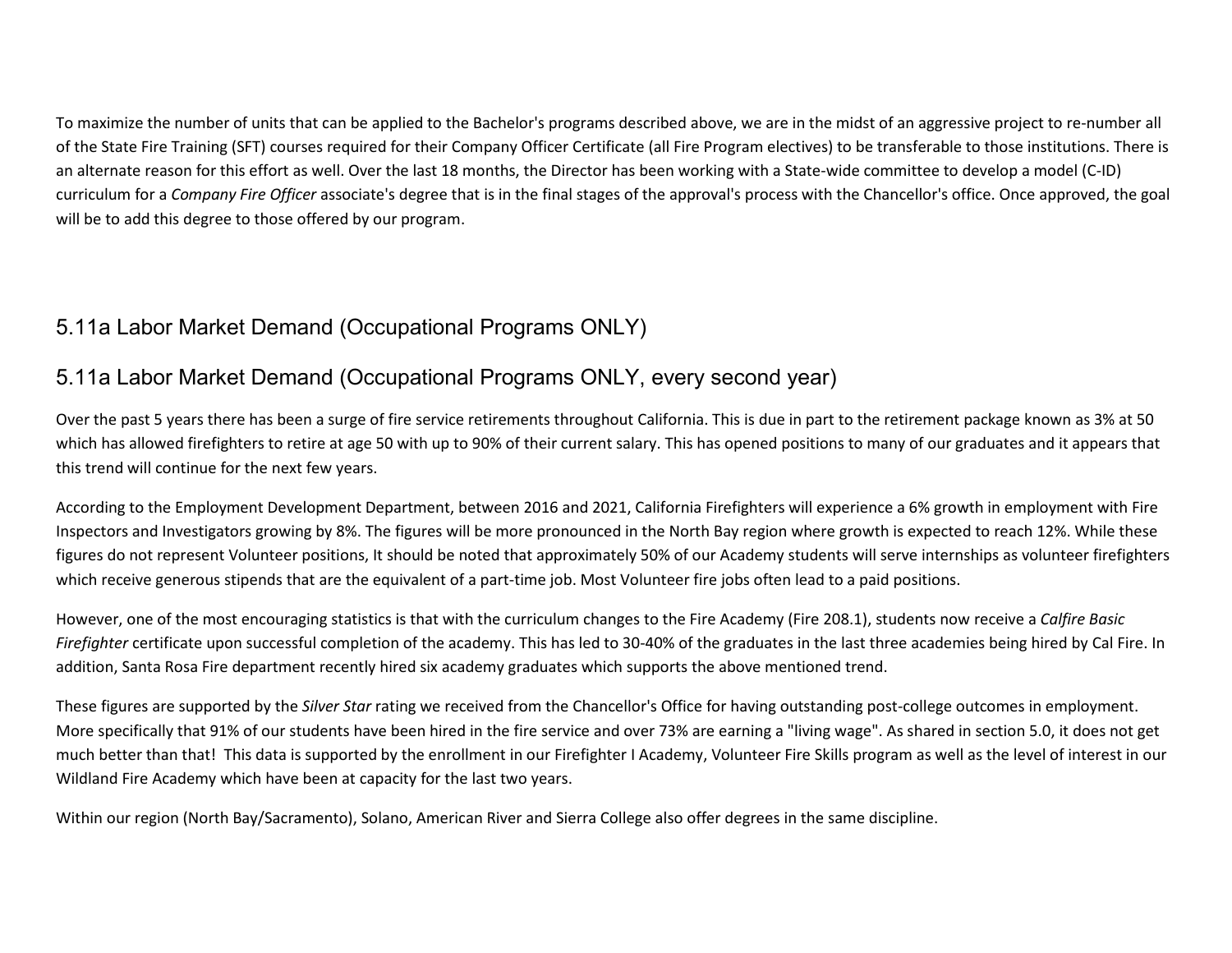### 5.11b Academic Standards

### 5.11b Academic Standards (every third year)

The area of our program that has seen the most improvement in this area has been in our efforts to develop a *Company Office* degree based on State Fire Training's (SFT) Company Officer Certificate. The achieve this, each of the courses (previously approved by the District as fire electives) has been going through the re-numbering process (as described in 5.10) with the curriculum committee. Ironically, the greatest challenge to this process has been to demonstrate the classes have the academic rigor (English & critical thinking skills) required by a Bachelor's level course. Of the four classes that are currently going through this process, all have been able to demonstrate this.

## 6.1 Progress and Accomplishments Since Last Program/Unit Review

| Rank | Location | <b>SP</b>      | M              | Goal                                                                                                        | <b>Objective</b>                                                                                                                                                                                                                               | <b>Time Frame</b>                 | <b>Progress to Date</b>                                                                                                                                                                                                                                            |
|------|----------|----------------|----------------|-------------------------------------------------------------------------------------------------------------|------------------------------------------------------------------------------------------------------------------------------------------------------------------------------------------------------------------------------------------------|-----------------------------------|--------------------------------------------------------------------------------------------------------------------------------------------------------------------------------------------------------------------------------------------------------------------|
| 0001 | Windsor  | 05             | 03             | Construct Fire Training area that reclaims<br>water used in hose evolutions and recycles<br>for future use. | Obtain property adjacent to PSTC,<br>incorporate 500' x 100' training area into<br>prospective site designs, dedicate funds,<br>implement project timeline, prepare<br>engineered drawings, develop RFB, award<br>contract, begin construction | Board support<br>by Dec $2018$    | While the proposal was enthusiastically<br>supported by the District's Sustainability<br>Committee and made a priority iin its Green<br>Point Plan, the District declined to purchase<br>the property adjacent to the PSTC, effectively<br>terminating the project |
| 0002 | Windsor  | 02             | 06             | Implement "Stand alone" Firefighter II (FFII)<br>test class                                                 | Finish construction of USAR prop and<br>develop syllabus                                                                                                                                                                                       | June 2019                         | Prop is complete and syllabus is being drafted                                                                                                                                                                                                                     |
| 0002 | Windsor  | 0 <sub>1</sub> | 07             | Obtain Draeger Phase II prop to perform<br>Firefighter II and other mandated training                       | Prepare and be awarded SWF grant, obtain<br>bids for concrete pad and pour, deliver $\&$ set<br>up Phase II prop, conduct staff training,                                                                                                      | Completion<br>by Dec $2018$       | Project completed Dec 14, 2018                                                                                                                                                                                                                                     |
| 0004 | Windsor  | 04             | 0 <sub>1</sub> | Continue to perform 2nd round of SLO<br>Assessments                                                         | Contact Instructional staff and share Project<br>SLO guidance & forms.                                                                                                                                                                         | Continuous                        | Support (as needed) from the SLO<br>Coordinator                                                                                                                                                                                                                    |
| 0005 | Windsor  | 01             | 06             | Develop Truck Academy curriculum and<br>obtain necessary props to deliver the course                        | Write curriculum, obtain CRC & Chancellor's<br>approvals, submit grants for necessary props<br>and obtain approvals, purchase props,<br>implement class                                                                                        | Spring 2019                       | Curriculum has been developed and<br>approved, props needed for the course have<br>been obtained through grants, cadre has<br>drafted syllabus and course added for its<br>inaugural delivery in May of 2019                                                       |
| 0006 | ALL      | 08             | 06             | Begin delivery of Fire 73 on-line (last core<br>class not offered this format)                              | Continue to work with support Instructor<br>developing course in CANVAS                                                                                                                                                                        | Begin<br>delivery in<br>Fall 2018 | Complete in spring of 2018 and offered for<br>the first time in Fall 2018                                                                                                                                                                                          |
| 0007 | ALL      | $00\,$         | 00             |                                                                                                             |                                                                                                                                                                                                                                                |                                   |                                                                                                                                                                                                                                                                    |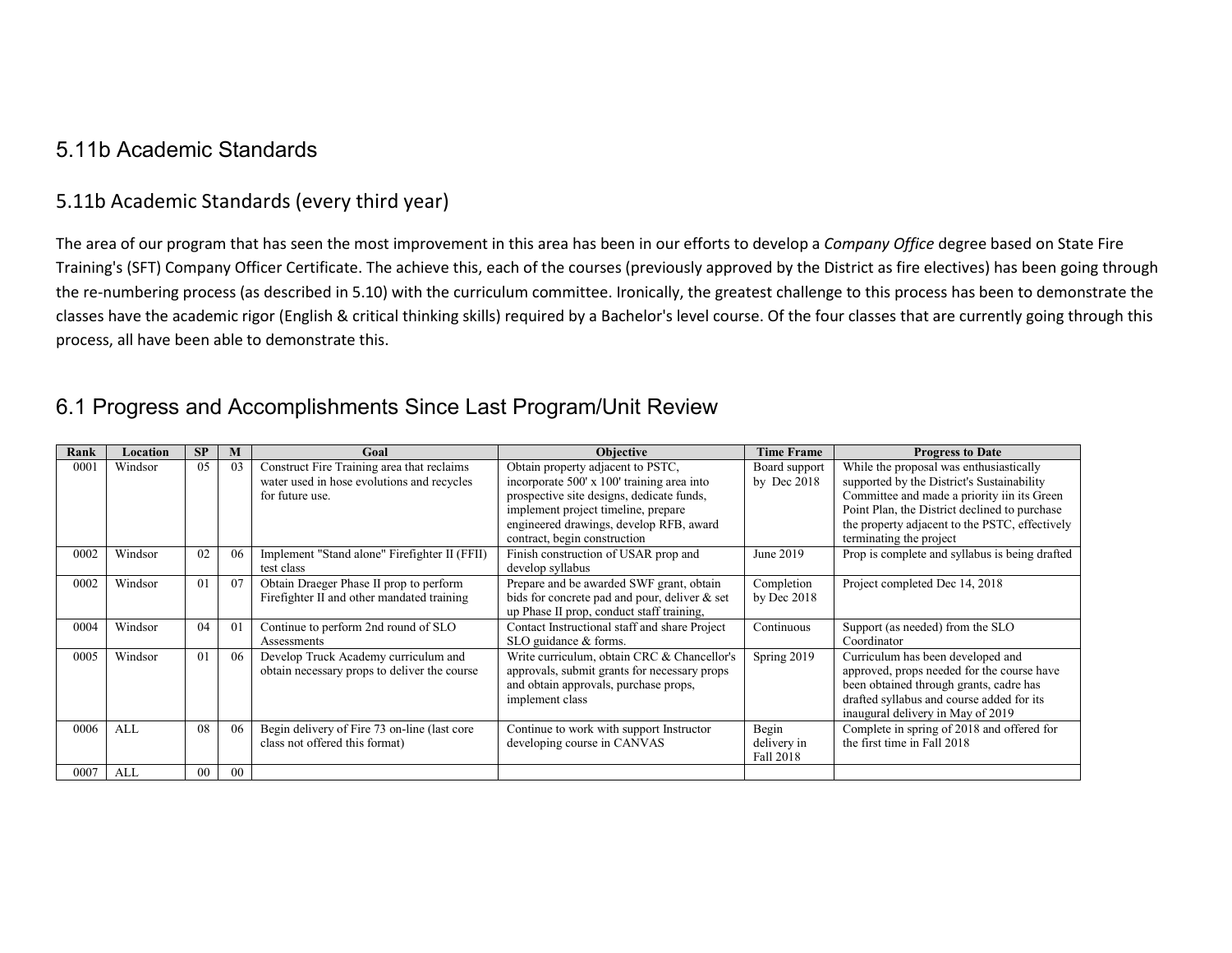## 6.2b PRPP Editor Feedback - Optional

After having prepared the PRPP for my program for 8 years, I would offer the following recommendations:

Given the passage of Measure H and the interest in updating many of the District's facilities, creating a specific nexus between section 2.5b (Analysis of Existing Facilities) and the allocation of Measure H funding would be appropriate.

I also feel there would be tremendous value to reinstituting the *Program/Unit Vision for the Next Three Years* that was last included in the 2013 PRPP (Unit 3.1a). Speaking for my own program, the change we are experiencing is unprecedented. The result is a need to articulate these changes and the impacts they will have not only on the Fire program, but the District as well. Re-introducing this section would provide the vehicle to do this.